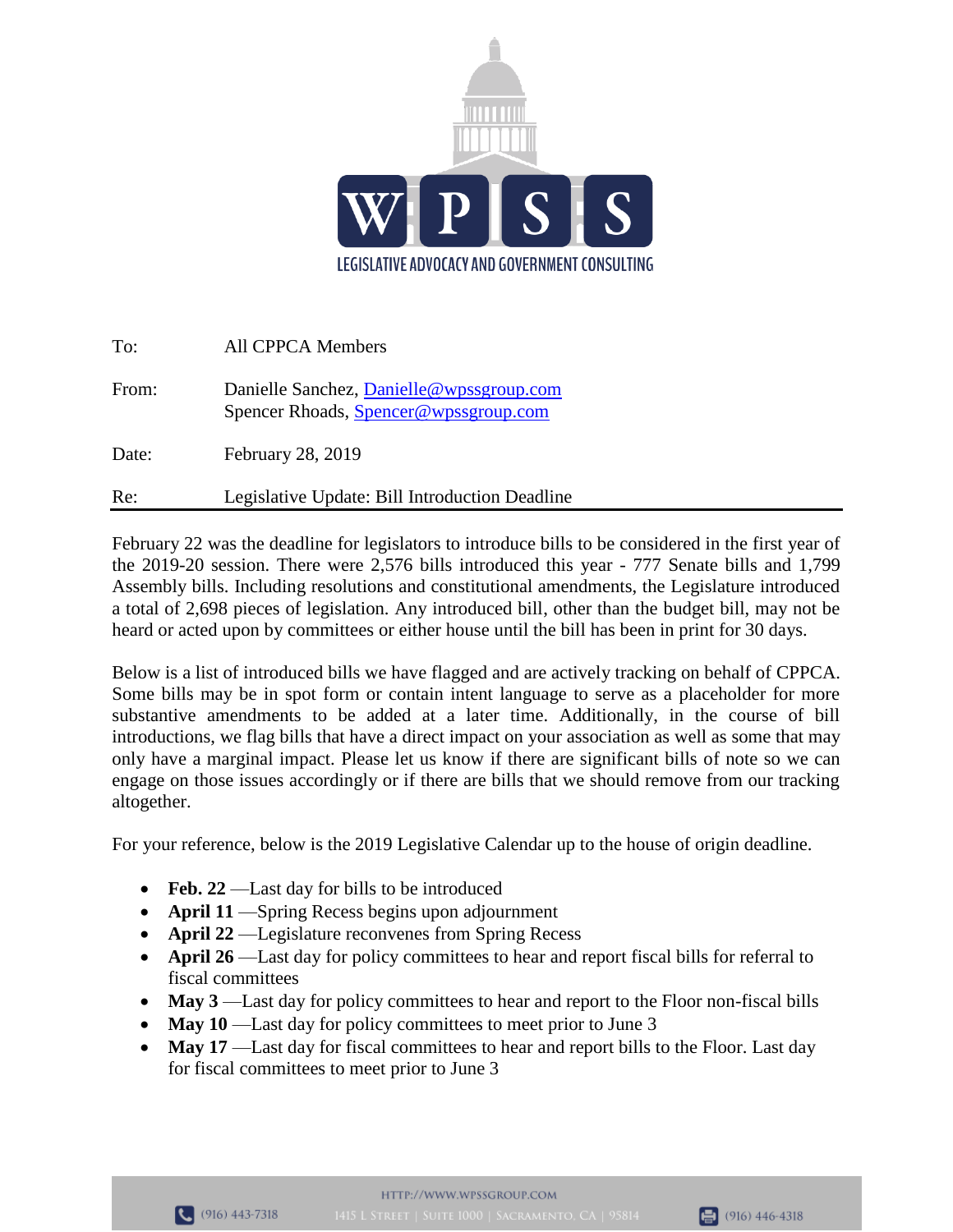- **May 28– 31**—Floor Session only. No committee may meet for any purpose except for Rules Committee and Conference Committees
- **May 31** —Last day to pass bills out of house of origin

## **Assembly Bills**

| <b>Measure</b>                            | <b>Topic</b>                                     | <b>Status</b>                                                                | <b>Summary</b>                                                                                                                                                                                                                                                                                                                                                                                                                                                                                                                                                                                                                                                                                                                                                                                                                                                                                                             |
|-------------------------------------------|--------------------------------------------------|------------------------------------------------------------------------------|----------------------------------------------------------------------------------------------------------------------------------------------------------------------------------------------------------------------------------------------------------------------------------------------------------------------------------------------------------------------------------------------------------------------------------------------------------------------------------------------------------------------------------------------------------------------------------------------------------------------------------------------------------------------------------------------------------------------------------------------------------------------------------------------------------------------------------------------------------------------------------------------------------------------------|
| AB3<br><b>Cooper D</b>                    | Cannabis: sale to<br>minors.                     | 12/4/2018-<br>From printer.<br>May be<br>heard in<br>committee<br>January 3. | Current law prohibits an adult-use licensee from<br>selling or transferring cannabis or cannabis<br>products to a person unless the person presents<br>documentation that reasonably appears to be a<br>valid government-issued identification card<br>showing he or she is 21 years of age or older.<br>Current law authorizes a medicinal cannabis<br>licensee to sell or transfer cannabis or cannabis<br>products to a person who is 18 years of age or<br>older and who has a medicinal cannabis card or a<br>referral from a physician or who is the primary<br>caregiver for a person with a medicinal cannabis<br>card or a referral from a physician. Violation of<br>these provisions may result in a felony charge<br>and the suspension, revocation, or probation of<br>the commercial cannabis license and specified<br>fines. This bill would make technical,<br>nonsubstantive changes to these provisions. |
| <b>AB</b> <sub>12</sub><br><b>Irwin D</b> | Firearms: gun<br>violence restraining<br>orders. | 2/19/2019-<br>Re-referred<br>to Com. on<br>PUB. S.                           | Current law prohibits a person subject to a gun<br>restraining order from having in the person's<br>custody or control, or owning, purchasing,<br>possessing, or receiving, any firearms or<br>ammunition while that order is in effect. Under<br>current law, a gun violence restraining order and<br>a renewal gun violence restraining order have a<br>duration of one year, subject to earlier<br>termination or renewal by the court. This bill<br>would increase the duration of the gun violence<br>restraining order and the renewal of the gun<br>violence restraining order to 5 years, subject to<br>earlier termination or renewal by the court.                                                                                                                                                                                                                                                               |
| <b>AB</b> 16<br><b>Rivas, Luz D</b>       | Homeless children<br>and youths:<br>reporting.   | 1/17/2019<br>Referred to<br>Com. on ED.                                      | Would require a local educational agency to<br>ensure that each school within the local<br>educational agency identifies all homeless<br>children and youths enrolled at the school, and<br>would also require the local educational agency<br>to annually report to the department the number<br>of homeless children and youths enrolled. By<br>imposing additional duties on local educational                                                                                                                                                                                                                                                                                                                                                                                                                                                                                                                          |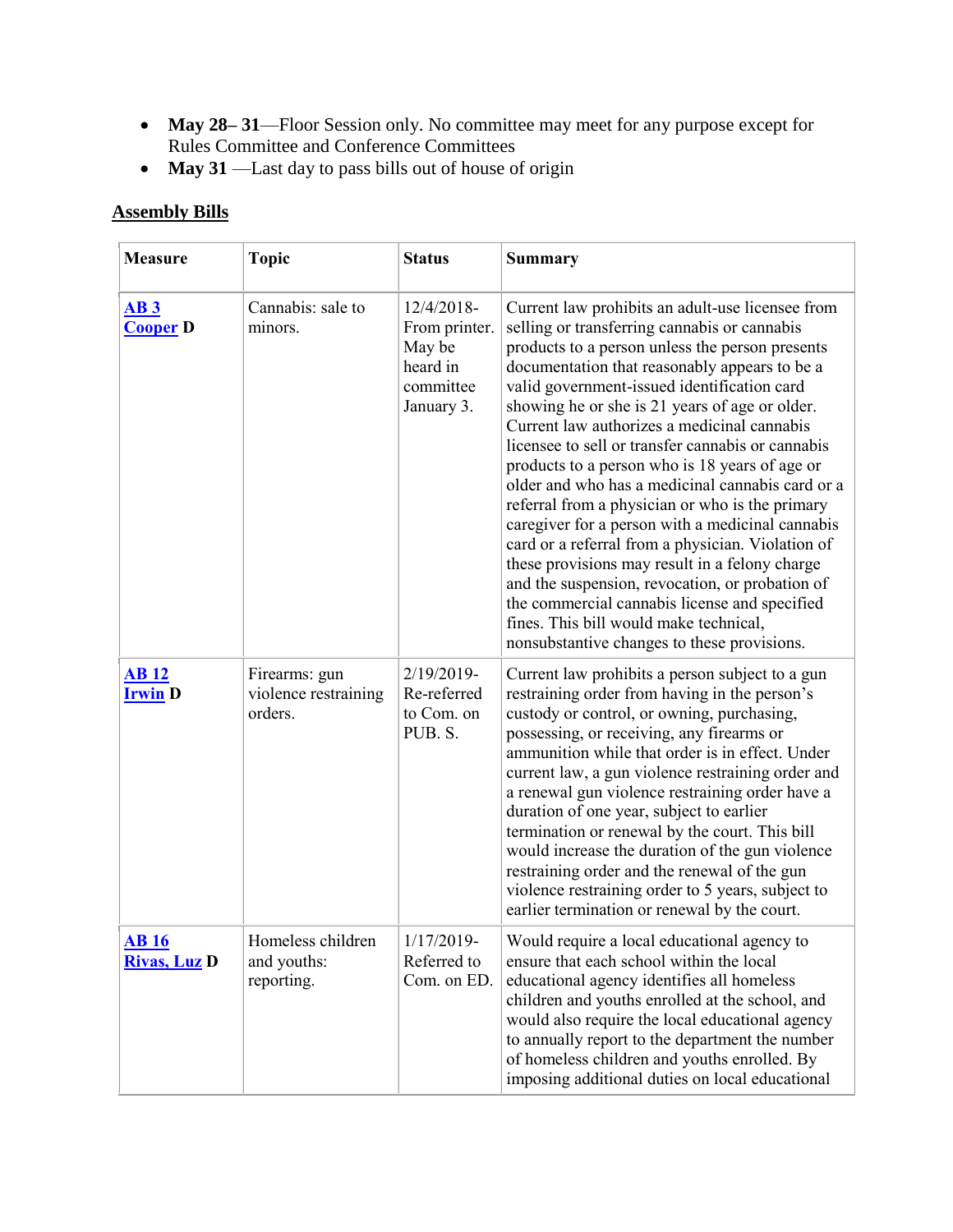|                                 |                                                                                         |                                                                              | agencies, the bill would impose a state-mandated<br>local program.                                                                                                                                                                                                                                                                                                                                                                                                                                                                                                                                                                                          |
|---------------------------------|-----------------------------------------------------------------------------------------|------------------------------------------------------------------------------|-------------------------------------------------------------------------------------------------------------------------------------------------------------------------------------------------------------------------------------------------------------------------------------------------------------------------------------------------------------------------------------------------------------------------------------------------------------------------------------------------------------------------------------------------------------------------------------------------------------------------------------------------------------|
| <b>AB18</b><br><b>Levine D</b>  | Firearms: excise tax.                                                                   | 12/4/2018-<br>From printer.<br>May be<br>heard in<br>committee<br>January 3. | Current law creates the California Violence<br>Intervention and Prevention Grant Program<br>(CalVIP) within the Board of State and<br>Community Corrections to distribute grants to<br>cities and community-based organizations to fund<br>violence intervention and prevention<br>activities. This bill would express the intent of the<br>Legislature to enact legislation that imposes an<br>excise tax on the sales of handguns and<br>semiautomatic rifles and would require the<br>revenue collected from that tax to be used to fund<br>grants through the CalVIP program.                                                                           |
| <b>AB 32</b><br><b>Bonta D</b>  | State prisons:<br>private, for-profit<br>administration<br>services.                    | 1/17/2019-<br>Referred to<br>Com. on<br>PUB. S.                              | Would, on or after January 1, 2020, prohibit the<br>Department of Corrections and Rehabilitation<br>from entering into or renewing a contract with a<br>private, for-profit prison to incarcerate state<br>prison inmates. The bill would also prohibit, after<br>January 1, 2028, a state prison inmate or other<br>person under the jurisdiction of the department<br>from being incarcerated in a private, for-profit<br>prison facility.                                                                                                                                                                                                                |
| <b>AB 33</b><br><b>Bonta</b> D  | State public<br>retirement systems:<br>divestiture from<br>private prison<br>companies. | 1/17/2019-<br>Referred to<br>Com. on<br>P.E. & R.                            | Would prohibit the boards of the Public<br>Employees' Retirement System and the State<br>Teachers' Retirement System from making new<br>investments or renewing existing investments of<br>public employee retirement funds in a private<br>prison company, as defined. This bill would<br>require the boards to liquidate investments in<br>private prison companies on or before July 1,<br>2020, and would require the boards, in making a<br>determination to liquidate investments, to<br>constructively engage with private prison<br>companies to establish whether the companies<br>are transitioning their business models to another<br>industry. |
| <b>AB 43</b><br><b>Gloria</b> D | Mental health.                                                                          | 12/4/2018-<br>From printer.<br>May be<br>heard in<br>committee<br>January 3. | Current law, the Mental Health Services Act<br>(MHSA), an initiative measure enacted by the<br>voters as Proposition 63 at the November 2,<br>2004, statewide general election, establishes the<br>continuously appropriated Mental Health<br>Services Fund to fund various county mental<br>health programs. This bill would state the intent<br>of the Legislature to enact legislation to ensure<br>that Mental Health Services Act funds are used in<br>accordance with the provisions of the act and that                                                                                                                                              |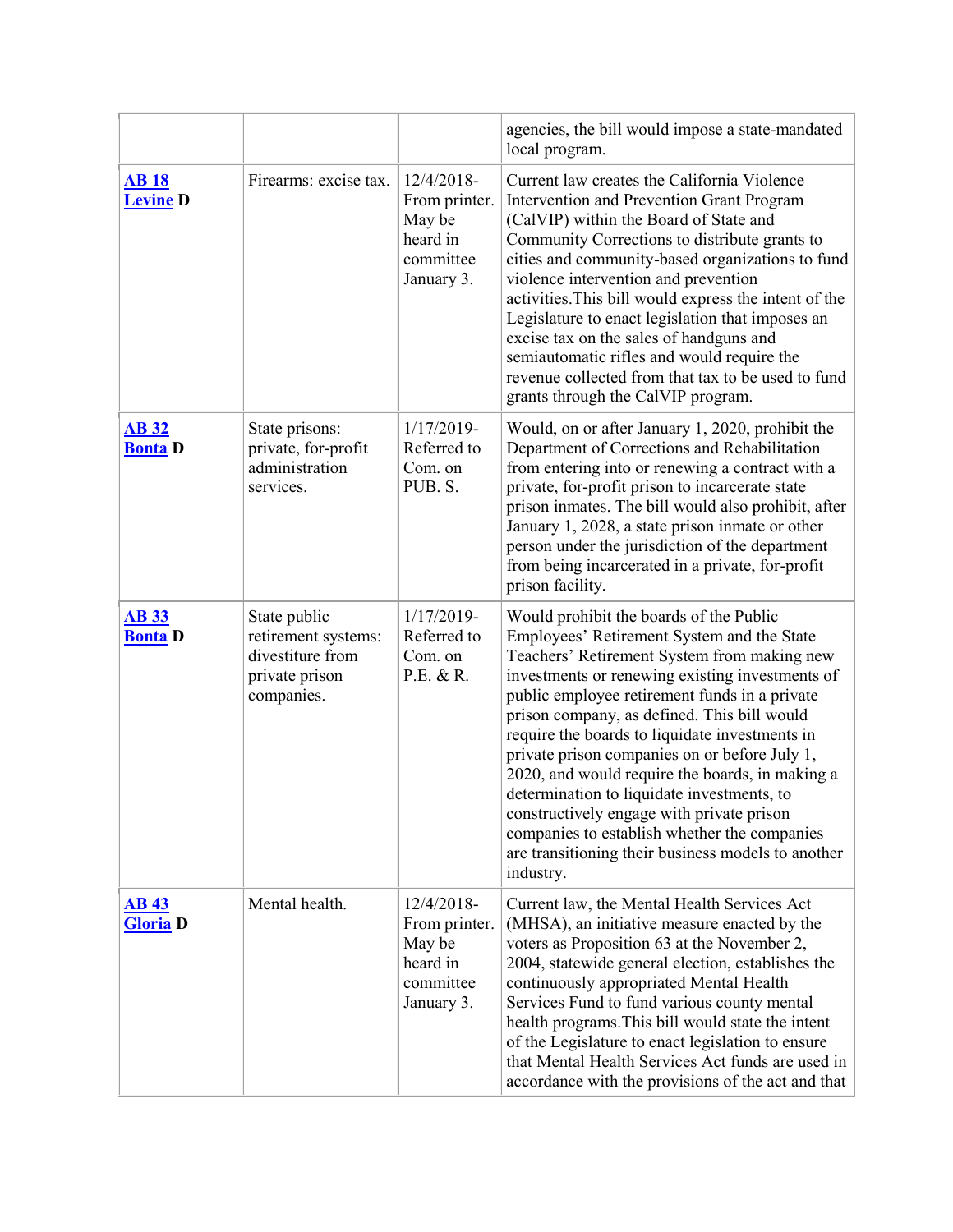|                                   |                                                                            |                                                                              | there is adequate oversight of excess unspent<br>funds.                                                                                                                                                                                                                                                                                                                                                                                                                                                                                                                                                                                                                                                                                                                                                                                                                                                                                                                                                   |
|-----------------------------------|----------------------------------------------------------------------------|------------------------------------------------------------------------------|-----------------------------------------------------------------------------------------------------------------------------------------------------------------------------------------------------------------------------------------------------------------------------------------------------------------------------------------------------------------------------------------------------------------------------------------------------------------------------------------------------------------------------------------------------------------------------------------------------------------------------------------------------------------------------------------------------------------------------------------------------------------------------------------------------------------------------------------------------------------------------------------------------------------------------------------------------------------------------------------------------------|
| <b>AB</b> 54<br><b>Ting D</b>     | Peace officers: video<br>and audio recording:<br>disclosure.               | 1/17/2019-<br>Referred to<br>Coms. on<br>PUB. S. and<br>JUD.                 | The California Public Records Act requires that<br>public records, as defined, be available to the<br>public for inspection and made promptly<br>available to any person. Current law generally<br>makes records of investigations conducted by any<br>state or local police agency exempt from these<br>requirements, except that a video or audio<br>recording that relates to a critical incident, as<br>defined, may only be withheld temporarily under<br>specified circumstances. This bill would require<br>the agency to provide the estimated date for the<br>disclosure of the video or audio recording under<br>these circumstances and would allow the agency<br>to withhold the recording for the 45 day period,<br>subject to extensions, as provided by existing<br>law.                                                                                                                                                                                                                   |
| <b>AB 61</b><br><b>Ting D</b>     | Gun violence<br>restraining orders.                                        | $1/17/2019-$<br>Referred to<br>Com. on<br>PUB. S.                            | Current law authorizes a court to issue an ex<br>parte gun violence restraining order prohibiting<br>the subject of the petition from having in his or<br>her custody or control, owning, purchasing,<br>possessing, or receiving, or attempting to<br>purchase or receive, a firearm or ammunition<br>when it is shown that there is a substantial<br>likelihood that the subject of the petition poses a<br>significant danger of harm to himself, herself, or<br>another in the near future by having in his or her<br>custody or control, owning, purchasing,<br>possessing, or receiving a firearm, and that the<br>order is necessary to prevent personal injury to<br>himself, herself, or another, as specified. This bill<br>would similarly authorize, an employer, a<br>coworker, or an employee of a secondary or<br>postsecondary school that the person has attended<br>in the last 6 months to file a petition for an ex<br>parte, one-year, or renewed gun violence<br>restraining order. |
| AB70<br><b>Berman</b> D           | Mental health in<br>schools.                                               | 12/4/2018-<br>From printer.<br>May be<br>heard in<br>committee<br>January 3. | Would state the intent of the Legislature to enact<br>legislation that would support youth mental<br>health in schools.                                                                                                                                                                                                                                                                                                                                                                                                                                                                                                                                                                                                                                                                                                                                                                                                                                                                                   |
| <b>AB</b> 122<br><b>Grayson</b> D | Multidisciplinary<br>teams: human<br>trafficking and<br>domestic violence. | $1/24/2019-$<br>Referred to<br>Com. on<br>PUB. S.                            | Current law authorizes a city, county, city and<br>county, or community-based nonprofit<br>organization to establish a domestic violence<br>multidisciplinary personnel team and a human                                                                                                                                                                                                                                                                                                                                                                                                                                                                                                                                                                                                                                                                                                                                                                                                                  |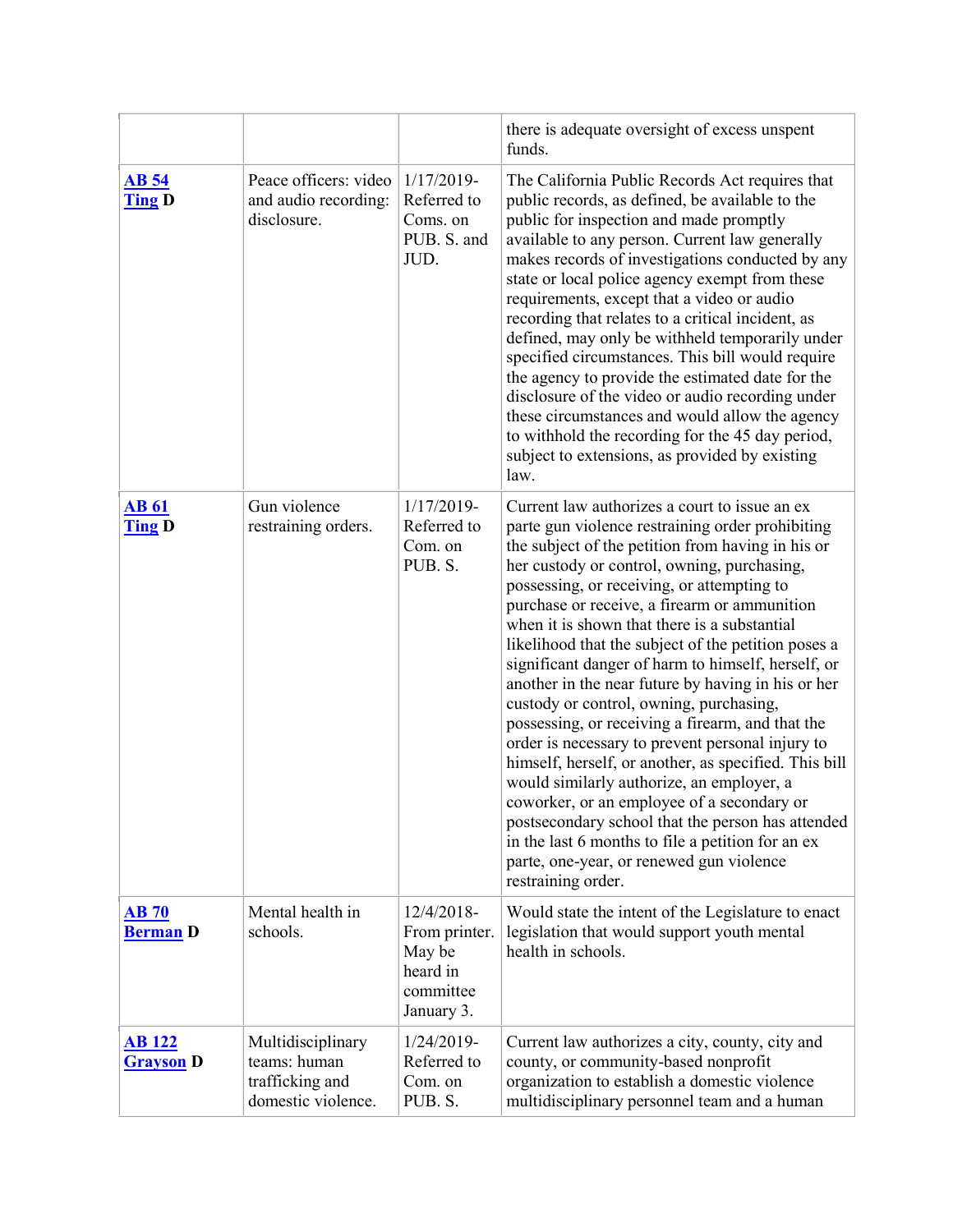|                                       |                                                                 |                                                     | trafficking multidisciplinary personnel team<br>consisting of two or more persons who are<br>trained in the prevention, identification,<br>management, or treatment of domestic violence<br>or human trafficking cases and who are qualified<br>to provide a broad range of services related to<br>domestic violence or human trafficking. Current<br>law authorizes members of those<br>multidisciplinary personnel teams to disclose to<br>one another information and records that may be<br>confidential but that are relevant to the<br>prevention, identification, management, or<br>treatment of those crimes. This bill would<br>remove the prohibition on disclosing confidential<br>information without the individual's informed,<br>written, and reasonably time-limited consent to<br>the disclosure with regards to information<br>obtained from a minor. |
|---------------------------------------|-----------------------------------------------------------------|-----------------------------------------------------|-------------------------------------------------------------------------------------------------------------------------------------------------------------------------------------------------------------------------------------------------------------------------------------------------------------------------------------------------------------------------------------------------------------------------------------------------------------------------------------------------------------------------------------------------------------------------------------------------------------------------------------------------------------------------------------------------------------------------------------------------------------------------------------------------------------------------------------------------------------------------|
| <b>AB</b> 135<br><b>Cervantes D</b>   | Sex crimes:<br>communication with<br>a minor.                   | $1/24/2019$ -<br>Referred to<br>Com. on<br>PUB. S.  | Current law, as added by Proposition 83 of the<br>November 7, 2006, statewide general election,<br>makes it a crime for a person to contact or<br>communicate with a minor, or attempt to contact<br>or communicate with a minor, when the person<br>knows or reasonably should know that the person<br>being contacted is a minor, with the intent to<br>commit one of a list of specified offenses<br>involving the minor, including kidnapping and<br>rape. This bill would expand the list of specified<br>offenses described above to include human<br>trafficking of the minor.                                                                                                                                                                                                                                                                                   |
| <b>AB 137</b><br><b>Cooper D</b>      | Public safety<br>officers:<br>investigations and<br>interviews. | 1/24/2019-<br>Referred to<br>Com. on<br>PUB. S.     | The bill would specify information an agency<br>may provide if it is investigating voluminous<br>complaints, as defined, regarding the violation of<br>the same rule or policy. The bill would specify,<br>among other things, that the provisions regarding<br>investigations and interrogations, as described<br>above, do not preclude eliminating or adding<br>other policy or rule citations as warranted by the<br>discovery of new information or evidence in the<br>course of an investigation. This bill contains<br>other related provisions.                                                                                                                                                                                                                                                                                                                 |
| <b>AB</b> 139<br><b>Quirk-Silva D</b> | Emergency and<br>Transitional<br>Housing Act of<br>2019.        | $1/24/2019-$<br>Referred to<br>Com. on H.<br>& C.D. | The The Planning and Zoning Law requires, after<br>the legislative body of the city or county has<br>adopted all or part of a general plan, the planning<br>agency to investigate and make recommendations<br>to the legislative body of the city or county<br>regarding reasonable and practical means to<br>implement the general plan or element and to                                                                                                                                                                                                                                                                                                                                                                                                                                                                                                              |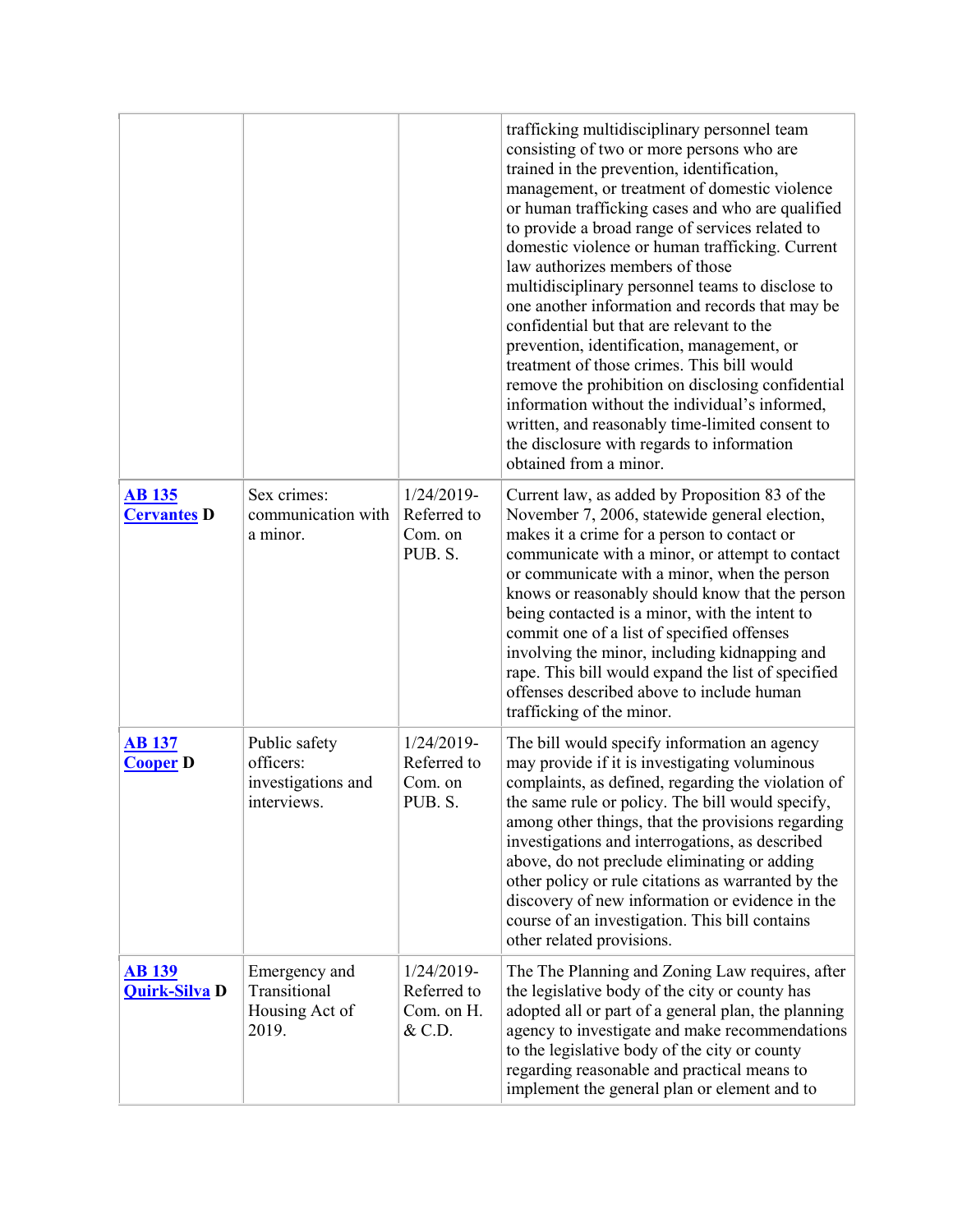|                                               |                                                                                     |                                                       | provide by April 1 of each year an annual report<br>to the legislative body, the Office of Planning and<br>Research, and the Department of Housing and<br>Community Development that includes specified<br>information pertaining to the implementation of<br>the general plan, including, among other things, a<br>listing of sites rezoned to accommodate that<br>portion of the city's or county's share of the<br>regional housing need for each income level that<br>could not be accommodated on specified sites.<br>This bill would additionally require the report to<br>include the number of emergency shelter beds<br>currently available within the jurisdiction and the<br>number of shelter beds that the jurisdiction has<br>contracted for that are located within another<br>jurisdiction, as specified. |
|-----------------------------------------------|-------------------------------------------------------------------------------------|-------------------------------------------------------|---------------------------------------------------------------------------------------------------------------------------------------------------------------------------------------------------------------------------------------------------------------------------------------------------------------------------------------------------------------------------------------------------------------------------------------------------------------------------------------------------------------------------------------------------------------------------------------------------------------------------------------------------------------------------------------------------------------------------------------------------------------------------------------------------------------------------|
| <b>AB</b> 141<br><b>Cooper D</b>              | Cannabis:<br>informational,<br>educational, or<br>training events.                  | 1/24/2019-<br>Referred to<br>Com. on B.<br>& P.       | Would authorize retailers, cultivators, and<br>manufacturers that are licensed under<br>MAUCRSA to participate in, and not be required<br>to obtain a temporary cannabis event license or<br>other temporary license for, a cannabis<br>informational, educational, or training event held<br>for state and local government officials and their<br>employees, including, but not limited to,<br>legislators, city council members, law<br>enforcement organizations, emergency medical<br>services staff, firefighters, child protective<br>services, and social workers; employees of health<br>care facilities; and employees of public and<br>private schools, if specified conditions are met.                                                                                                                       |
| <b>AB</b> 163<br>Garcia,<br><b>Cristina D</b> | Group homes: foster<br>family agencies:<br>unaccompanied<br>undocumented<br>minors. | 1/24/2019-<br>Referred to<br>Com. on<br>HUM. S.       | Would require a group home or foster family<br>agency that houses unaccompanied<br>undocumented minors, as defined, who are under<br>the custody of the federal Office of Refugee<br>Resettlement, to, among other things, report the<br>number of unaccompanied undocumented minors<br>under the custody of the federal Office of<br>Refugee Resettlement who are placed in the<br>group home or placed by the foster family agency<br>with a resource family and their length of<br>placement, and arrange a meeting for those<br>minors to meet with a specified organization<br>providing certain legal services.                                                                                                                                                                                                     |
| <u>AB 164</u><br><b>Cervantes D</b>           | Firearms: prohibited<br>persons.                                                    | $2/21/2019$ -<br>Re-referred<br>to Com. on<br>PUB. S. | Under current law, a person who purchases or<br>receives a firearm, attempts to purchase or<br>receive a firearm, or owns or possesses a firearm<br>knowing that the person is prohibited from doing<br>so by a temporary restraining order, an                                                                                                                                                                                                                                                                                                                                                                                                                                                                                                                                                                           |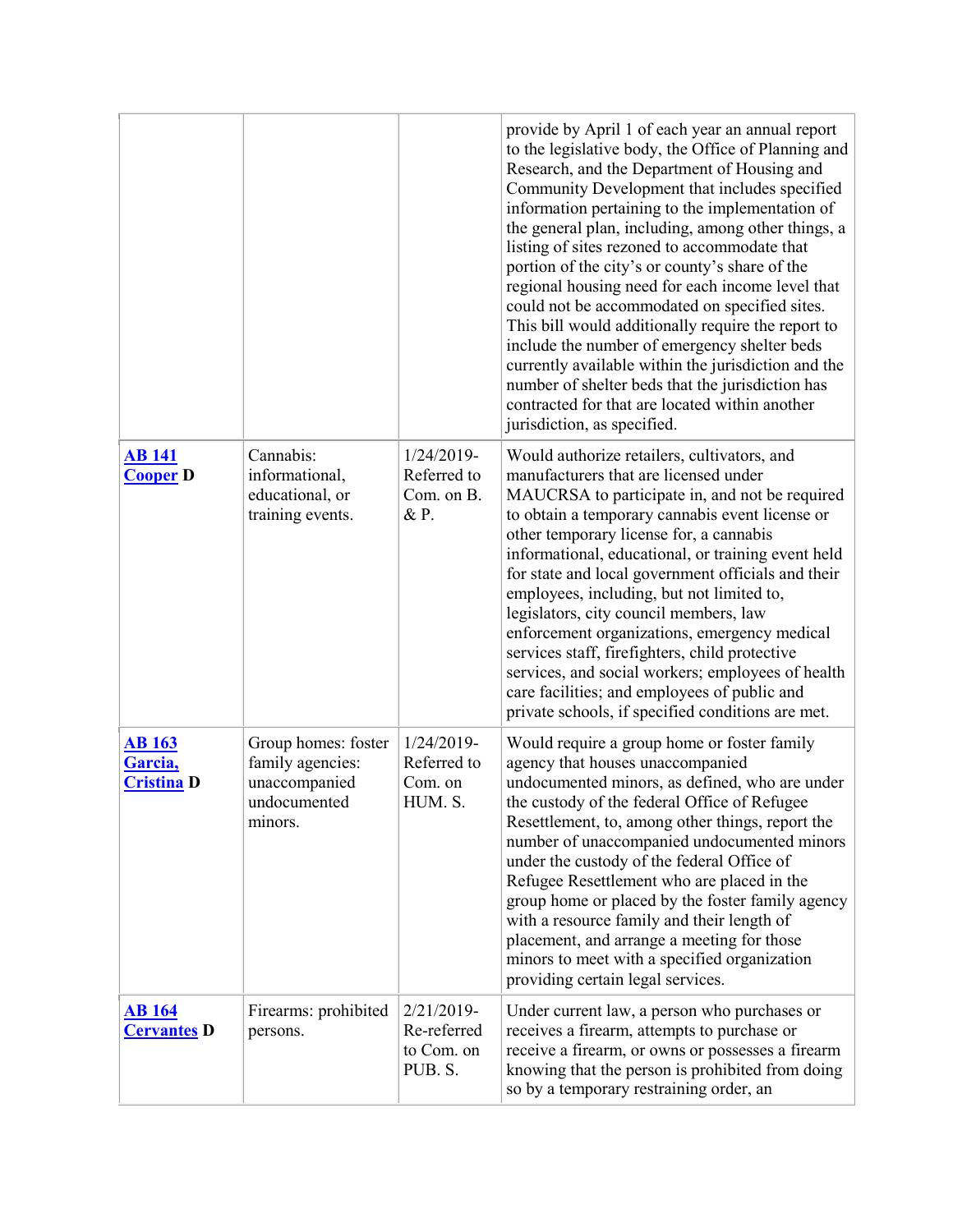|                                   |                                                                     |                                                                | injunction, or a protective order, as specified, is<br>guilty of a crime. This bill would expand the<br>scope of this crime to a person who is prohibited<br>from purchasing or possessing a firearm in any<br>jurisdiction by a valid order issued in another<br>jurisdiction that is similar or equivalent to a<br>temporary restraining order, injunction, or<br>protective order issued in this state.                                                                                                                                                                                                                                                                                                                                                                                                                                                                             |
|-----------------------------------|---------------------------------------------------------------------|----------------------------------------------------------------|----------------------------------------------------------------------------------------------------------------------------------------------------------------------------------------------------------------------------------------------------------------------------------------------------------------------------------------------------------------------------------------------------------------------------------------------------------------------------------------------------------------------------------------------------------------------------------------------------------------------------------------------------------------------------------------------------------------------------------------------------------------------------------------------------------------------------------------------------------------------------------------|
| <b>AB</b> 165<br><b>Gabriel D</b> | Peace officer<br>training: gun<br>violence restraining<br>orders.   | 2/21/2019-<br>Re-referred<br>to Com. on<br>PUB. S.             | Would require the Commission on Peace Officer<br>Standards and Training to develop and<br>implement, on or before January 1, 2021, a<br>course of training regarding gun violence<br>restraining orders. The bill would require the<br>course to be incorporated into the course or<br>courses of basic training for law enforcement<br>officers on or before January 1, 2021, and would<br>require the course or courses to include specified<br>topics, including the process of filing a petition<br>for gun violence restraining orders and situational<br>training to assist officers in identifying when a<br>gun violence restraining order is appropriate.                                                                                                                                                                                                                     |
| <u>AB 175</u><br><b>Gipson</b> D  | Foster care: rights.                                                | 2/5/2019-Re-<br>referred to<br>Com. on<br>HUM. S.              | Current law provides that it is the policy of the<br>state that all minors and nonminors in foster care<br>have specified rights, including, among others,<br>the right to receive medical, dental, vision, and<br>mental health services and the right to be placed<br>in out-of-home care according to their gender<br>identity, regardless of the gender or sex listed in<br>their court or child welfare records. This bill<br>would revise these various rights and would<br>include additional rights, including, among<br>others, the right to be referred to by the youth's<br>preferred name and gender pronoun, the right to<br>maintain the privacy of the youth's lesbian, gay,<br>bisexual, transgender, queer, and questioning<br>status and gender identity, except as provided,<br>and the right to have reasonable access to<br>computer technology and the internet. |
| <b>AB 222</b><br><b>Voepel R</b>  | Law enforcement:<br>cooperation with<br>immigration<br>authorities. | $2/4/2019$ -<br>Referred to<br>Coms. on<br>PUB. S. and<br>JUD. | Current law generally prohibits law enforcement<br>from providing information regarding the release<br>date of an individual from custody or from<br>transferring an individual to immigration<br>authorities without a warrant or judicial probable<br>cause determination, unless the person has been<br>convicted of specified crimes. This bill would<br>allow information regarding the release or<br>transfer of an individual to be provided to<br>immigration authorities if the individual has been                                                                                                                                                                                                                                                                                                                                                                           |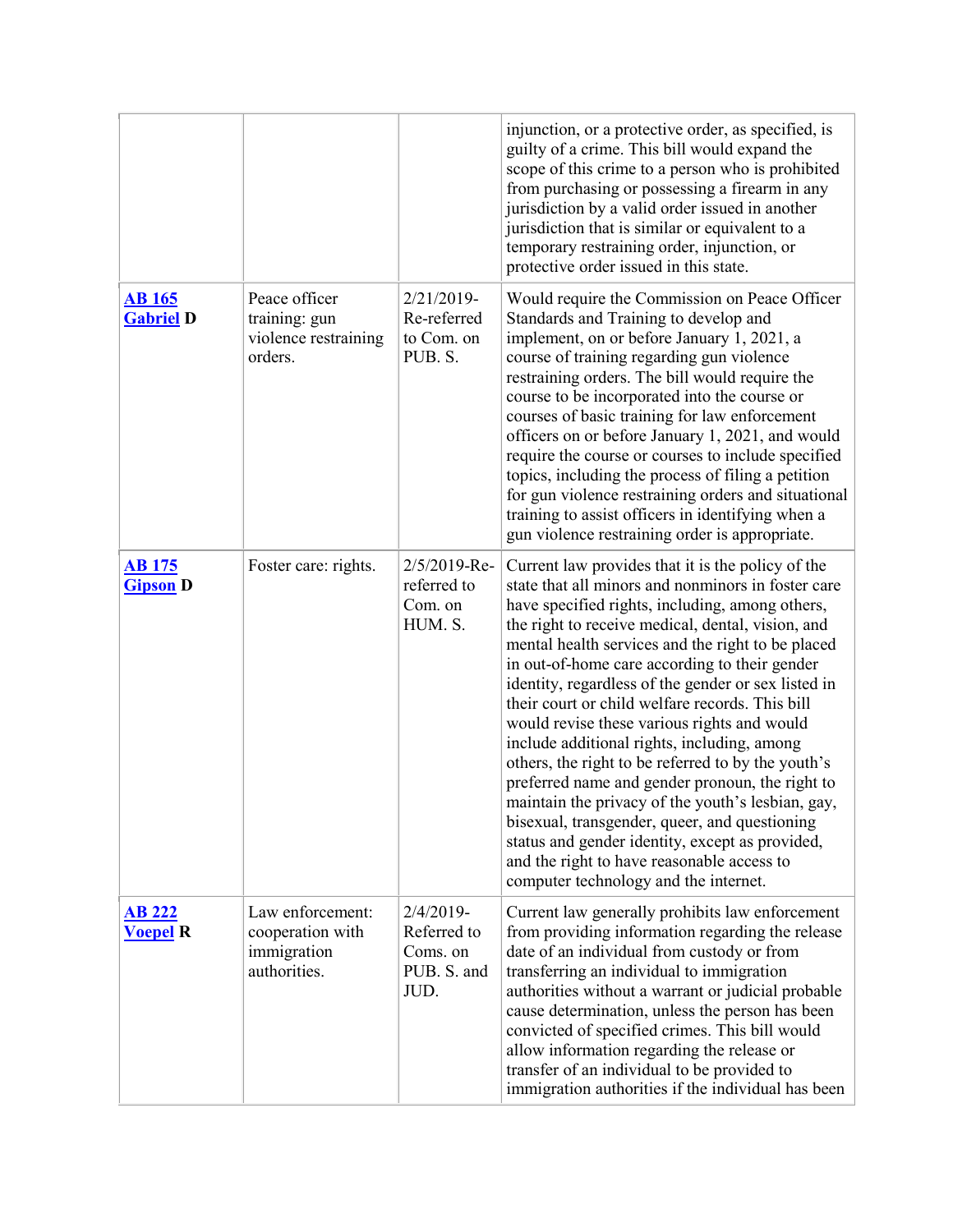|                                                    |                                                            |                                                                                                                                                                        | convicted of misdemeanor or felony assault or<br>battery against the person of a peace officer or<br>firefighter, as specified.                                                                                                                                                                                                                                                                                                                                                                                                                                                                                                                                                                                                             |
|----------------------------------------------------|------------------------------------------------------------|------------------------------------------------------------------------------------------------------------------------------------------------------------------------|---------------------------------------------------------------------------------------------------------------------------------------------------------------------------------------------------------------------------------------------------------------------------------------------------------------------------------------------------------------------------------------------------------------------------------------------------------------------------------------------------------------------------------------------------------------------------------------------------------------------------------------------------------------------------------------------------------------------------------------------|
| <b>AB 227</b><br><b>Jones-</b><br><b>Sawyer D</b>  | Crimes:<br>assessments:<br>restitution: ability to<br>pay. | $2/4/2019$ -<br>Referred to<br>Com. on<br>PUB. S.                                                                                                                      | Would make a defendants inability to pay a fine a<br>compelling and extraordinary reason for a court<br>to not impose a restitution fine upon a conviction<br>of a misdemeanor or felony. The bill would<br>require the court to impose the court facility and<br>court operation assessments unless the court<br>determines that the defendant does not have the<br>ability to pay.                                                                                                                                                                                                                                                                                                                                                        |
| <b>AB 241</b><br><b>Kamlager-</b><br><b>Dove D</b> | Implicit bias.                                             | 1/22/2019-<br>From printer.<br>May be<br>heard in<br>committee<br>February 21.                                                                                         | Would declare the intent of the Legislature to<br>enact legislation that would address implicit bias<br>in the healing arts professions.                                                                                                                                                                                                                                                                                                                                                                                                                                                                                                                                                                                                    |
| <b>AB 242</b><br><b>Kamlager-</b><br><b>Dove D</b> | Implicit bias.                                             | $1/22/2019$ -<br>From printer.<br>May be<br>heard in<br>committee<br>February 21.                                                                                      | Would declare the intent of the Legislature to<br>enact legislation that would address implicit bias<br>in the judicial branch.                                                                                                                                                                                                                                                                                                                                                                                                                                                                                                                                                                                                             |
| <b>AB 243</b><br><b>Kamlager-</b><br><b>Dove D</b> | Implicit bias.                                             | 1/22/2019-<br>From printer.<br>May be<br>heard in<br>committee<br>February 21.                                                                                         | Would declare the intent of the Legislature to<br>enact legislation that would address implicit bias<br>in law enforcement.                                                                                                                                                                                                                                                                                                                                                                                                                                                                                                                                                                                                                 |
| <b>AB 276</b><br><b>Friedman D</b>                 | Firearms: storage.                                         | $2/21/2019$ -<br>From<br>committee<br>chair, with<br>author's<br>amendments:<br>Amend, and<br>re-refer to<br>Com. on<br>PUB. S.<br>Read second<br>time and<br>amended. | Would require a person who is 18 years of age or<br>older and who is the owner, lessee, renter, or<br>other legal occupant of a residence, while that<br>person is outside that residence, as defined, to<br>ensure that any firearm that person owns or<br>controls is securely stored against theft or<br>unauthorized access. The bill would define a<br>firearm as being securely stored if it is secured<br>with an operable device that is listed on the<br>Department of Justice's roster of approved<br>firearm safety devices, as specified. The bill<br>would exempt a person from this section if the<br>firearm is loaned under specified conditions, and<br>would exempt an unloaded antique firearm from<br>these provisions. |
| <b>AB 277</b><br><b>McCarty D</b>                  | Parole: reintegration<br>credits.                          | $2/7/2019-$<br>Referred to                                                                                                                                             | Would create a program under which the length<br>of a parolee's period of parole would be reduced                                                                                                                                                                                                                                                                                                                                                                                                                                                                                                                                                                                                                                           |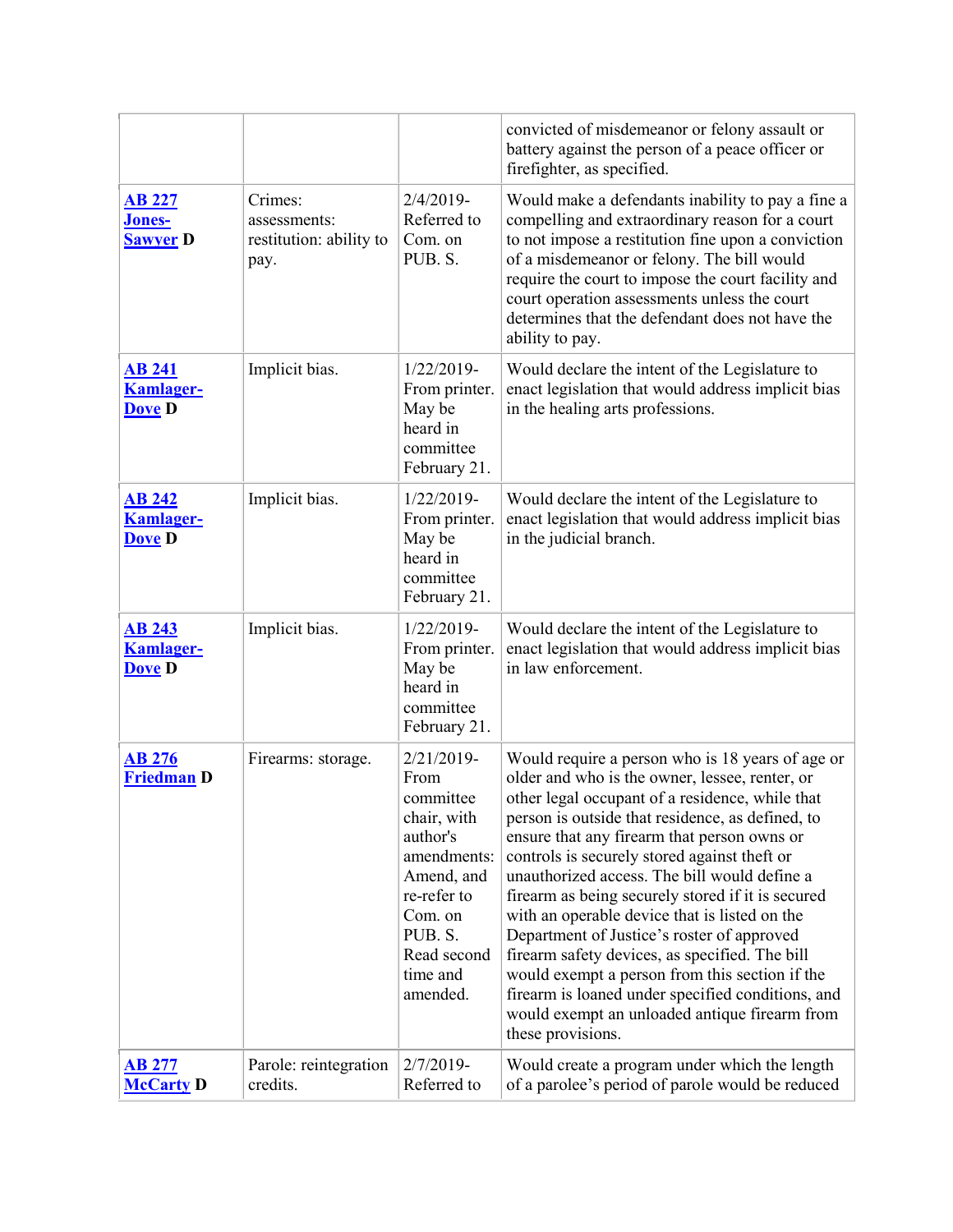|                                   |                                                                               | Com. on<br>PUB. S.                                                      | through the successful completion of specified<br>education, training, or treatment programs, or by<br>participating in volunteer service, while adhering<br>to the conditions of parole. The bill would make<br>this program inapplicable to a person who is<br>required to register as a sex offender. The bill<br>would also increase the 50-mile travel restriction<br>for a parolee who successfully participates in the<br>program, subject to certain restrictions. The bill<br>would require the Department of Corrections and<br>Rehabilitation and the Board of Parole Hearings<br>to adopt regulations to carry out the program.                   |
|-----------------------------------|-------------------------------------------------------------------------------|-------------------------------------------------------------------------|---------------------------------------------------------------------------------------------------------------------------------------------------------------------------------------------------------------------------------------------------------------------------------------------------------------------------------------------------------------------------------------------------------------------------------------------------------------------------------------------------------------------------------------------------------------------------------------------------------------------------------------------------------------|
| <b>AB 278</b><br><b>McCarty D</b> | California<br><b>Conservation Corps:</b><br>applicant selection:<br>parolees. | $2/7/2019-$<br>Referred to<br>Com. on<br>NAT. RES.                      | Conservation Corps, in implementing the<br>California Conservation Corps program, to<br>recruit and enroll corpsmembers and special<br>corpsmembers and to adopt criteria for selecting<br>applicants for enrollment, including individuals<br>convicted of a crime described in the California<br>Uniform Controlled Substances Act. Current law<br>requires the director, when adopting this criteria,<br>to take into account the health, safety, and<br>welfare of the public and the corps' program<br>participants and staff. This bill would authorize<br>the director to select an applicant for enrollment<br>in the corp' program who is on parole. |
| <b>AB 282</b><br><b>Voepel R</b>  | Personal income<br>taxes: credit:<br>qualified principal<br>residence.        | $2/7/2019-$<br>Referred to<br>Com. on<br>REV. &<br>TAX.                 | Would allow a credit against the tax imposed by<br>the Personal Income Tax Law for each taxable<br>year beginning on or after January 1, 2022, and<br>before January 1, 2025, to a taxpayer that<br>purchases a qualified principal residence during<br>the taxable year in an amount equal to \$1,000.<br>The bill would define a qualified principal<br>residence to mean a single-family residence,<br>whether detached or attached, that is completed<br>as new construction on or after January 1, 2021,<br>and before January 1, 2025, that is purchased to<br>be the principal residence of the taxpayer and has<br>never been occupied, as specified. |
| <b>AB 286</b><br><b>Bonta</b> D   | Taxation: cannabis.                                                           | $2/7/2019-$<br>Referred to<br>Coms. on<br>REV. &<br>TAX. and B.<br>& P. | The Control, Regulate and Tax Adult Use of<br>Marijuana Act (AUMA), an initiative measure<br>approved as Proposition 64 at the November 8,<br>2016, statewide general election, and additionally<br>amended by statute, imposes an excise tax<br>commencing January 1, 2018, on the purchase of<br>cannabis and cannabis products at the rate of<br>15% of the average market price of any retail sale<br>by a cannabis retailer. This bill would reduce that<br>excise tax rate to $11\%$ on and after the operative                                                                                                                                         |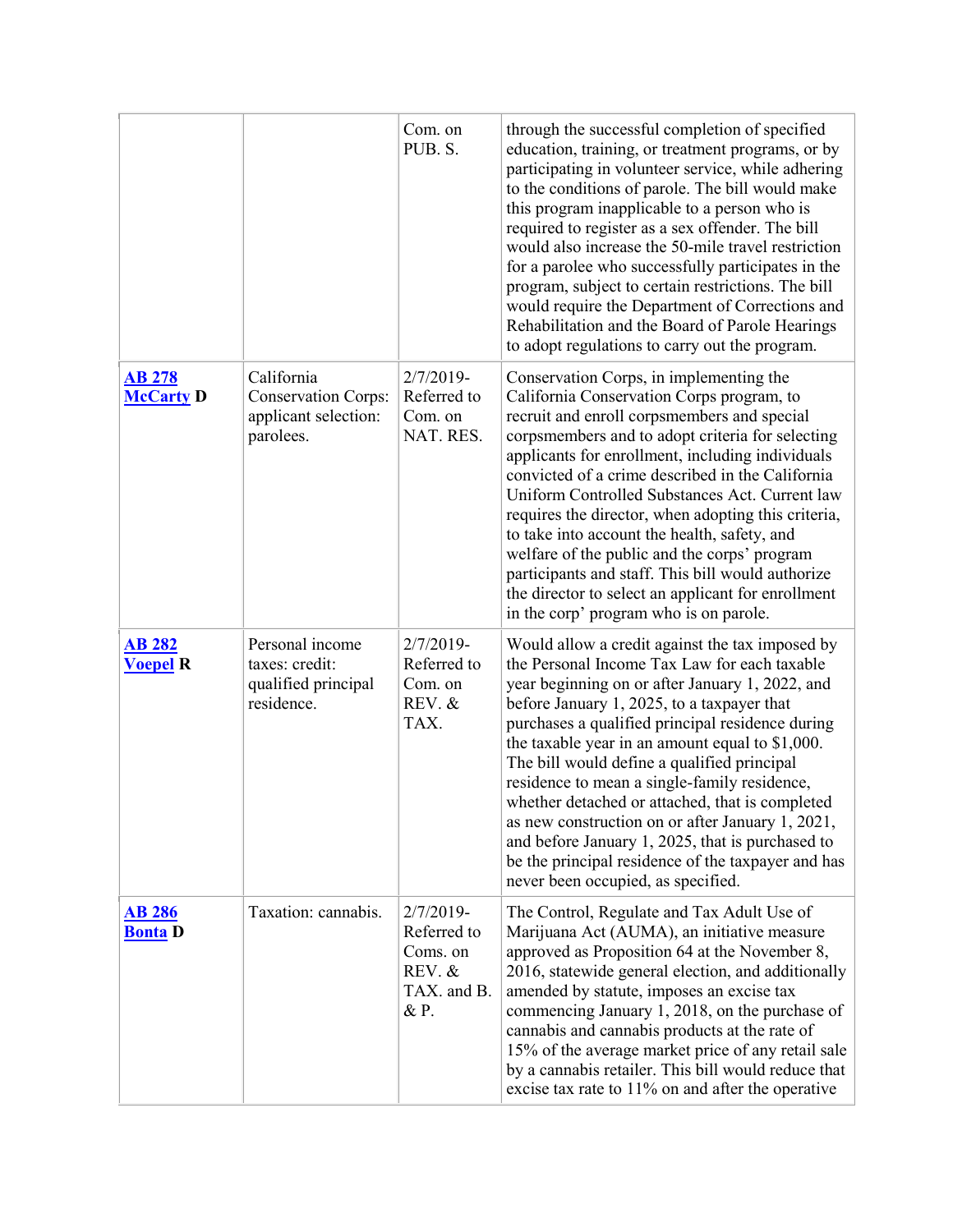|                                     |                                       |                                                                                | date of this bill until June 1, 2022, at which time<br>the excise tax rate would revert back to 15%.<br>This bill would suspend the imposition of the<br>cultivation tax on and after the operative date of<br>this bill until June 1, 2022.                                                                                                                                                                                                                                                                                                                                                                                                                                                                                                                                                |
|-------------------------------------|---------------------------------------|--------------------------------------------------------------------------------|---------------------------------------------------------------------------------------------------------------------------------------------------------------------------------------------------------------------------------------------------------------------------------------------------------------------------------------------------------------------------------------------------------------------------------------------------------------------------------------------------------------------------------------------------------------------------------------------------------------------------------------------------------------------------------------------------------------------------------------------------------------------------------------------|
| <b>AB 291</b><br>Chu D              | Emergency<br>preparedness.            | 1/29/2019-<br>From printer.<br>May be<br>heard in<br>committee<br>February 28. | Would state the intent of the Legislature to enact<br>legislation that would establish a Local<br><b>Emergency Preparedness and Hazard Mitigation</b><br>Fund to support staffing, planning, and other<br>emergency mitigation priorities that helps local<br>governments meet emergency preparedness goals<br>and to boost emergency management programs<br>throughout the state that remain underfunded or<br>neglected.                                                                                                                                                                                                                                                                                                                                                                  |
| <b>AB 294</b><br><b>Rodriguez D</b> | Correctional<br>facilities: gassing.  | $2/7/2019-$<br>Referred to<br>Com. on<br>PUB. S.                               | Would require the warden of a state prison<br>facility and the county sheriff or administrator of<br>a county jail to post a legible notice in an easily<br>visible location to officers and employees of the<br>facility or jail that describes the rights of a victim<br>of the aggravated battery at their respective<br>facilities, and to provide physical notice of those<br>rights to each victim of an aggravated battery.<br>The bill would also require a state prison facility<br>and a county jail to make protective gear, such as<br>clothing, goggles, and shields, readily available<br>to staff in an easily accessible location. The bill<br>would require each state prison facility and<br>county jail to document specified information<br>related to gassing attacks. |
| <b>AB 300</b><br>$Chu$ $D$          | Hate crime and<br>incident reporting. | $2/7/2019-$<br>Referred to<br>Com. on<br>PUB. S.                               | Would require a law enforcement agency's<br>informational, incident, and crime reports to<br>include a check box indicating whether the<br>underlying incident in the report is a hate crime<br>or hate incident, as defined. The bill would<br>require a law enforcement agency to complete for<br>each hate crime or hate incident, a supplemental<br>hate crime or hate incident report form that<br>indicates the type of bias motivation and any<br>other identifying information to assist in the<br>prosecution of the hate crime or hate incident.                                                                                                                                                                                                                                  |
| <b>AB 301</b><br><b>Chu D</b>       | Hate crimes.                          | 1/30/2019-<br>From printer.<br>May be<br>heard in<br>committee<br>March 1.     | Would express the intent of the Legislature to<br>enact legislation that would implement all of the<br>recommendations set forth in the California State<br>Auditor's May 2018 report entitled "Hate Crimes<br>in California: Law Enforcement Has Not<br>Adequately Identified, Reported, or Responded to<br>Hate Crimes."                                                                                                                                                                                                                                                                                                                                                                                                                                                                  |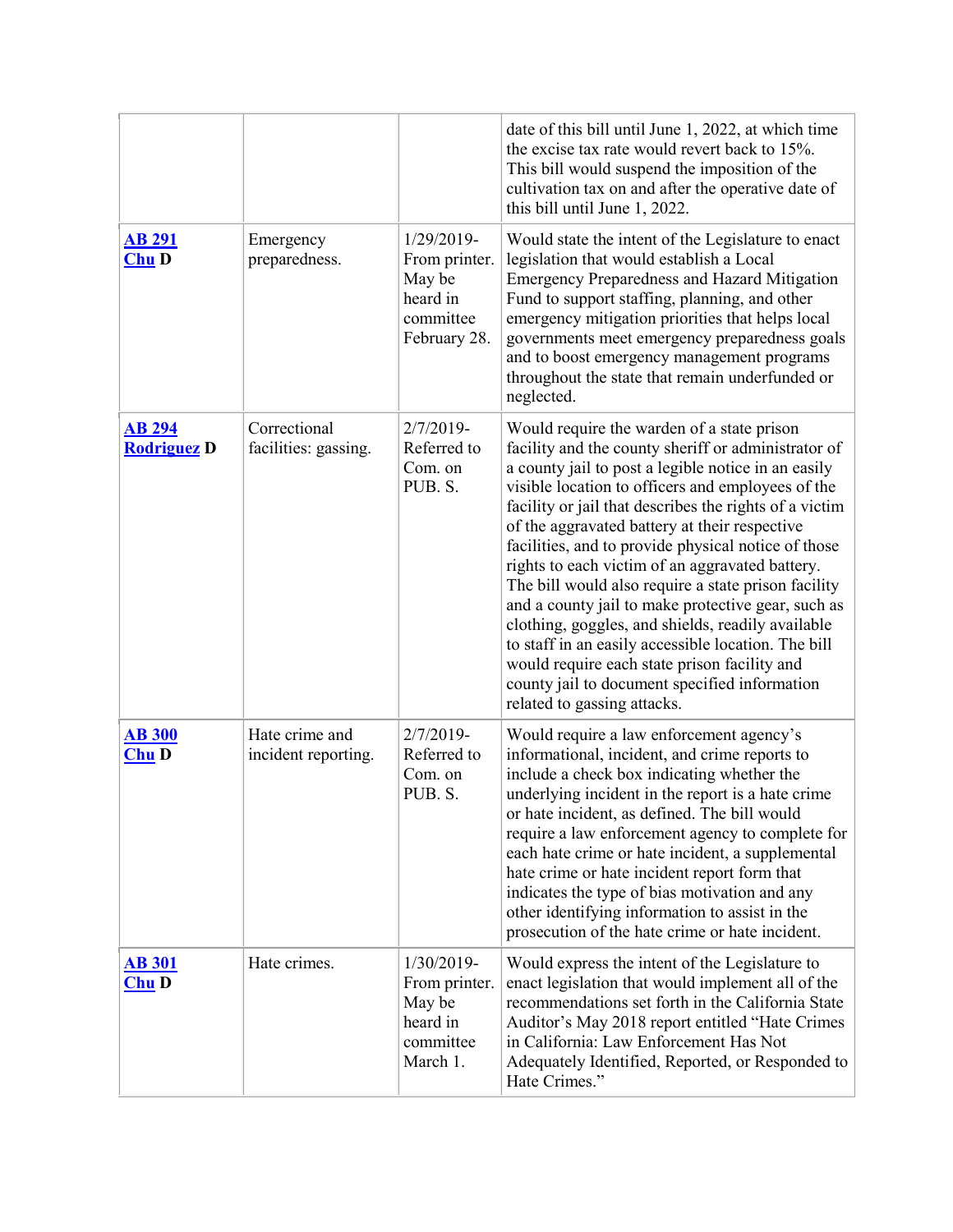| <b>AB 303</b><br><b>Cervantes D</b>               | Mental health:<br>sexually violent<br>predators: trial. | $2/7/2019-$<br>Referred to<br>Com. on<br>PUB. S.                           | Current law requires the Secretary of the<br>Department of Corrections and Rehabilitation to<br>refer a prisoner for evaluation by the State<br>Department of State Hospitals when the secretary<br>determines that the person may be a sexually<br>violent predator and specifies the judicial<br>processes necessary for civil commitment as a<br>sexually violent predator, including, but not<br>limited to, the right to a jury trial. This bill would<br>provide that both the party petitioning for trial<br>and the person subject to the petition have a right<br>to a speedy trial upon the court's determination<br>that there is probable cause to believe that the<br>person subject to the petition is likely to engage<br>in sexually violent predatory criminal behavior<br>upon the person's release |
|---------------------------------------------------|---------------------------------------------------------|----------------------------------------------------------------------------|-----------------------------------------------------------------------------------------------------------------------------------------------------------------------------------------------------------------------------------------------------------------------------------------------------------------------------------------------------------------------------------------------------------------------------------------------------------------------------------------------------------------------------------------------------------------------------------------------------------------------------------------------------------------------------------------------------------------------------------------------------------------------------------------------------------------------|
| <b>AB 304</b><br><b>Jones-</b><br><b>Sawyer D</b> | Wiretapping:<br>authorization.                          | $2/7/2019-$<br>Referred to<br>Com. on<br>PUB. S.                           | Current law establishes a procedure for a<br>prosecutor to apply for, and the court to issue, an<br>order authorizing law enforcement to intercept a<br>wire or electronic communication. Current law<br>requires the Attorney General to prepare and<br>submit an annual report to the Legislature, the<br>Judicial Council, and the Director of the<br>Administrative Office of the United States Courts<br>regarding these interceptions, as specified.<br>Current law makes a violation of these provisions<br>punishable as a misdemeanor or as a felony.<br>Current law makes these provisions effective<br>until January 1, 2020. This bill would extend the<br>operation of these provisions until January 1,<br>2025.                                                                                        |
| <b>AB 306</b><br><b>Ramos D</b>                   | Mental Health<br>Services Fund.                         | 1/30/2019-<br>From printer.<br>May be<br>heard in<br>committee<br>March 1. | Current law, the Mental Health Services Act, an<br>initiative measure enacted by the voters as<br>Proposition 63 at the November 2, 2004,<br>statewide general election, funds a system of<br>county mental health plans for the provision of<br>mental health services, as specified. The act<br>establishes the Mental Health Services Fund,<br>which is continuously appropriated to, and<br>administered by, the State Department of Health<br>Care Services to fund specified county mental<br>health programs. This bill would make technical,<br>nonsubstantive changes to those provisions.                                                                                                                                                                                                                   |
| <b>AB 307</b><br><b>Reyes</b> D                   | Homeless youth:<br>grant program.                       | $2/7/2019-$<br>Referred to<br>Com. on<br>HUM. S.                           | Would require the Homeless Coordinating and<br>Financing Council to develop and administer a<br>grant program to support young people<br>experiencing homelessness and prevent and end<br>homelessness. The program would be funded by                                                                                                                                                                                                                                                                                                                                                                                                                                                                                                                                                                                |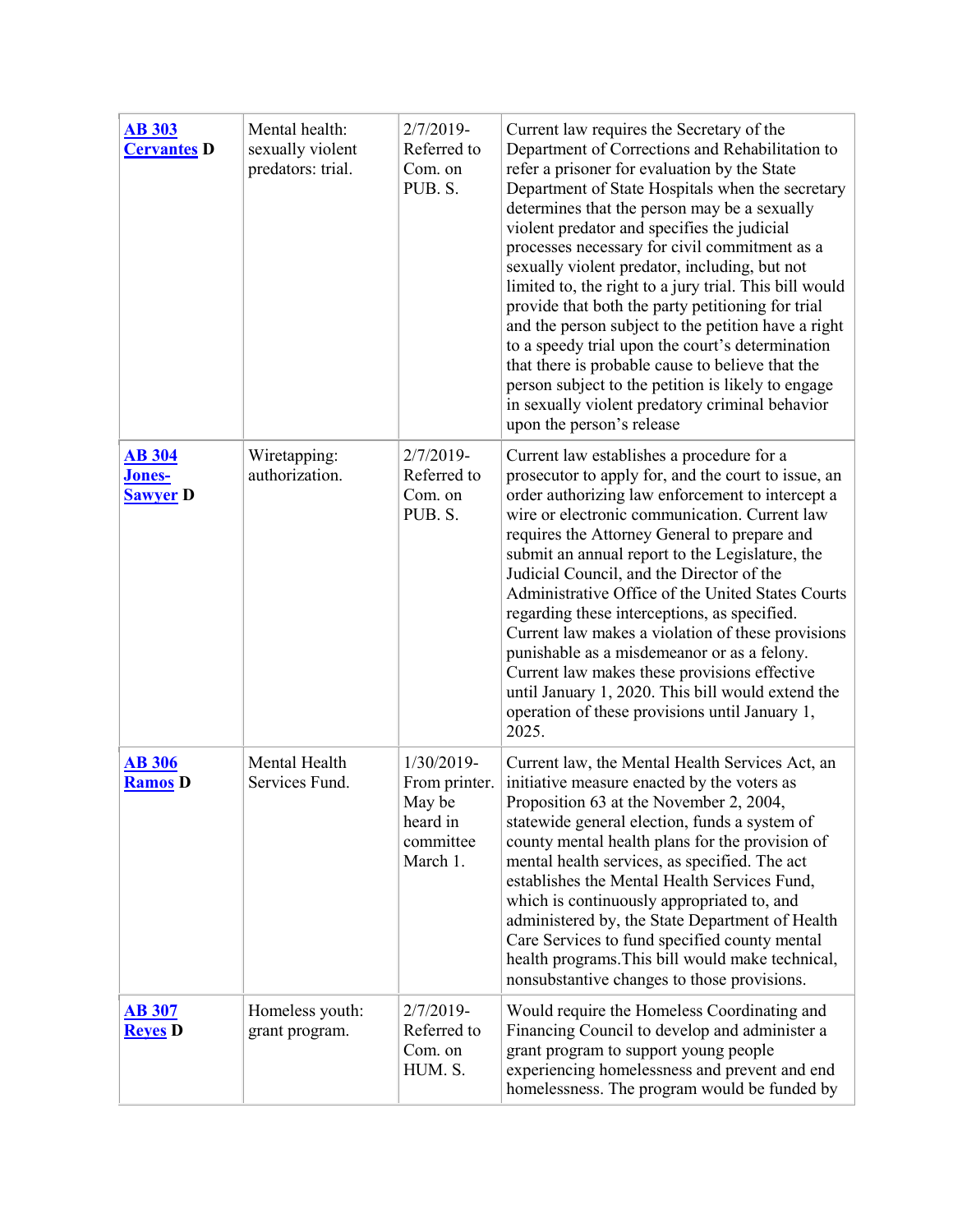|                                       |                                                                               |                                                               | a combination of funds provided to the council<br>by the State Department of Health Care Services<br>from the Youth Education, Prevention, Early<br>Intervention and Treatment Account, funds<br>appropriated by the Legislature, and gifts and<br>donations made to the council for that purpose.<br>The bill would make an appropriation to the<br>council from the General Fund in the amount of<br>the difference between that funding and<br>\$100,000,000.                                                                                                                                                                                                                                                                                                                                                                                     |
|---------------------------------------|-------------------------------------------------------------------------------|---------------------------------------------------------------|------------------------------------------------------------------------------------------------------------------------------------------------------------------------------------------------------------------------------------------------------------------------------------------------------------------------------------------------------------------------------------------------------------------------------------------------------------------------------------------------------------------------------------------------------------------------------------------------------------------------------------------------------------------------------------------------------------------------------------------------------------------------------------------------------------------------------------------------------|
| <b>AB 310</b><br><b>Santiago D</b>    | Trial Jury Selection<br>and Management<br>Act.                                | $2/7/2019-$<br>Referred to<br>Coms. on<br>JUD. and<br>PUB. S. | Current law generally requires the jury<br>commissioner to randomly select jurors to<br>participate in voir dire. Current law prohibits the<br>selection of designated peace officers for voir<br>dire in either criminal or both criminal and civil<br>matters, as specified. This bill would additionally<br>prohibit the selection of designated parole and<br>correctional officers for voir dire in criminal<br>matters.                                                                                                                                                                                                                                                                                                                                                                                                                        |
| <b>AB 332</b><br><b>Lackey R</b>      | Peace officers:<br>training.                                                  | 2/19/2019-<br>Re-referred<br>to Com. on<br>PUB. S.            | Would authorize a law enforcement agency that<br>is sponsoring a peace officer trainee, or an entity<br>that operates a peace officer training academy, to<br>permit a peace officer trainee to have at least one,<br>but not more than 3, opportunities to remediate<br>the skills portion of the learning domains relating<br>to vehicle operation and firearms proficiency.<br>The bill would require a sponsoring law<br>enforcement agency or an entity that operates a<br>peace officer training academy to offer the same<br>number of remedial opportunities to all peace<br>officer trainees, as specified.                                                                                                                                                                                                                                 |
| <b>AB 337</b><br><b>Quirk-Silva D</b> | Foster care<br>payments:<br>reasonable travel<br>reimbursement for<br>school. | $2/11/2019$ -<br>Referred to<br>Com. on<br>HUM. S.            | Current law establishes the Aid to Families with<br>Dependent Children-Foster Care (AFDC-FC)<br>program, under which counties provide to foster<br>care providers a per child, per month rate,<br>established by the State Department of Social<br>Services, for the care and supervision of the child<br>or nonminor dependent placed with the provider,<br>and includes within the definition of "care and<br>supervision" reasonable travel for the child or<br>nonminor dependent to remain in the school in<br>which the child or nonminor dependent is<br>enrolled at the time of placement, among other<br>things. This bill would require a county to<br>provide a foster care provider with a notice of<br>action regarding whether a child or nonminor<br>dependent is eligible for that reasonable travel<br>reimbursement, as specified. |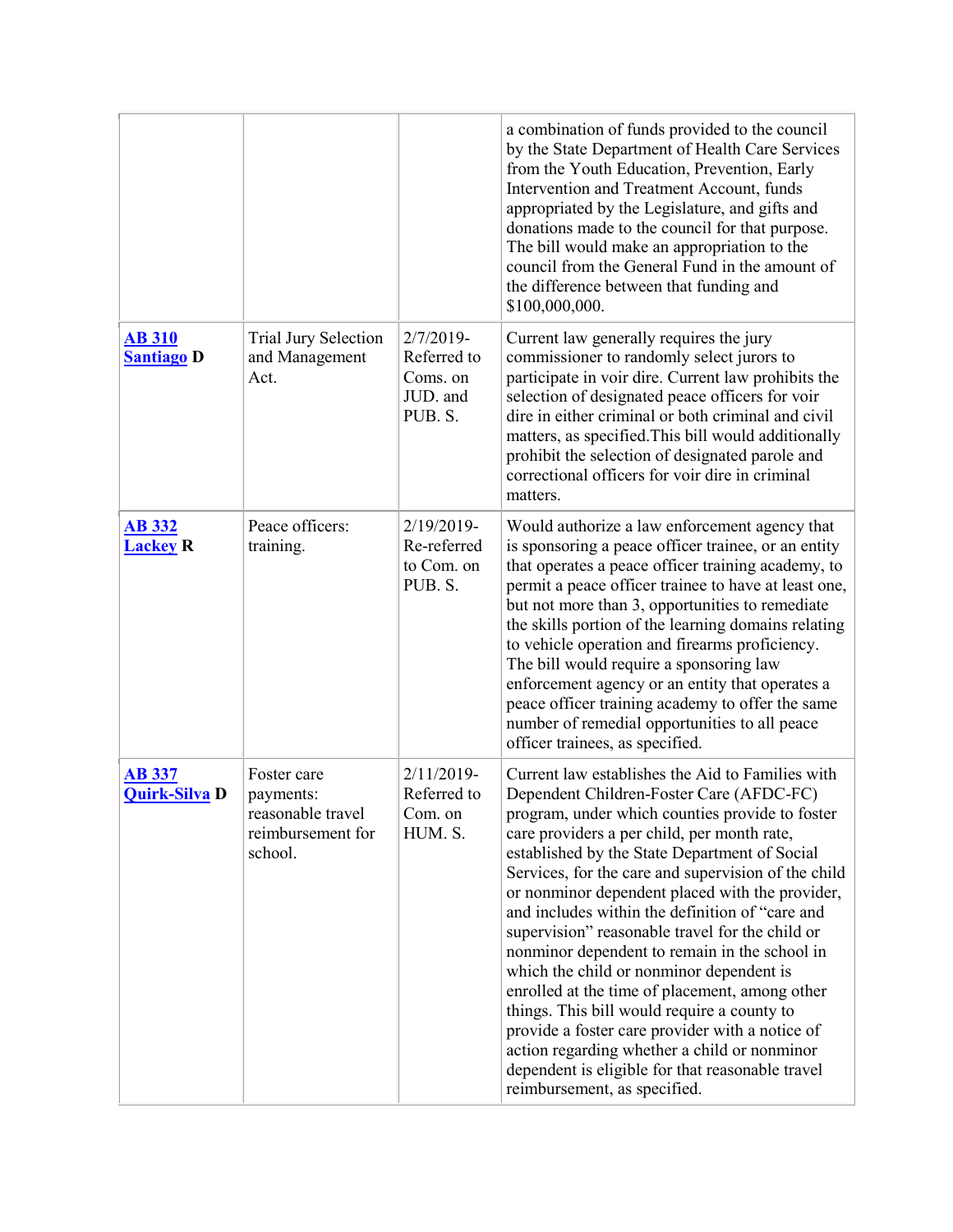| <b>AB 339</b><br><b>Irwin D</b>      | Gun violence<br>restraining orders:<br>law enforcement<br>procedures. | $2/11/2019$ -<br>Referred to<br>Com. on<br>PUB. S.  | Current lasw authorizes an immediate family<br>member to petition the court for an ex parte<br>temporary gun violence restraining order.<br>Existing law authorizes a court, after notice and<br>hearing, to issue a gun violence restraining order<br>for a period of one year which may be renewed,<br>as specified. This bill would require each law<br>enforcement agency to develop and adopt written<br>policies and standards regarding the use of gun<br>violence restraining orders.                                                                                                                                                                                                                                                                                                                                                                 |
|--------------------------------------|-----------------------------------------------------------------------|-----------------------------------------------------|---------------------------------------------------------------------------------------------------------------------------------------------------------------------------------------------------------------------------------------------------------------------------------------------------------------------------------------------------------------------------------------------------------------------------------------------------------------------------------------------------------------------------------------------------------------------------------------------------------------------------------------------------------------------------------------------------------------------------------------------------------------------------------------------------------------------------------------------------------------|
| <b>AB 340</b><br><b>Irwin D</b>      | Firearms: armed<br>prohibited persons.                                | $2/11/2019$ -<br>Referred to<br>Com. on<br>PUB. S.  | Would authorize a county to establish and<br>implement a Disarming Prohibited Persons<br>Taskforce (DPPT) team program, consisting of<br>officers and agents from specified law<br>enforcement agencies, for the purpose of, among<br>other things, identifying, monitoring, arresting,<br>and assisting in the prosecution of individuals<br>who are armed and prohibited from possessing a<br>firearm. The bill would additionally require the<br>Department of Justice, upon appropriation by the<br>Legislature, to award grants to DPPT teams that<br>apply for the purpose of investigating, locating,<br>apprehending, and prosecuting individuals who<br>are in possession of a firearm, despite their<br>prohibited status, in the DPPT team's<br>jurisdiction.                                                                                      |
| <b>AB 358</b><br>Low <sub>D</sub>    | Sexual assault:<br>medical<br>examination.                            | $2/11/2019$ -<br>Referred to<br>Com. on<br>PUB. S.  | Current law requires the Office of Emergency<br>Services to establish a protocol for the<br>examination and treatment of victims of sexual<br>assault and attempted sexual assault, and to adopt<br>a standard and a complete form or forms for the<br>recording of medical and physical evidence data<br>disclosed by a victim of sexual assault or<br>attempted sexual assault. Current law requires a<br>qualified health care professional who conducts<br>an examination for evidence of a sexual assault<br>or an attempted sexual assault to use the standard<br>form or forms. Existing law defines "qualified<br>health care professional" for these purposes. This<br>bill would expand the definition of "qualified<br>health care professional" for these purposes to<br>include a nurse practitioner and a physician<br>assistant, as specified. |
| <b>AB 373</b><br><b>Cunningham R</b> | Crimes: punishment.                                                   | $2/6/2019$ -<br>From printer.<br>May be<br>heard in | Current law lists the persons who are liable to<br>punishment under the laws of this state, including<br>all persons who commit any crime within the<br>state, all who commit any specified offense<br>without this state and bring the property stolen or                                                                                                                                                                                                                                                                                                                                                                                                                                                                                                                                                                                                    |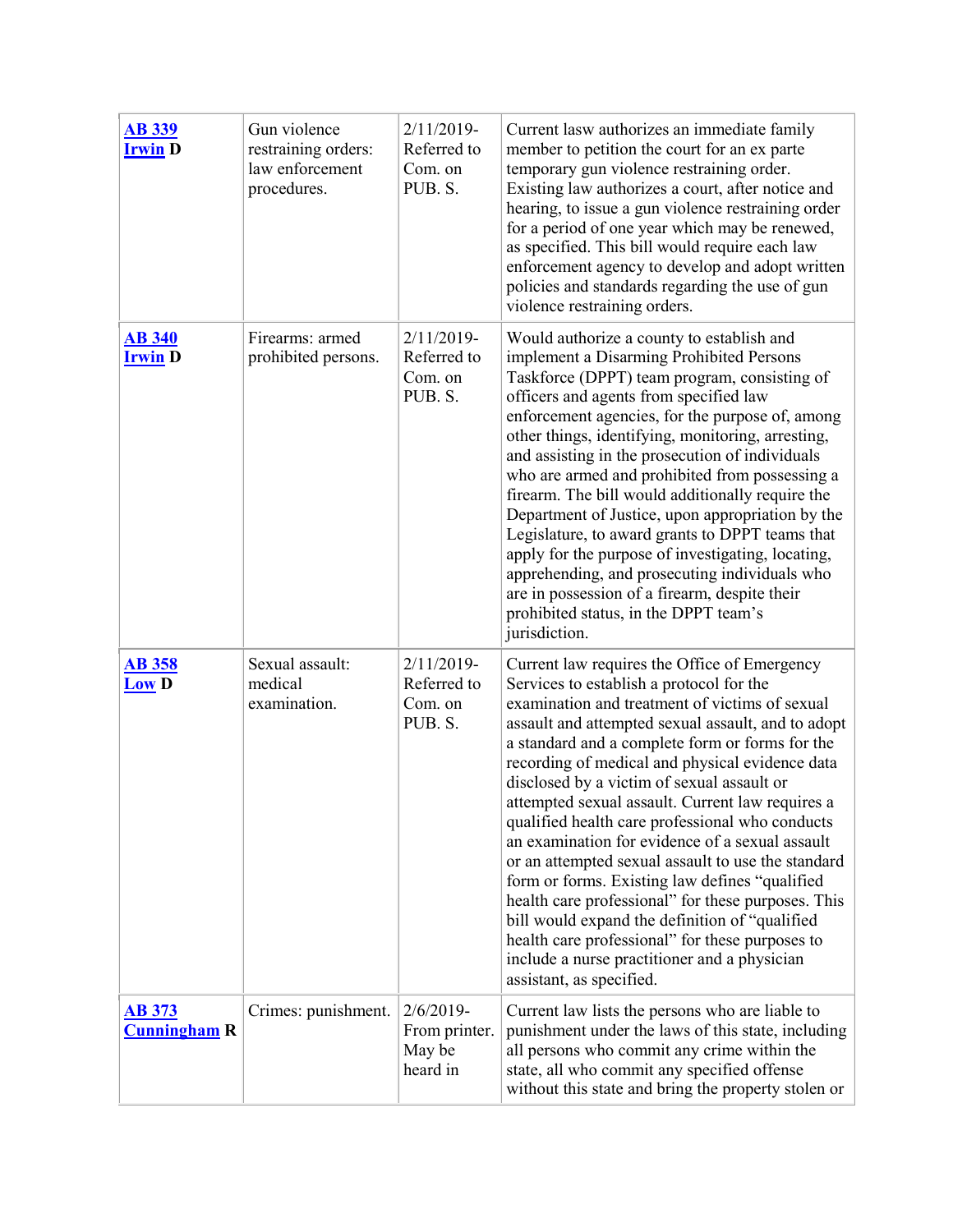|                                            |                                                        | committee<br>March 8.                                           | embezzled within the state, as specified, those<br>without the state who cause or aid, advise or<br>encourage, another person to commit a crime<br>within the state, and are afterwards found therein,<br>and perjury when committed outside of<br>California, to the extent provided by law, as<br>specified. This bill would make a technical,<br>nonsubstantive change to these provisions.                                                                                                                                                                                                                                                                                             |
|--------------------------------------------|--------------------------------------------------------|-----------------------------------------------------------------|--------------------------------------------------------------------------------------------------------------------------------------------------------------------------------------------------------------------------------------------------------------------------------------------------------------------------------------------------------------------------------------------------------------------------------------------------------------------------------------------------------------------------------------------------------------------------------------------------------------------------------------------------------------------------------------------|
| <b>AB 392</b><br><b>Weber D</b>            | Peace officers:<br>deadly force.                       | 2/15/2019-<br>Referred to<br>Com. on<br>PUB. S.                 | Would redefine the circumstances under which a<br>homicide by a peace officer is deemed justifiable<br>to include when the killing is in self-defense or<br>the defense of another, consistent with the<br>existing legal standard for self-defense, or when<br>the killing is necessary to prevent the escape of a<br>fleeing felon whose immediate apprehension is<br>necessary to prevent death or serious injury. The<br>bill would additionally bar the use of this defense<br>if the peace officer acted in a criminally negligent<br>manner that caused the death, including if the<br>officer's criminally negligent actions created the<br>necessity for the use of deadly force. |
| <b>AB 395</b><br>Rubio,<br><b>Blanca</b> D | Child abuse or<br>neglect: foster<br>children.         | 2/15/2019-<br>Referred to<br>Coms. on<br>HUM. S. and<br>PUB. S. | Would, when a receiving entity receives a<br>reported allegation of child abuse or neglect that<br>involves a child in foster care in which the<br>alleged abuse or neglect occurred in a community<br>care facility, require the receiving entity to<br>coordinate investigation efforts with the licensing<br>agency, as specified, and notify the Office of the<br>State Foster Care Ombudsperson within 24 hours<br>of receiving the report. The bill would require an<br>investigation conducted by the receiving entity or<br>the licensing agency to be completed no later<br>than 30 days after the initial report was received<br>by the entity.                                  |
| <b>AB 397</b><br><b>Chau D</b>             | Vehicles: driving<br>under the influence:<br>cannabis. | 2/15/2019-<br>Referred to<br>Com. on<br>PUB. S.                 | Would recast specified provisions to make<br>driving under the influence of cannabis, or<br>driving under the combined influence of cannabis<br>and another drug, each a separate offense, but<br>with no changes to the penalty.                                                                                                                                                                                                                                                                                                                                                                                                                                                          |
| <b>AB 401</b><br><b>Flora</b> R            | Vehicles: driving<br>under the influence.              | 2/15/2019-<br>Referred to<br>Com. on<br>PUB. S.                 | Would make a conviction for driving under the<br>influence that occurs within 10 years after 4 or<br>more previous specified convictions, a felony.                                                                                                                                                                                                                                                                                                                                                                                                                                                                                                                                        |
| <b>AB 413</b><br>Jones-<br><b>Sawyer D</b> | Education: at-<br>promise youth.                       | 2/21/2019-<br>Referred to<br>Coms. on                           | Current law uses the terms "at-risk" and "high-<br>risk" to describe youth for purposes of various<br>provisions of the Education Code. This bill would<br>delete "at-risk" and "high-risk" and would                                                                                                                                                                                                                                                                                                                                                                                                                                                                                      |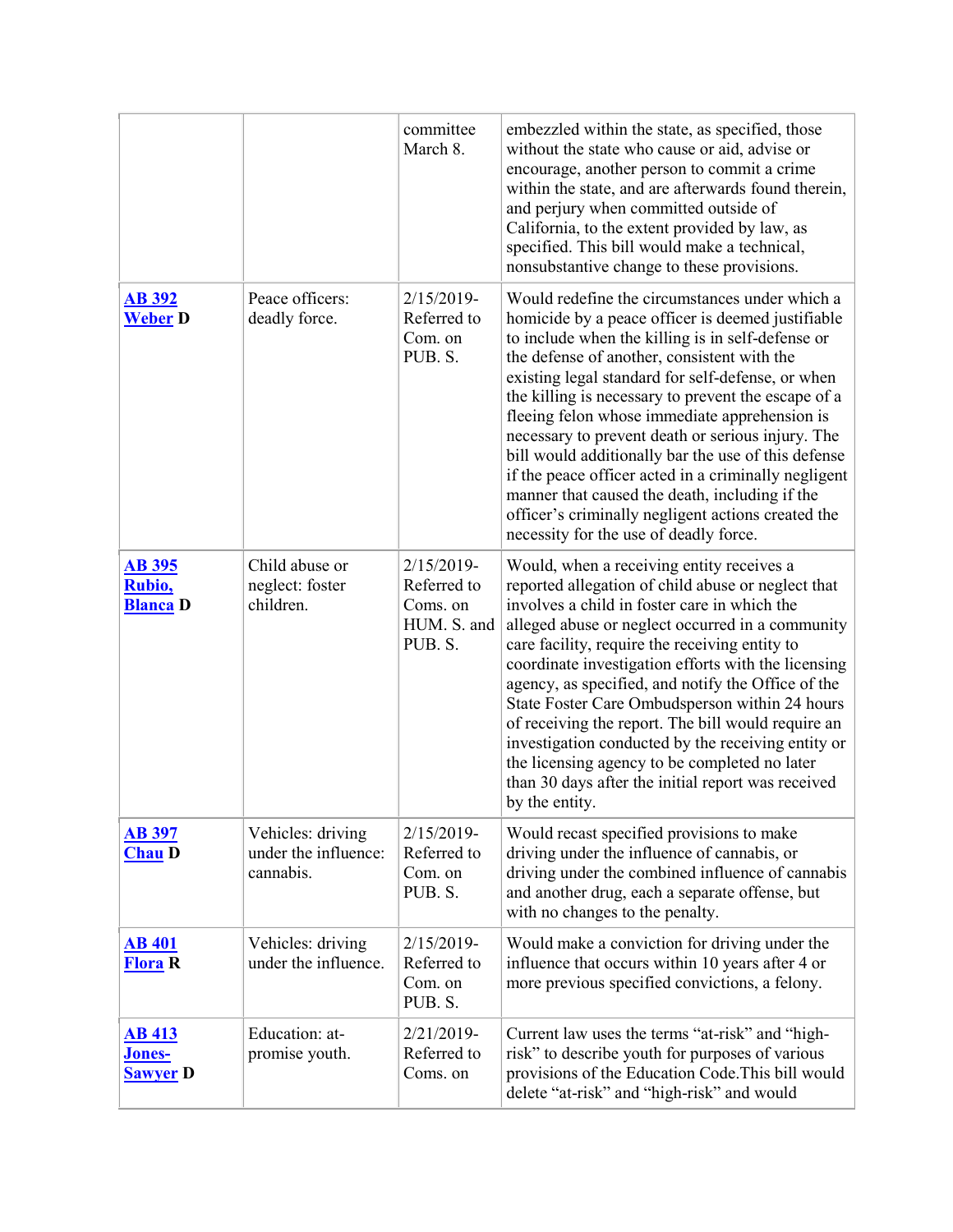|                                   |                                            | ED. and<br>PUB. S.                                 | replace those terms with the terms "at-promise"<br>and "high-promise" for purposes of these<br>provisions. The bill would define "at-promise"<br>and "high-promise" to have the same meanings<br>as "at-risk" and "high-risk," respectively.                                                                                                                                                                                                                                                                                                                                                                                                                                                                                                                                                                                                                                                                                                                                                                                      |
|-----------------------------------|--------------------------------------------|----------------------------------------------------|-----------------------------------------------------------------------------------------------------------------------------------------------------------------------------------------------------------------------------------------------------------------------------------------------------------------------------------------------------------------------------------------------------------------------------------------------------------------------------------------------------------------------------------------------------------------------------------------------------------------------------------------------------------------------------------------------------------------------------------------------------------------------------------------------------------------------------------------------------------------------------------------------------------------------------------------------------------------------------------------------------------------------------------|
| <b>AB</b> 424<br><b>Gabriel D</b> | Depositions: audio<br>or video recordings. | $2/15/2019-$<br>Referred to<br>Com. on<br>JUD.     | Current law provides procedures for the<br>recording of depositions by means of audio or<br>video technology. A party who intends to offer an<br>audio or video recording of the deposition in<br>evidence must accompany the offer with a<br>stenographic transcript prepared from the<br>recording, unless a stenographic record was<br>previously prepared. This bill would clarify that a<br>stenographic transcript accompanying an audio or<br>video recording of deposition testimony offered<br>into evidence must be prepared by a certified<br>shorthand reporter.                                                                                                                                                                                                                                                                                                                                                                                                                                                      |
| <b>AB 425</b><br><b>Cooley D</b>  | Firearms:<br>ammunition sales.             | $2/15/2019$ -<br>Referred to<br>Com. on<br>PUB. S. | Current law exempts the sale, delivery, or<br>transfer of ammunition to specified individuals,<br>including a sworn peace officer or sworn federal<br>law enforcement officer who is authorized to<br>carry a firearm in the course and scope of the<br>officer's duties, and a representative of a law<br>enforcement agency, with written authorization<br>from the head of the agency, purchasing<br>ammunition for the exclusive use of the agency.<br>This bill would exempt from the above-described<br>ammunition purchasing requirement a licensed<br>private patrol operator or an agent or employee of<br>the private patrol operator, a person registered as<br>a security guard or security patrolperson who also<br>holds a valid firearm permit issued by the Bureau<br>of Security and Investigative Services of the<br>Department of Consumer Affairs, who purchases<br>or receives ammunition for use in the normal<br>course and scope of his or her employment, and a<br>sheriff's or police security officer. |
| <b>AB 433</b><br><b>Ramos</b> D   | Probation: notice to<br>victim.            | $2/21/2019$ -<br>Referred to<br>Com. on<br>PUB. S. | Current law allows a court to revoke, modify, or<br>change its order of suspension of imposition or<br>execution of sentence at any time during a term<br>of probation and, when the ends of justice will be<br>subserved, and the good conduct and reform of<br>the person held on probation warrants it, to<br>terminate the period of probation and discharge<br>the person. This bill would require that the<br>prosecuting attorney and victim be given 30<br>days' written notice prior to a hearing to<br>terminate probation early. The bill would require                                                                                                                                                                                                                                                                                                                                                                                                                                                                |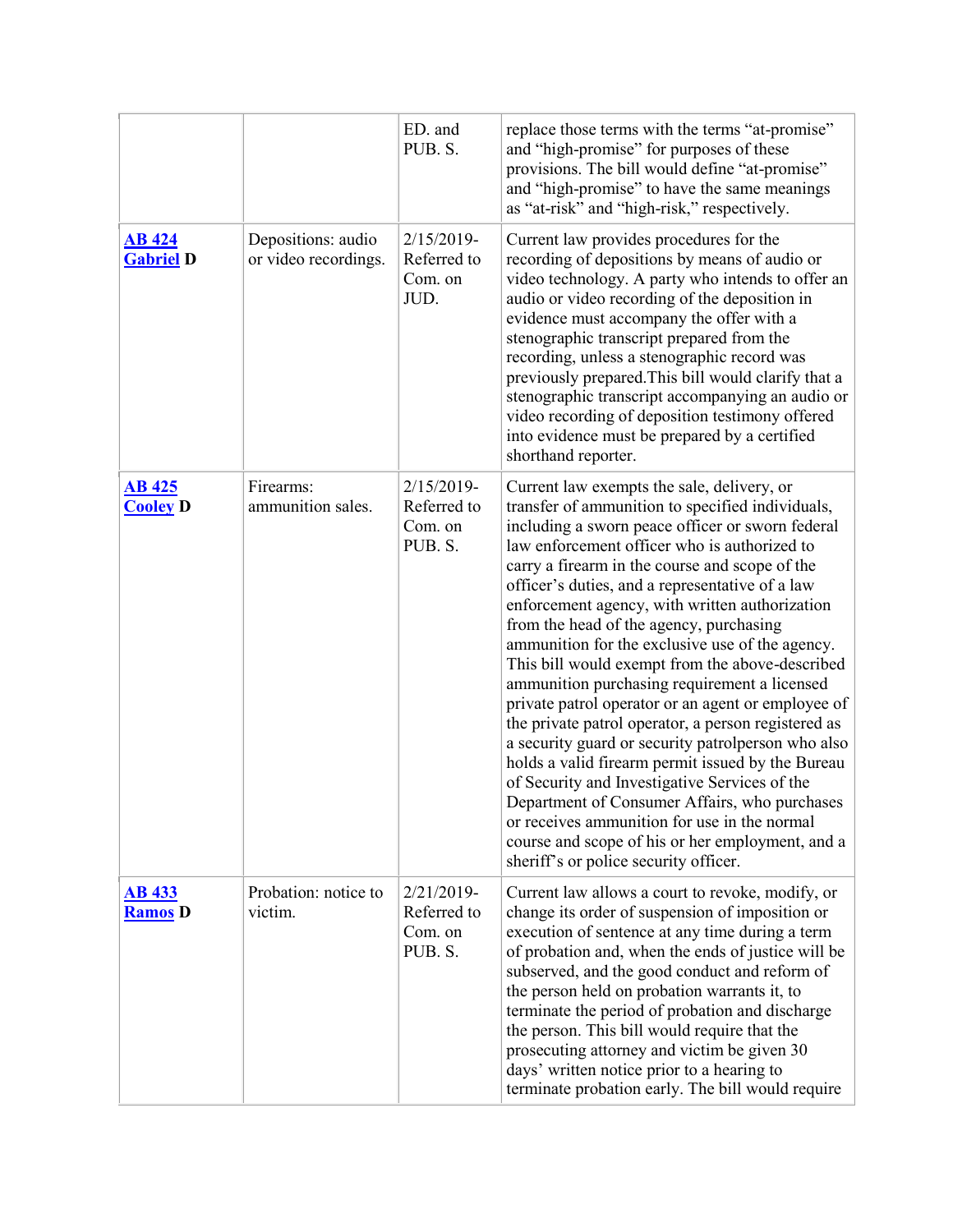|                                       |                                                                |                                                                                | proof of service of notice on the victim to be filed<br>with the court 5 court days prior to the hearing.                                                                                                                                                                                                                                                                                                                                                                                                                                                                                                                                                                                                                                                                                                                                                                                                                                                                                                                                                                                                                                                                  |
|---------------------------------------|----------------------------------------------------------------|--------------------------------------------------------------------------------|----------------------------------------------------------------------------------------------------------------------------------------------------------------------------------------------------------------------------------------------------------------------------------------------------------------------------------------------------------------------------------------------------------------------------------------------------------------------------------------------------------------------------------------------------------------------------------------------------------------------------------------------------------------------------------------------------------------------------------------------------------------------------------------------------------------------------------------------------------------------------------------------------------------------------------------------------------------------------------------------------------------------------------------------------------------------------------------------------------------------------------------------------------------------------|
| <b>AB 439</b><br><b>Stone, Mark D</b> | Juveniles:<br>competency.                                      | $2/12/2019$ -<br>From printer.<br>May be<br>heard in<br>committee<br>March 14. | Current law requires a court, if it has a doubt that<br>a minor who is subject to any juvenile<br>proceedings is competent, to suspend all<br>proceedings. Upon suspension of proceedings,<br>current law requires the court to appoint an<br>expert, as specified, to evaluate the minor.<br>Current law states that these provisions do not<br>authorize or require the placement of a minor<br>who is incompetent in a developmental center or<br>community facility operated by the State<br>Department of Developmental Services without a<br>determination by a regional center director, or the<br>director's designee, that the minor has a<br>developmental disability and is eligible for<br>services, as specified. This bill would delete the<br>statement that the provisions above do not<br>authorize or require the placement of a minor<br>who is incompetent in a developmental center or<br>community facility operated by the State<br>Department of Developmental Services without a<br>determination by a regional center director, or the<br>director's designee, that the minor has a<br>developmental disability and is eligible for<br>services. |
| <b>AB 442</b><br><b>Diep R</b>        | Child abuse and<br>neglect.                                    | $2/12/2019$ -<br>From printer.<br>May be<br>heard in<br>committee<br>March 14. | Current law defines "child abuse or neglect" for<br>the purposes of the Child Abuse and Neglect<br>Reporting Act to include, among other things,<br>physical injury or death inflicted by other than<br>accidental means and the willful harming or<br>injuring of a child. This bill would make<br>technical, nonsubstantive changes to that<br>provision.                                                                                                                                                                                                                                                                                                                                                                                                                                                                                                                                                                                                                                                                                                                                                                                                                |
| <b>AB</b> 444<br><b>Choi</b> R        | Sex offenders:<br>registration:<br>solicitation of a<br>minor. | $2/21/2019-$<br>Referred to<br>Com. on<br>PUB. S.                              | Current law provides that an individual who<br>solicits, or who agrees to engage in, or who<br>engages in, any act of prostitution with another<br>person who is a minor in exchange for the<br>individual providing compensation, money, or<br>anything of value to the minor is guilty of<br>disorderly conduct, a misdemeanor. This bill<br>would require a person convicted of disorderly<br>conduct, as described above, to register as a sex<br>offender.                                                                                                                                                                                                                                                                                                                                                                                                                                                                                                                                                                                                                                                                                                            |
| <b>AB 447</b><br><b>Patterson R</b>   | Care facilities:<br>criminal record<br>clearances.             | $2/21/2019-$<br>Referred to<br>Com. on<br>HUM. S.                              | The Department of Social Services is required to<br>investigate the criminal record of certain<br>individuals who provide services to the residents<br>and clients of a community care facility, a                                                                                                                                                                                                                                                                                                                                                                                                                                                                                                                                                                                                                                                                                                                                                                                                                                                                                                                                                                         |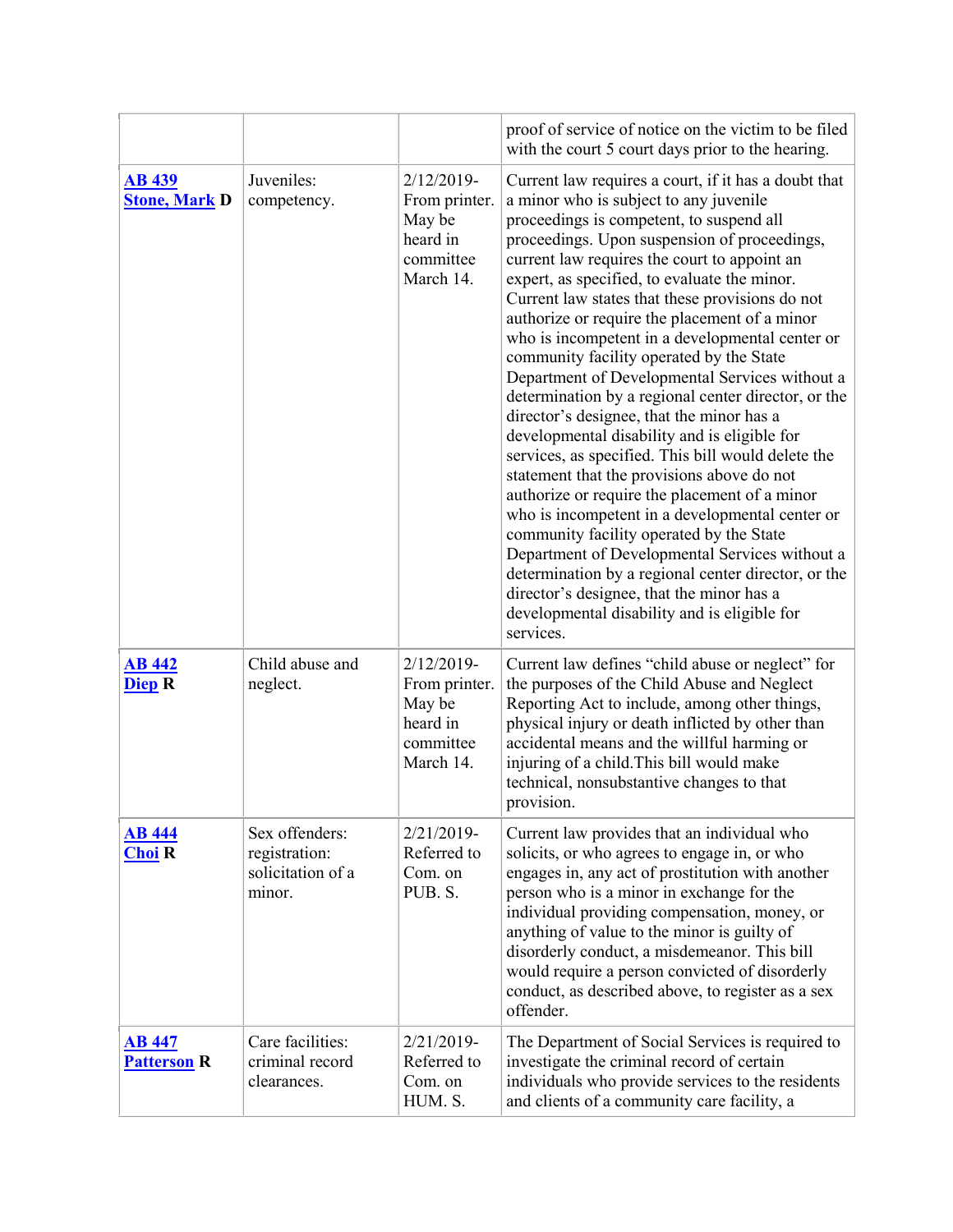|                                                   |                                     |                                                                                | residential care facility for persons with chronic<br>life-threatening illness, a residential care facility<br>for the elderly, or a child daycare facility.<br>Violations of the licensing requirements for these<br>different types of care facilities are crimes. This<br>bill would expand who is required to comply<br>with the requirement for obtaining a criminal<br>record clearance by including individuals who<br>are otherwise associated at the facility and would<br>expand a requirement for the department to<br>maintain criminal record clearances of<br>individuals in its active files.                                                                                                                                                 |
|---------------------------------------------------|-------------------------------------|--------------------------------------------------------------------------------|--------------------------------------------------------------------------------------------------------------------------------------------------------------------------------------------------------------------------------------------------------------------------------------------------------------------------------------------------------------------------------------------------------------------------------------------------------------------------------------------------------------------------------------------------------------------------------------------------------------------------------------------------------------------------------------------------------------------------------------------------------------|
| <b>AB</b> 465<br><b>Eggman</b> D                  | Juveniles: dual<br>status children. | 2/21/2019-<br>Referred to<br>Coms. on<br>JUD. and<br>HUM. S.                   | Would define various terms, including, among<br>others, "dual status youth" and "child welfare<br>reentry," for purposes of tracking the<br>involvement of youth in both the child welfare<br>system and the juvenile justice system. The bill<br>would also state the intent of the Legislature to<br>replace the term "delinquency" with "juvenile<br>justice" in all parts of code that address child<br>welfare and juvenile justice, and would make that<br>change in provisions relating to dual status youth.                                                                                                                                                                                                                                         |
| <b>AB 480</b><br><b>Salas D</b>                   | Mental health: older<br>adults.     | $2/13/2019$ -<br>From printer.<br>May be<br>heard in<br>committee<br>March 15. | Would establish within the State Department of<br>Health Care Services an Older Adult Mental<br>Health Services Administrator to oversee mental<br>health services for older adults. The bill would<br>require that position to be funded with<br>administrative funds reserved to the department<br>from the Mental Health Services Fund. The bill<br>would also state the intent of the Legislature to<br>include provisions in the bill that, among other<br>things, increase service integration for older<br>adults receiving mental health services funded by<br>the Mental Health Services Fund.                                                                                                                                                      |
| <b>AB 484</b><br><b>Jones-</b><br><b>Sawyer</b> D | Crimes: probation.                  | 2/21/2019-<br>Referred to<br>Com. on<br>PUB. S.                                | Current law requires a person who is granted<br>probation after being convicted of furnishing or<br>transporting a controlled substance relating to the<br>sale of cocaine, cocaine hydrochloride, or heroin,<br>or who is granted probation after being convicted<br>of furnishing or transporting phencyclidine, to be<br>confined in a county jail for at least 180 days as a<br>condition of probation. Current law requires<br>imposition of this probation condition unless the<br>court, in an unusual case, finds that the interests<br>of justice would best be served by absolving the<br>defendant of this condition and specifies on the<br>record the circumstances indicating that fact. This<br>bill would instead make the imposition of the |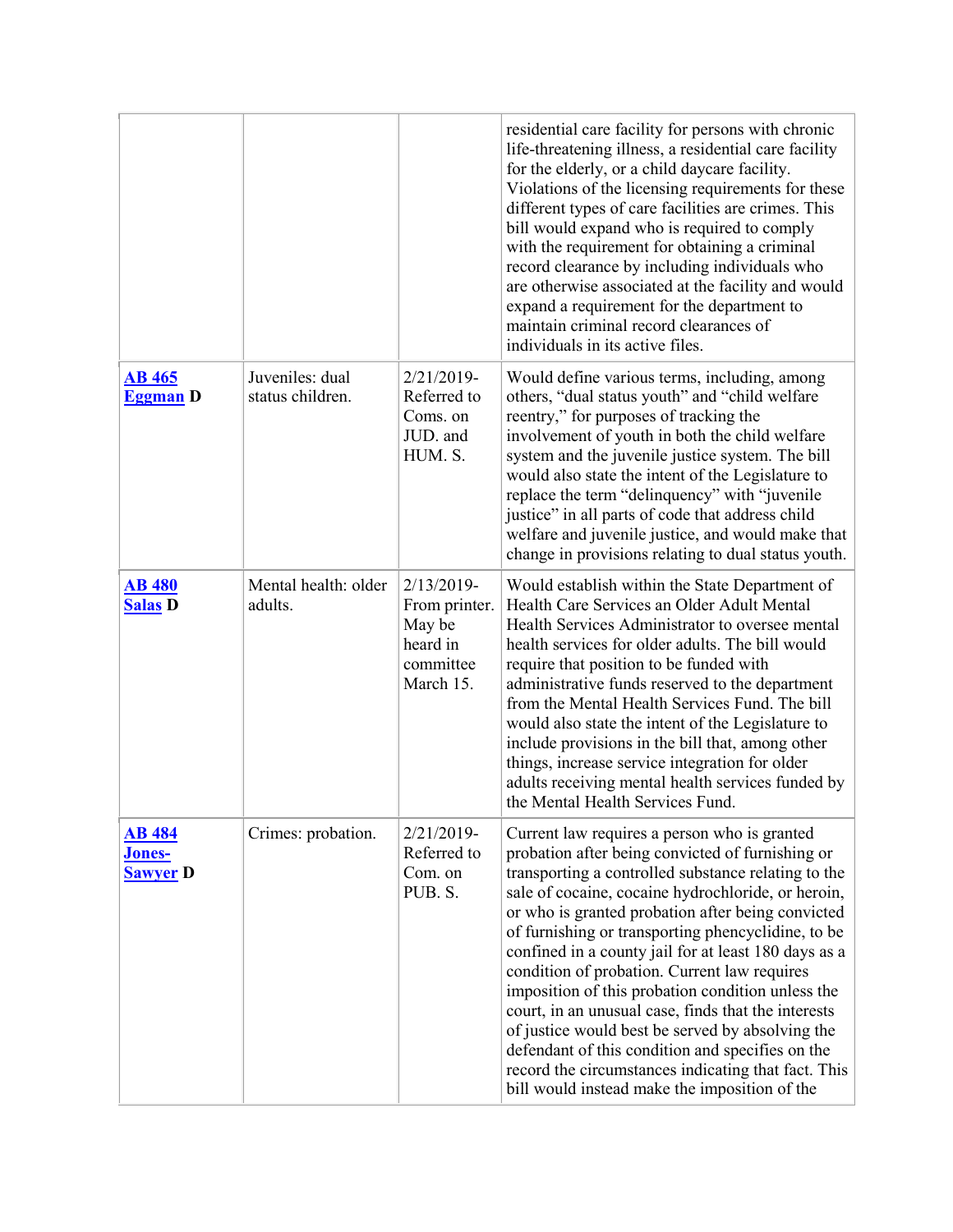|                                    |                                                         |                                                 | 180-day confinement condition on probation<br>permissive rather than mandatory in those<br>circumstances.                                                                                                                                                                                                                                                                                                                                                                                                                                                                                                                                                                                                                                                                                                                                                                                           |
|------------------------------------|---------------------------------------------------------|-------------------------------------------------|-----------------------------------------------------------------------------------------------------------------------------------------------------------------------------------------------------------------------------------------------------------------------------------------------------------------------------------------------------------------------------------------------------------------------------------------------------------------------------------------------------------------------------------------------------------------------------------------------------------------------------------------------------------------------------------------------------------------------------------------------------------------------------------------------------------------------------------------------------------------------------------------------------|
| <b>AB 503</b><br><b>Flora</b> R    | Gun-free school<br>zone.                                | 2/21/2019-<br>Referred to<br>Com. on<br>PUB. S. | Current law makes it a crime to possess a firearm<br>in a place that the person knows, or reasonably<br>should know, is a school zone. Current law<br>defines a school zone as an area in, or on the<br>grounds of, a public or private school providing<br>instruction in kindergarten or grades 1 to 12,<br>inclusive, or within a distance of 1,000 feet from<br>the grounds of the public or private school. This<br>bill would exempt from that crime a person who<br>holds a valid concealed carry license who is<br>carrying the firearm described in the license to,<br>from, or in a church, synagogue, or other building<br>used as a place of worship on the grounds of a<br>public or private school providing instruction in<br>kindergarten or grades 1 to 12, inclusive, if the<br>person has the written permission of the school<br>authority and subject to specified conditions. |
| <b>AB 510</b><br><b>Cooley D</b>   | Local government<br>records: destruction<br>of records. | 2/21/2019-<br>Referred to<br>Com. on L.<br>GOV. | Current law authorizes the head of a department<br>of a county or city, or the head of a special<br>district to destroy recordings of telephone and<br>radio communications maintained by that county,<br>city, or special district after 100 days if that<br>person receives approval from the legislative<br>body and the written consent of the agency<br>attorney. This bill would exempt the head of a<br>department of a county or city, or the head of a<br>special district from these recording retention<br>requirements if the county, city, or special district<br>adopts a records retention policy governing<br>recordings of routine video monitoring and<br>recordings of telephone and radio<br>communications.                                                                                                                                                                    |
| <b>AB</b> 531<br><b>Friedman D</b> | Foster youth:<br>housing.                               | 2/21/2019-<br>Referred to<br>Com. on<br>HUM. S. | The California Community Care Facilities Act<br>requires the State Department of Social Services<br>to license and regulate transitional housing<br>placement providers as a community care facility.<br>A "transitional housing placement provider" is an<br>organization licensed by the department to<br>provide transitional housing to foster children at<br>least 16 years of age and not more than 18 years<br>of age, and nonminor dependents to promote<br>their transition to adulthood. Existing law<br>requires transitional housing units to include,<br>among others, a host family certified by a<br>transitional housing placement provider. This bill                                                                                                                                                                                                                              |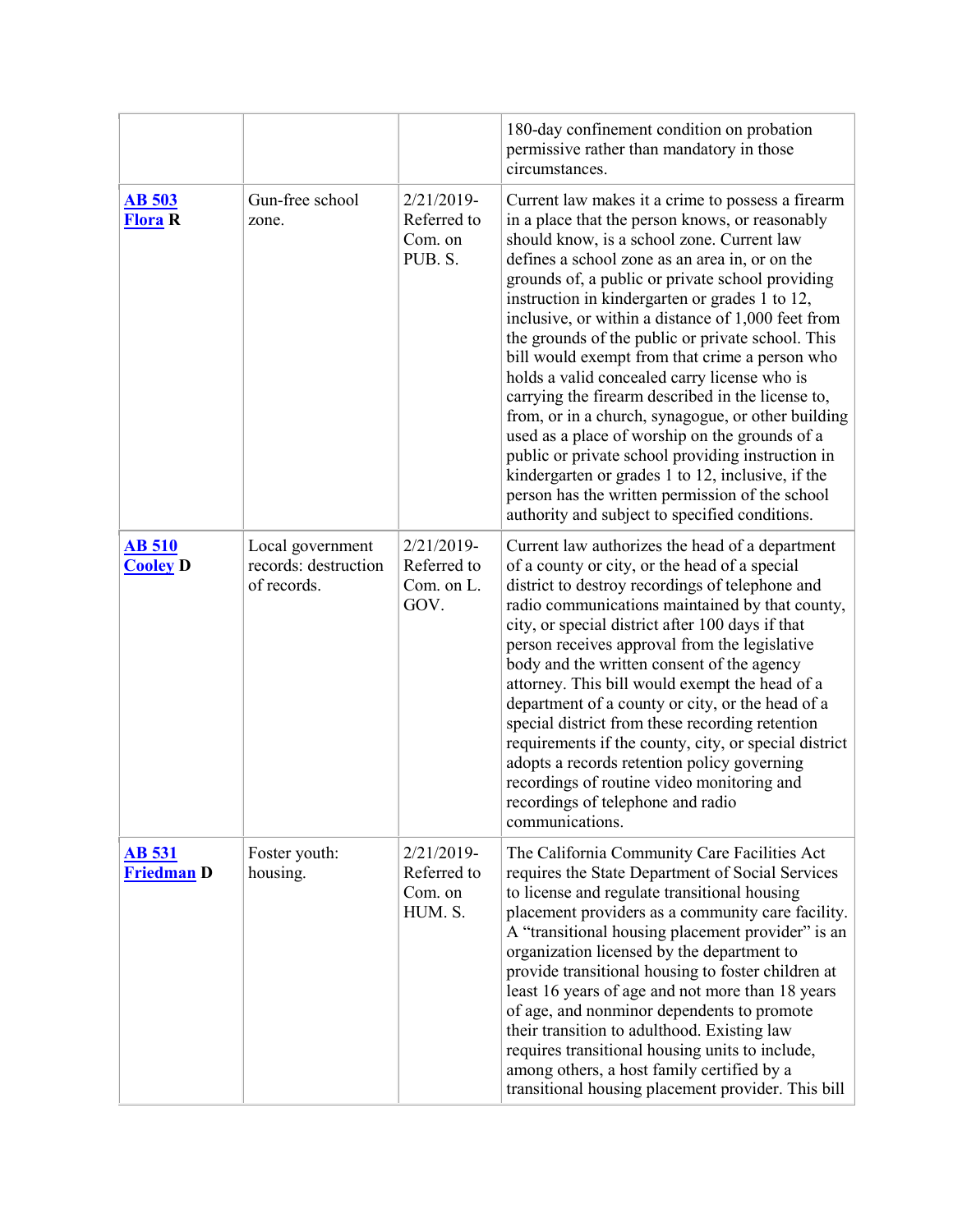|                                  |                                                                            |                                                                                | would authorize a resource family, foster family<br>home, certified foster home, approved relative<br>caregiver or nonrelative extended family member<br>of a participant to be automatically converted to a<br>host family without additional certification.                                                                                                                                                                                                                                                                                                                                                                                                                                                                                       |
|----------------------------------|----------------------------------------------------------------------------|--------------------------------------------------------------------------------|-----------------------------------------------------------------------------------------------------------------------------------------------------------------------------------------------------------------------------------------------------------------------------------------------------------------------------------------------------------------------------------------------------------------------------------------------------------------------------------------------------------------------------------------------------------------------------------------------------------------------------------------------------------------------------------------------------------------------------------------------------|
| <b>AB 538</b><br><b>Berman D</b> | Sexual assault:<br>forensic<br>examinations and<br>reporting.              | $2/14/2019$ -<br>From printer.<br>May be<br>heard in<br>committee<br>March 16. | Current law requires the Office of Emergency<br>Services to establish a protocol for the<br>examination and treatment of victims of sexual<br>assault and attempted sexual assault and the<br>collection and preservation of evidence<br>therefrom. Current law requires the office to<br>adopt a standard and a complete form or forms<br>for the recording of medical and physical<br>evidence data disclosed by a victim of sexual<br>assault or attempted sexual assault. This bill<br>would authorize the form to be issued as a paper<br>version or as an electronic version that has a<br>database with the capability to generate aggregate<br>data for professional education and training or as<br>both the paper and electronic version. |
| <b>AB</b> 561<br><b>Burke D</b>  | Prisons:<br>rehabilitation<br>programs.                                    | $2/14/2019$ -<br>From printer.<br>May be<br>heard in<br>committee<br>March 16. | Current law establishes the Department of<br>Corrections and Rehabilitation to operate the<br>state prison system. Current law establishes<br>various rehabilitation programs for inmates in the<br>state prison, including literacy, education, and<br>vocational training programs. This bill would<br>make legislative findings and declarations<br>regarding rehabilitation programs operated in<br>state prisons, and would express the intent of the<br>Legislature to require the department to improve<br>the effectiveness of those programs by, among<br>other things, improving the efficient use of<br>current resources.                                                                                                               |
| <b>AB 562</b><br><b>Burke</b> D  | Prisons:<br>rehabilitation<br>programs.                                    | 2/14/2019-<br>From printer.<br>May be<br>heard in<br>committee<br>March 16.    | Would make legislative findings and declarations<br>regarding rehabilitation programs operated in<br>state prisons. The bill would express the intent of<br>the Legislature to require the department to<br>improve performance measures for in-prison<br>rehabilitation programs, and to require that those<br>performance measures include specified<br>information, including the percentage of inmates<br>nearing release from prison with unmet<br>rehabilitation needs.                                                                                                                                                                                                                                                                       |
| <b>AB 580</b><br><b>Lackey R</b> | Pardons, reprieves,<br>and commutations:<br>reports to the<br>Legislature. | $2/15/2019$ -<br>From printer.<br>May be<br>heard in                           | Current law, codified in the Penal Code, requires<br>the Governor to, at the beginning of every regular<br>session of the Legislature, file a written report, as<br>specified, detailing reprieves, pardons, and<br>commutations granted by the Governor. Current                                                                                                                                                                                                                                                                                                                                                                                                                                                                                   |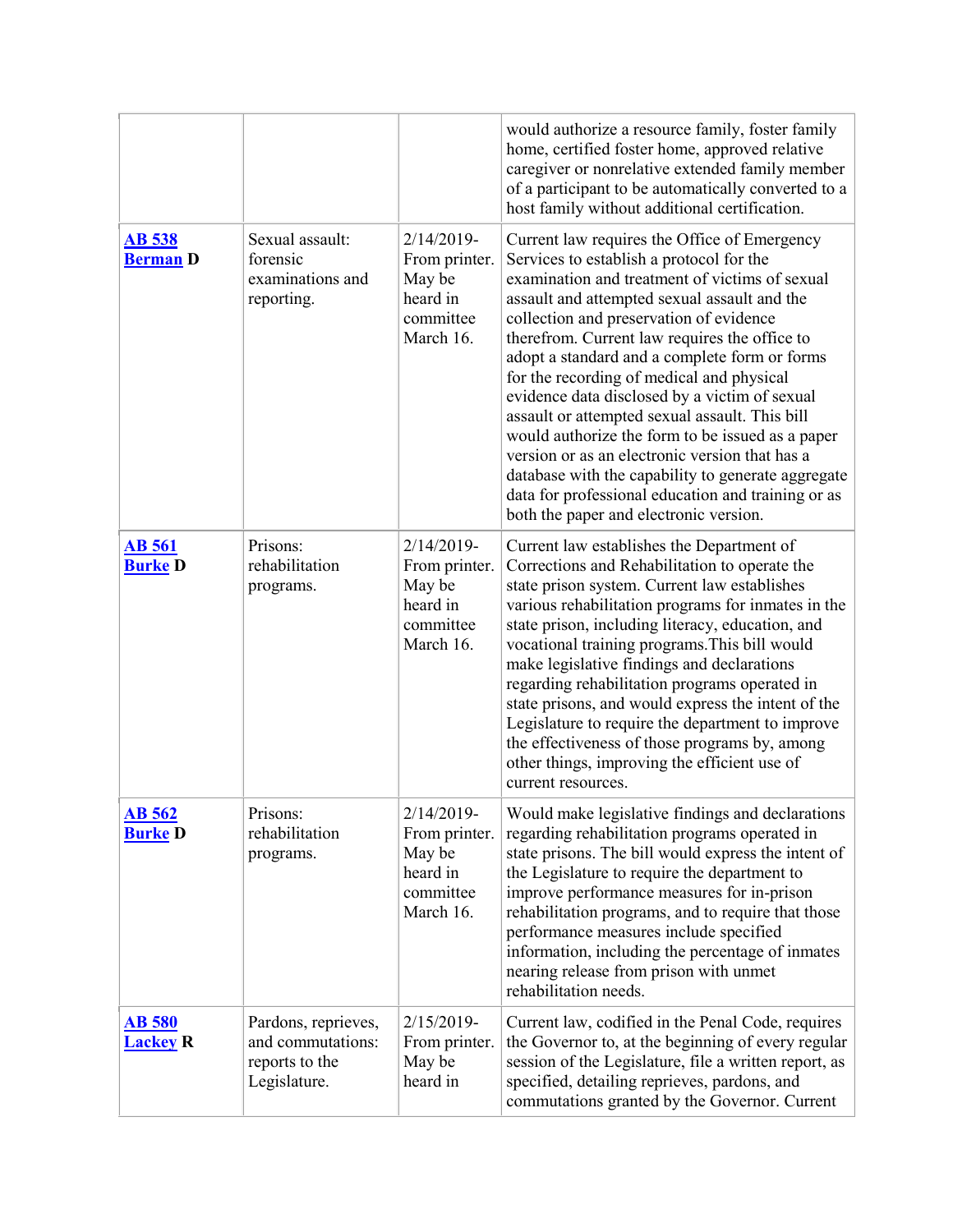|                                     |                                                                    | committee<br>March 17.                                                         | law, codified in the Government Code, requires<br>the Governor, at each session, to report to the<br>Legislature, as specified, the details of each<br>pardon, reprieve, or commutation granted. This<br>bill would repeal one of these sections and add<br>clarifying language to the other, specifying that<br>the report is due on or before February 15 of each<br>year, and shall include all pardons, reprieves, and<br>commutations granted during the preceding<br>calendar year.                                                                                                                                                                                                                                                                                                                                                                                                                                           |
|-------------------------------------|--------------------------------------------------------------------|--------------------------------------------------------------------------------|-------------------------------------------------------------------------------------------------------------------------------------------------------------------------------------------------------------------------------------------------------------------------------------------------------------------------------------------------------------------------------------------------------------------------------------------------------------------------------------------------------------------------------------------------------------------------------------------------------------------------------------------------------------------------------------------------------------------------------------------------------------------------------------------------------------------------------------------------------------------------------------------------------------------------------------|
| <b>AB 581</b><br><b>Levine</b> D    | Sentencing:<br>members of<br>military: trauma.                     | 2/15/2019-<br>From printer.<br>May be<br>heard in<br>committee<br>March 17.    | Current law requires a court, if it concludes that a<br>defendant convicted of a felony offense is or was<br>a member of the United States military who may<br>be suffering from sexual trauma, traumatic brain<br>injury, post-traumatic stress disorder, substance<br>abuse, or mental health problems as a result of<br>the defendant's military service, to consider that<br>circumstance as a factor in mitigation when<br>imposing a sentence. Current law allows a<br>defendant who is currently serving a felony<br>sentence and meets these criteria to petition for<br>resentencing if those criteria were not considered<br>at the time of sentencing and the person was<br>sentenced prior to January 1, 2015. This bill<br>would allow a defendant meeting these criteria to<br>petition for recall of sentence and resentencing<br>without regard to whether the defendant was<br>sentenced prior to January 1, 2015. |
| <b>AB</b> 582<br><b>Patterson R</b> | Vehicle accidents:<br>fleeing the scene of<br>an accident.         | $2/15/2019$ -<br>From printer.<br>May be<br>heard in<br>committee<br>March 17. | Would make a person who fails to immediately<br>stop, as required, at the scene of an accident that<br>resulted in a permanent, serious injury subject to<br>punishment by imprisonment in a state prison for<br>4, 5, or 6 years and a specified fine, and if the<br>accident resulted in death, the person who<br>violated those requirement would be punishable<br>by imprisonment in a state prison for $6, 7$ , or $8$<br>years and a specified fine.                                                                                                                                                                                                                                                                                                                                                                                                                                                                          |
| <b>AB</b> 597<br><b>Levine D</b>    | Probation and<br>mandatory<br>supervision: flash<br>incarceration. | 2/15/2019-<br>From printer.<br>May be<br>heard in<br>committee<br>March 17.    | Current law authorizes probation and mandatory<br>supervision, which in each case is a period of<br>time when a person is released from incarceration<br>and is subject to specified conditions and<br>supervision by county probation authorities.<br>Current law, until January 1, 2021, allows a court<br>to authorize the use of flash incarceration, as<br>defined, to detain a person in county jail for not<br>more than 10 days for a violation of the<br>conditions of that person's probation or<br>mandatory supervision, as specified. This bill                                                                                                                                                                                                                                                                                                                                                                        |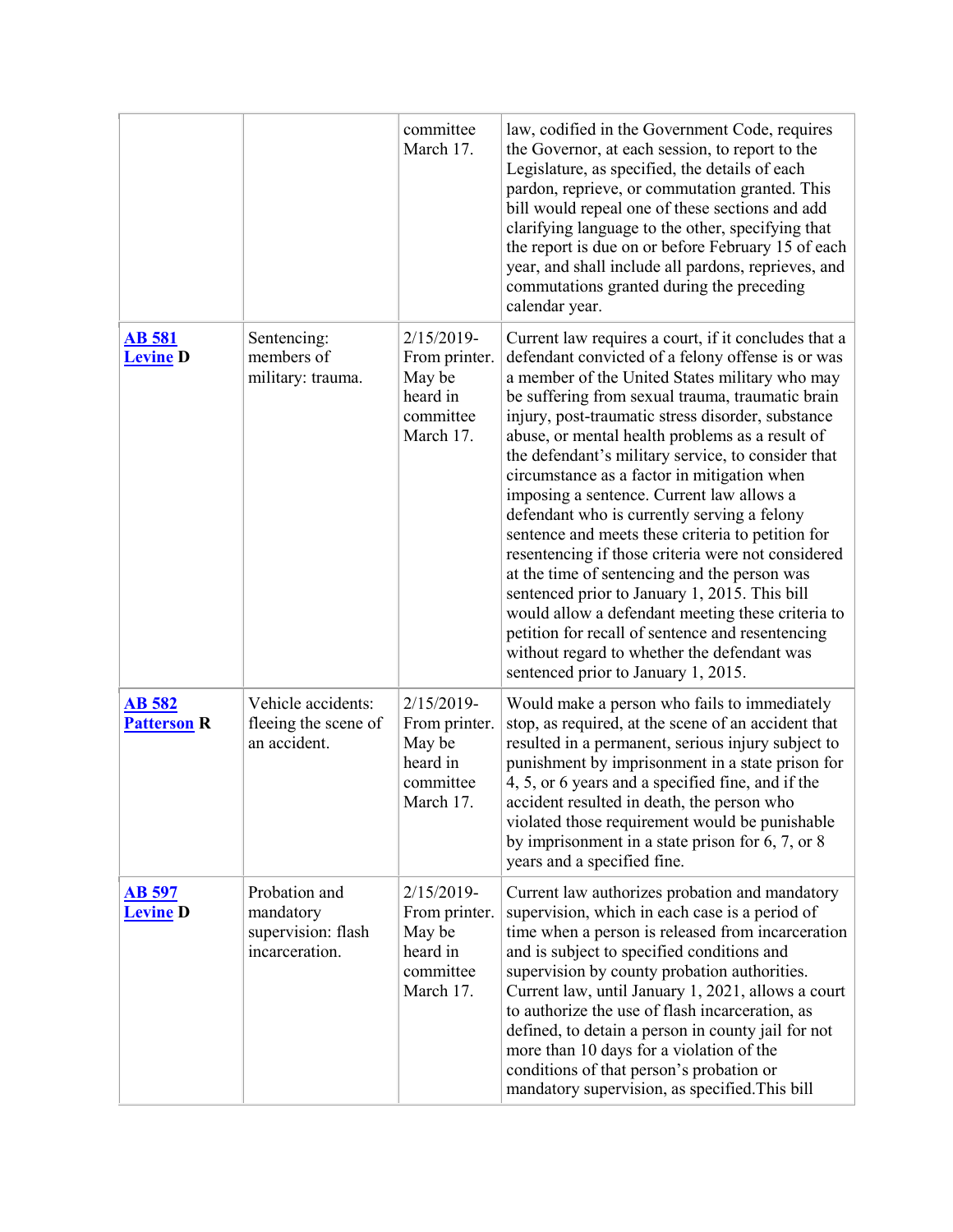|                                    |                                                                            |                                                                                | would extend the authorization to use flash<br>incarceration until January 1, 2026.                                                                                                                                                                                                                                                                                                                                                                                                                                                                                                                                                                                                                                                                       |
|------------------------------------|----------------------------------------------------------------------------|--------------------------------------------------------------------------------|-----------------------------------------------------------------------------------------------------------------------------------------------------------------------------------------------------------------------------------------------------------------------------------------------------------------------------------------------------------------------------------------------------------------------------------------------------------------------------------------------------------------------------------------------------------------------------------------------------------------------------------------------------------------------------------------------------------------------------------------------------------|
| <b>AB 602</b><br><b>Berman D</b>   | Crimes: deceptive<br>recordings.                                           | $2/15/2019$ -<br>From printer.<br>May be<br>heard in<br>committee<br>March 17. | Current law creates a civil cause of action for<br>capturing or attempting to capture, in a manner<br>that is offensive to a reasonable person, any type<br>of image or recording of a person engaging in a<br>private, personal, or familial activity. Current law<br>prohibits the distribution of an intimate image, as<br>described, of an identifiable person that was<br>taken under circumstances in which the persons<br>agreed or understood that the image was to<br>remain private. This bill would prohibit the<br>creation of a deceptive recording, as defined,<br>with intent to distribute, as specified.                                                                                                                                 |
| <b>AB 603</b><br><b>Melendez R</b> | Firearms: retired<br>peace officers.                                       | 2/15/2019-<br>From printer.<br>May be<br>heard in<br>committee<br>March 17.    | Current law defines "honorably retired" for<br>purposes of certain exceptions to the law<br>involving the carrying of firearms by a retired<br>peace officer, as defined to include an officer<br>who has qualified for and accepted a disability<br>retirement. This bill would amend that act by<br>redefining honorably retired to include a member<br>of the University of California Police Department<br>who has qualified for and accepted Duty<br>Disability Income or an equivalent status<br>pursuant to the University of California<br>Retirement Plan.                                                                                                                                                                                       |
| <b>AB 607</b><br><b>Carrillo D</b> | Probation:<br>eligibility: crimes<br>relating to controlled<br>substances. | $2/15/2019$ -<br>From printer.<br>May be<br>heard in<br>committee<br>March 17. | Current law prohibits granting probation or<br>suspending a sentence for persons convicted of<br>specified crimes relating to controlled substances,<br>including possessing or agreeing to sell or<br>transport opiates or opium derivatives, possessing<br>or transporting cannabis, planting or cultivating<br>peyote, and various crimes relating to forging or<br>altering prescriptions. This bill would delete<br>various crimes relating to controlled substances,<br>including, but not limited to, the crimes described<br>above, from those prohibitions against granting<br>probation or a suspended sentence. The bill<br>would authorize the remaining prohibitions on<br>probation to be waived by a court in the interests<br>of justice. |
| <b>AB 640</b><br><b>Frazier D</b>  | Sex crimes:<br>investigation and<br>prosecution.                           | 2/19/2019-<br>From printer.<br>May be<br>heard in<br>committee<br>March 21.    | Current law requires the Office of Emergency<br>Services to establish an advisory committee to<br>develop a training course for district attorneys in<br>the investigation and prosecution of sexual<br>assault cases, child sexual exploitation cases, and<br>child sexual abuse cases, including training in the<br>unique emotional trauma experienced by victims                                                                                                                                                                                                                                                                                                                                                                                      |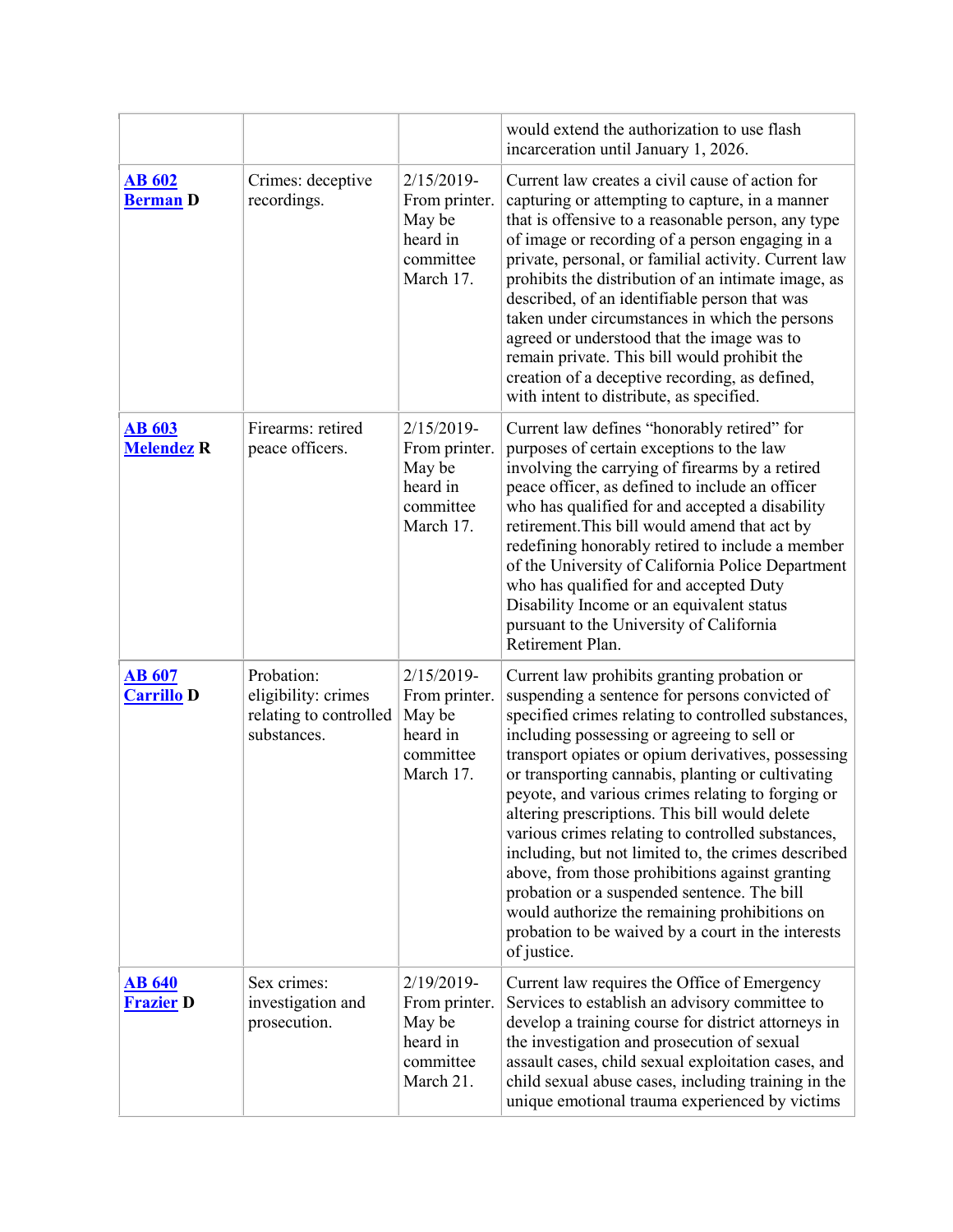|                                              |                                                             |                                                                                | of those crimes. This bill would require that<br>training course to also cover the investigation and<br>prosecution of sexual abuse cases involving<br>victims with developmental disabilities.                                                                                                                                                                                                                                                                                                                                                                                                                                                                                                                                               |
|----------------------------------------------|-------------------------------------------------------------|--------------------------------------------------------------------------------|-----------------------------------------------------------------------------------------------------------------------------------------------------------------------------------------------------------------------------------------------------------------------------------------------------------------------------------------------------------------------------------------------------------------------------------------------------------------------------------------------------------------------------------------------------------------------------------------------------------------------------------------------------------------------------------------------------------------------------------------------|
| <b>AB 643</b><br><b>Chen R</b>               | Criminal justice:<br>testing of sexual<br>assault evidence. | 2/19/2019-<br>From printer.<br>May be<br>heard in<br>committee<br>March 21.    | Current law requires law enforcement agencies to<br>report information regarding sexual assault DNA<br>evidence to the Department of Justice within<br>specified time limits including whether a suspect<br>DNA profile was generated and, if evidence was<br>not submitted for testing, the reason why it was<br>not submitted. This bill would express the intent<br>of the Legislature to enact legislation that<br>addresses any backlog of untested sexual assault<br>DNA evidence submitted to the Department of<br>Justice.                                                                                                                                                                                                            |
| <b>AB 650</b><br><b>Low D</b>                | Crime: data.                                                | 2/19/2019-<br>From printer.<br>May be<br>heard in<br>committee<br>March 21.    | Current law establishes the Department of<br>Justice, under the direction and control of the<br>Attorney General, and requires the department,<br>among other things, to collect specified statistical<br>data from persons and agencies, including,<br>among others, every chief of police and district<br>attorney. This bill would declare the intent of the<br>Legislature to enact legislation that would require<br>the collection of data relating to violent crimes<br>and deaths involving members of the lesbian,<br>gay, bisexual, transgender, and queer community.                                                                                                                                                               |
| <b>AB 656</b><br>Garcia,<br><b>Eduardo</b> D | Office of Healthy<br>and Safe<br>Communities.               | $2/19/2019$ -<br>From printer.<br>May be<br>heard in<br>committee<br>March 21. | Would express the intent of the Legislature to<br>enact legislation that would create the Office of<br>Healthy and Safe Communities, under the<br>direction of either the newly appointed surgeon<br>general for this state or the Governor, to provide<br>a comprehensive violence prevention strategy<br>and to promote and expand the use of, and access<br>to, programs for Californians who are exposed to,<br>involved with, or at risk for involvement in<br>violence. The bill would also express the intent of<br>the Legislature to enact legislation that would<br>direct this office to consolidate and administer<br>various violence prevention grant programs and<br>promote the creation of alternatives to<br>incarceration. |
| <b>AB 662</b><br><b>Cunningham R</b>         | Crimes against<br>minors.                                   | 2/19/2019-<br>From printer.<br>May be<br>heard in<br>committee<br>March 21.    | Current law makes it an offense to entice an<br>unmarried female under 18 years of age and of<br>previous chaste character to a house of<br>prostitution or elsewhere for the purpose of<br>prostitution or illicit carnal connection with a<br>man, to aid or assist in that enticement, or to<br>procure by fraudulent means a female to have                                                                                                                                                                                                                                                                                                                                                                                               |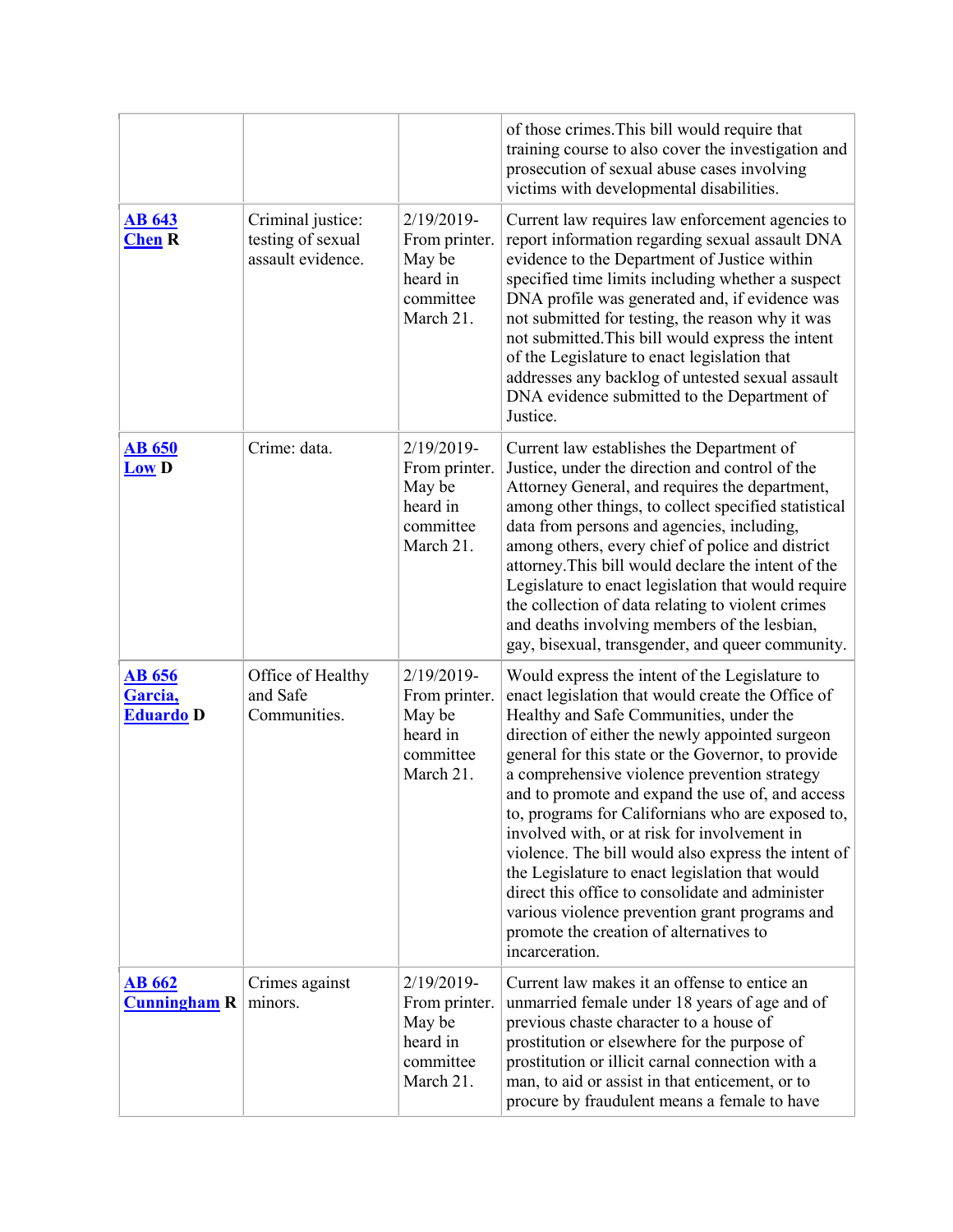|                                      |                                                 |                                                                                | illicit carnal connection with a man, as specified.<br>This bill would recast those offenses in gender-<br>neutral terms, remove the requirement that the<br>minor be of previous chaste character, and make<br>other technical changes.                                                                                                                                                                                                                                                                                                                                                                                                                                                                     |
|--------------------------------------|-------------------------------------------------|--------------------------------------------------------------------------------|--------------------------------------------------------------------------------------------------------------------------------------------------------------------------------------------------------------------------------------------------------------------------------------------------------------------------------------------------------------------------------------------------------------------------------------------------------------------------------------------------------------------------------------------------------------------------------------------------------------------------------------------------------------------------------------------------------------|
| <b>AB 663</b><br><b>Cunningham R</b> | Prostitution.                                   | 2/19/2019-<br>From printer.<br>May be<br>heard in<br>committee<br>March 21.    | Would make the solicitation of, agreement to<br>engage in, or engagement in, an act of<br>prostitution with an adult or a minor in exchange<br>for the individual providing compensation,<br>money, or anything of value to the adult or<br>minor, except when the defendant knew or<br>should have known that the person solicited was<br>a minor at the time of the offense, punishable by<br>imprisonment in the county jail for not more than<br>6 months and a fine of not less than \$500 but not<br>exceeding \$2,000. The bill would authorize the<br>court to reduce or waive the amount of the fine in<br>specified circumstances.                                                                 |
| <b>AB 665</b><br><b>Gallagher R</b>  | Parole: youth<br>offender parole<br>hearings.   | $2/19/2019$ -<br>From printer.<br>May be<br>heard in<br>committee<br>March 21. | Current law requires the Board of Parole<br>Hearings to conduct a youth offender parole<br>hearing for a person convicted of a controlling<br>offense that was committed before he or she had<br>attained 18 years of age and for which a life<br>sentence without the possibility of parole has<br>been imposed during his or her 25th year of<br>incarceration. Current law requires the board to<br>complete, by July 1, 2020, all hearings for<br>individuals who are or will be entitled to have<br>their parole suitability considered at a youth<br>offender parole hearing by that provision before<br>July 1, 2020. This bill would repeal the<br>requirements described above.                     |
| <b>AB 668</b><br><b>Gonzalez</b> D   | Courthouses:<br>Privilege from civil<br>arrest. | 2/19/2019-<br>From printer.<br>May be<br>heard in<br>committee<br>March 21.    | Would clarify the power of judicial officers to<br>prevent activities that threaten access to<br>courthouses, including by protecting the privilege<br>from arrest at a courthouse. The bill would<br>provide that no person shall be subject to civil<br>arrest in a courthouse while attending a court<br>proceeding or having legal business in the<br>courthouse. The bill would also authorize the<br>Attorney General to bring a civil action to obtain<br>equitable and declaratory relief for a violation of<br>this section, and it would allow a party in a<br>successful action to enforce liability for a<br>violation of this section to recover court costs and<br>reasonable attorney's fees. |
| <u>AB 675</u><br><b>Rodriguez D</b>  | Prisons: security<br>assessments.               | 2/19/2019-<br>From printer.                                                    | Current law establishes the Department of<br>Corrections and Rehabilitation (CDCR) and                                                                                                                                                                                                                                                                                                                                                                                                                                                                                                                                                                                                                       |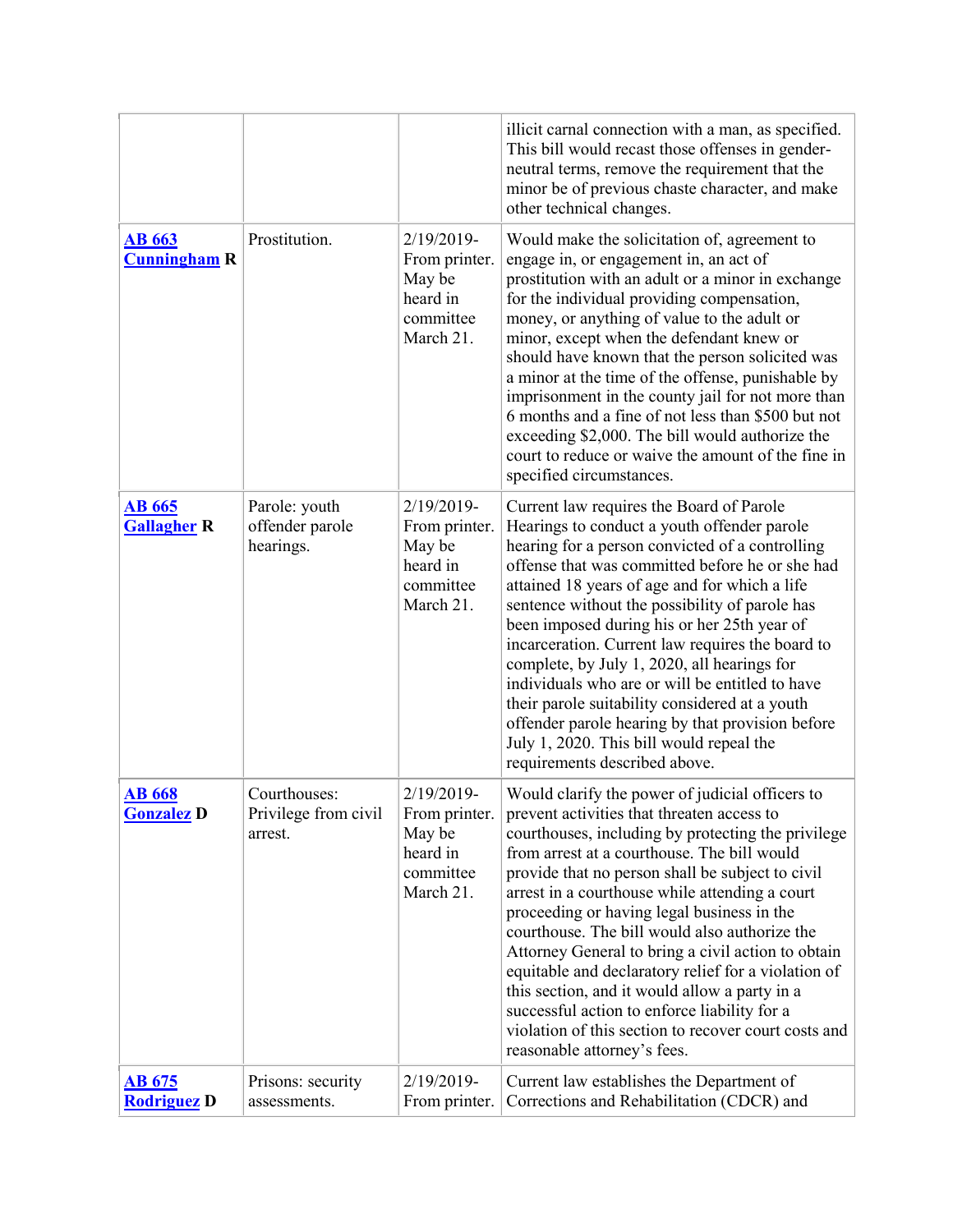|                                   |                                                                                               | May be<br>heard in<br>committee<br>March 21.                                | charges them with jurisdiction over the prisons<br>and correctional institutions of the state, as<br>specified. This bill would require the CDCR to<br>conduct a security inspection and audit, as<br>specified, of each facility that houses inmates at<br>regular intervals, but at least every<br>years.                                                                                                                                                                                                                                                                                                                                                              |
|-----------------------------------|-----------------------------------------------------------------------------------------------|-----------------------------------------------------------------------------|--------------------------------------------------------------------------------------------------------------------------------------------------------------------------------------------------------------------------------------------------------------------------------------------------------------------------------------------------------------------------------------------------------------------------------------------------------------------------------------------------------------------------------------------------------------------------------------------------------------------------------------------------------------------------|
| <b>AB 682</b><br><b>Eggman</b> D  | Health facilities:<br>residential mental<br>health or substance<br>use disorder<br>treatment. | 2/19/2019-<br>From printer.<br>May be<br>heard in<br>committee<br>March 21. | Would require the State Department of Public<br>Health, in consultation with specified entities, to<br>develop and submit a proposal to solicit a grant<br>under the federal 21st Century Cures Act to<br>develop a real-time, Internet-based database to<br>collect, aggregate, and display information about<br>the availability of beds in inpatient psychiatric<br>facilities, crisis stabilization units, residential<br>community mental health facilities, and licensed<br>residential alcoholism or drug abuse recovery or<br>treatment facilities for treatment purposes.                                                                                       |
| <b>AB</b> 685<br><b>Reyes D</b>   | Juveniles: Indian<br>tribes: counsel.                                                         | 2/19/2019-<br>From printer.<br>May be<br>heard in<br>committee<br>March 21. | Would require the State Bar of California to<br>administer grants to qualified legal services<br>projects and qualified support centers for the<br>purpose of providing legal services to Indian<br>tribes in child welfare matters under the federal<br>Indian Child Welfare Act of 1978. The bill would<br>prohibit the grants from being awarded until an<br>appropriation of not less than \$1,000,000 to the<br>State Bar of California in the annual Budget Act<br>is expressly identified for those purposes.                                                                                                                                                     |
| <b>AB 686</b><br><b>Waldron R</b> | Indian children.                                                                              | 2/19/2019-<br>From printer.<br>May be<br>heard in<br>committee<br>March 21. | Current law specifies that the state is committed<br>to protecting the essential tribal relations and best<br>interest of an Indian child by promoting practices<br>in accordance with the Indian Child Welfare Act<br>of 1978 (ICWA). Current law requires a court in<br>all Indian child custody proceedings to, among<br>other things, comply with ICWA. This bill would<br>require the Judicial Council to establish a rule of<br>court that would authorize the use of telephonic<br>or other remote access by an Indian child's tribe<br>in proceedings where ICWA apply. The bill<br>would prohibit the charging of a fee for the<br>telephonic or remote access. |
| <b>AB 688</b><br><b>Chu</b> D     | Firearms: vehicle<br>storage.                                                                 | 2/19/2019-<br>From printer.<br>May be<br>heard in<br>committee<br>March 21. | Current law requires a person, when leaving a<br>handgun in an unattended vehicle, to lock the<br>handgun in the vehicle's trunk, lock the handgun<br>in a locked container and place the container out<br>of plain view, lock the handgun in a locked<br>container that is permanently affixed to the<br>vehicle's interior and not in plain view, or to lock<br>the handgun in a locked toolbox or utility box.                                                                                                                                                                                                                                                        |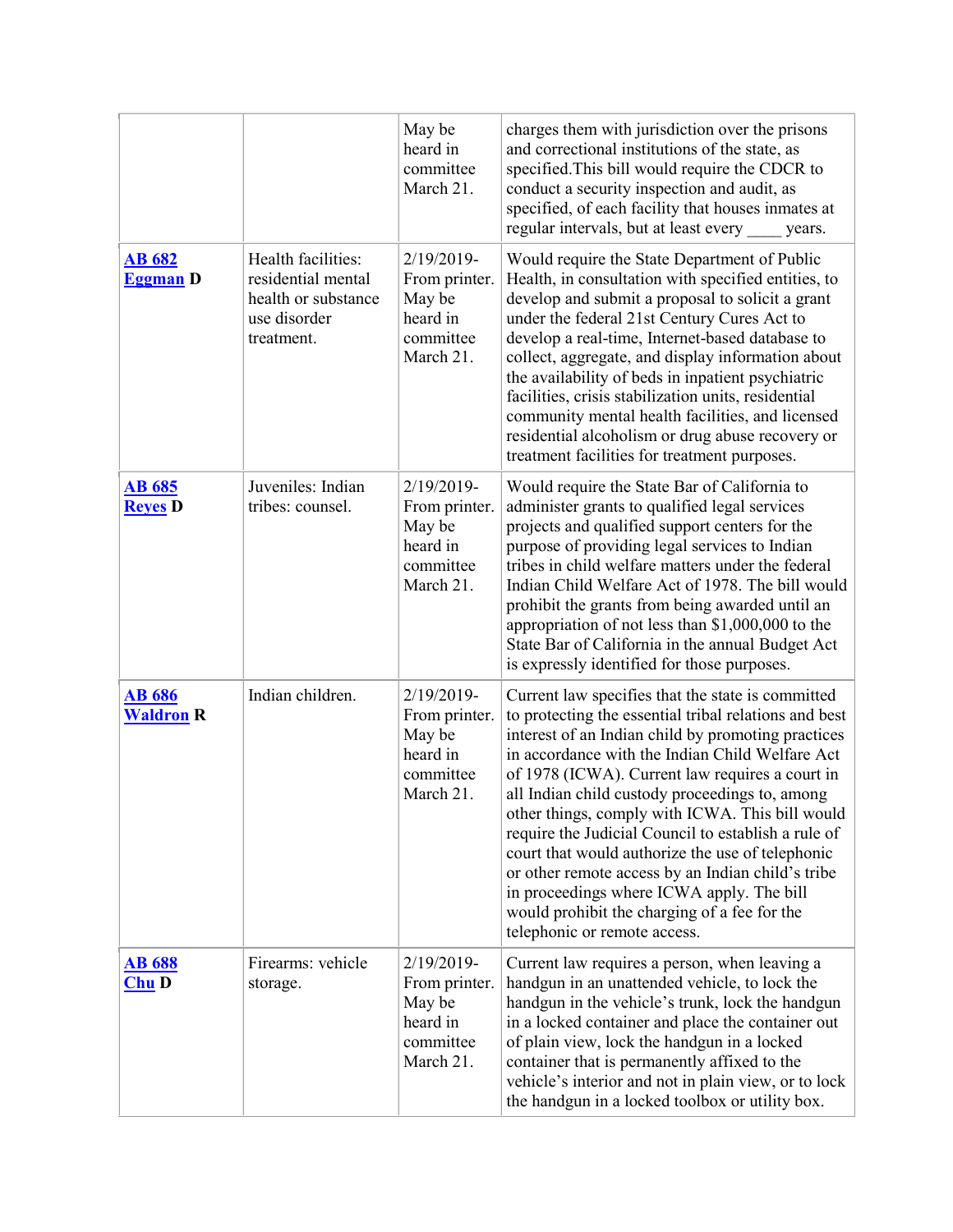|                                   |                           |                                                                                | This bill would make these requirements<br>applicable to all firearms and would additionally<br>require the firearm to be secured to the vehicle's<br>frame using a steel cable lock or chain and<br>padlock or in a locked container that is secured<br>using a steel cable lock or chain and padlock or<br>that is permanently affixed to the vehicle, as<br>specified.                                                                                                                                                                                                                                                                                                                                                                                                                                            |
|-----------------------------------|---------------------------|--------------------------------------------------------------------------------|----------------------------------------------------------------------------------------------------------------------------------------------------------------------------------------------------------------------------------------------------------------------------------------------------------------------------------------------------------------------------------------------------------------------------------------------------------------------------------------------------------------------------------------------------------------------------------------------------------------------------------------------------------------------------------------------------------------------------------------------------------------------------------------------------------------------|
| <b>AB 691</b><br><b>McCarty D</b> | Pregnant inmates.         | 2/19/2019-<br>From printer.<br>May be<br>heard in<br>committee<br>March 21.    | Current law prohibits a pregnant inmate, as<br>defined, in labor, in recovery, or after delivery,<br>from being restrained by the use of leg irons,<br>waist chains, or handcuffs behind the body, and<br>also prohibits, in these circumstances, restraint by<br>the wrists, ankles, or both, unless deemed<br>necessary for the safety and security of the<br>inmate, the staff, or the public. Current law<br>requires restraints to be removed when a medical<br>professional determines it to be necessary, as<br>specified. This bill would make technical,<br>nonsubstantive changes to these provisions.                                                                                                                                                                                                     |
| <b>AB 696</b><br><b>Lackey R</b>  | Juveniles: wards.         | 2/20/2019-<br>From printer.<br>May be<br>heard in<br>committee<br>March 22.    | Current law provides that any person under 18<br>years of age who commits a crime is within the<br>jurisdiction of the juvenile court, except as<br>specified. After finding a minor or nonminor to<br>be a ward of the court under those provisions, the<br>juvenile court may make any reasonable orders<br>for the care, supervision, custody, conduct,<br>maintenance, and support of the minor or<br>nonminor, including medical treatment. This bill<br>would make technical, nonsubstantive changes to<br>that provision.                                                                                                                                                                                                                                                                                     |
| <b>AB 703</b><br><b>Weber</b> D   | Erroneous<br>convictions. | $2/20/2019$ -<br>From printer.<br>May be<br>heard in<br>committee<br>March 22. | Current law authorizes a person who served a<br>term in county jail or state prison and was,<br>thereafter, granted a pardon by the Governor or<br>determined to be innocent of the crime, to<br>petition the California Victim Compensation<br>Board for compensation for the injury sustained<br>through erroneous conviction and<br>imprisonment. Current law requires the California<br>Victim Compensation Board to determine<br>eligibility for compensation and the amount of<br>compensation within 30 days of the presentation<br>of the claim. If a person is ineligible, existing law<br>requires the Attorney General to respond to the<br>claim within 60 days or request an extension<br>upon a showing of good cause. This bill would<br>make technical, nonsubstantive changes to that<br>provision. |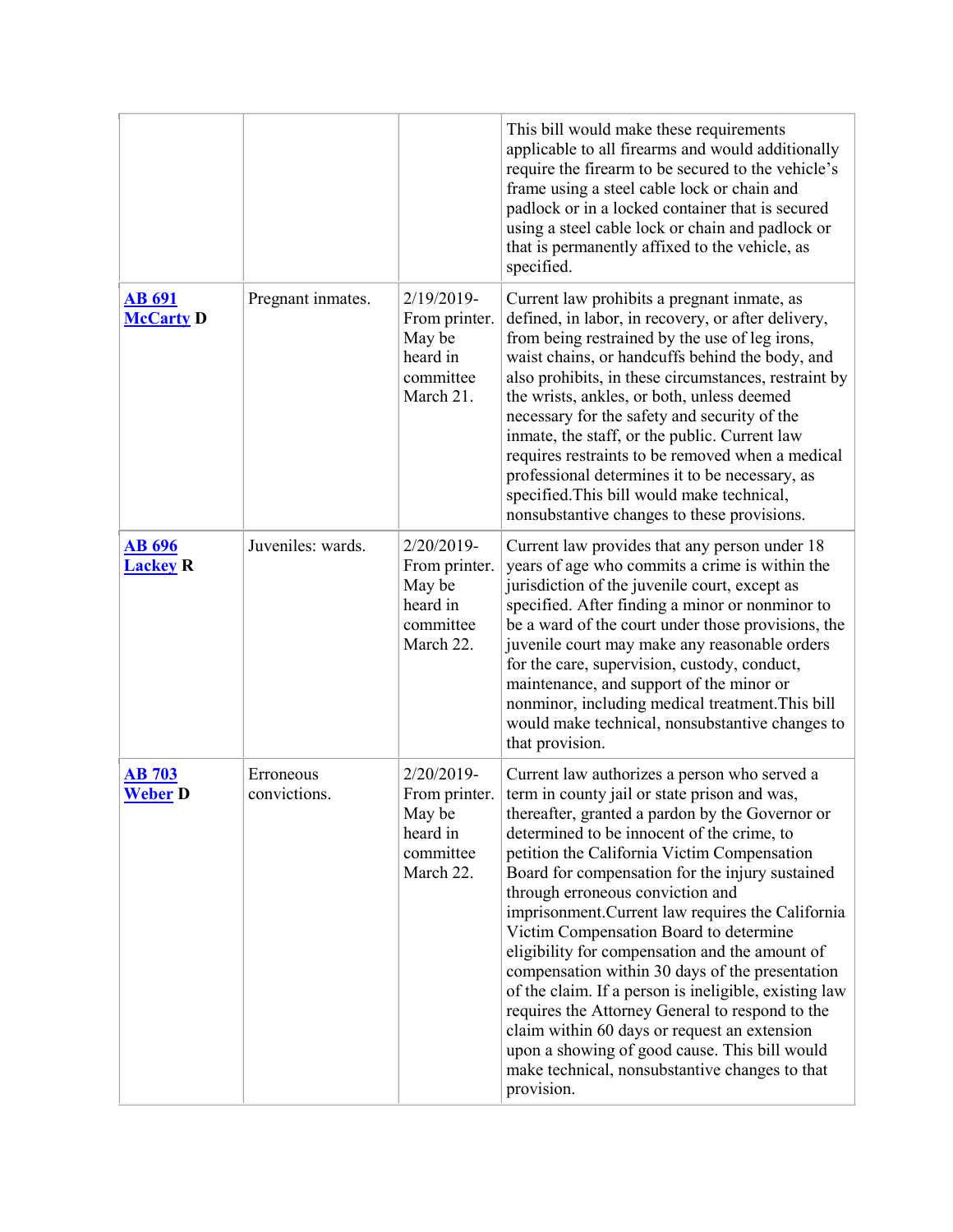| <b>AB 712</b><br><b>Gray D</b>        | Control of deadly<br>weapons.                               | 2/20/2019-<br>From printer.<br>May be<br>heard in<br>committee<br>March 22. | Current law categorizes certain weapons,<br>including metal knuckles, a shuriken, and a<br>nunchaku, as generally prohibited weapons, and<br>prohibits the possession of those weapons. This<br>bill would make a technical, nonsubstantive<br>change to those provisions.                                                                                                                                                                                                                                                                                     |
|---------------------------------------|-------------------------------------------------------------|-----------------------------------------------------------------------------|----------------------------------------------------------------------------------------------------------------------------------------------------------------------------------------------------------------------------------------------------------------------------------------------------------------------------------------------------------------------------------------------------------------------------------------------------------------------------------------------------------------------------------------------------------------|
| <b>AB</b> 728<br><b>Santiago D</b>    | Homelessness:<br>county data sharing.                       | 2/20/2019-<br>From printer.<br>May be<br>heard in<br>committee<br>March 22. | Would state the intent of the Legislature to enact<br>legislation that would expand the scope of current<br>statutory county data sharing authorization, as<br>provided above, to allow for more efficient and<br>secure sharing of county data to facilitate services<br>to select vulnerable populations.                                                                                                                                                                                                                                                    |
| <b>AB 734</b><br><b>Maienschein</b> D | Resource families:<br>supportive services<br>pilot program. | 2/20/2019-<br>From printer.<br>May be<br>heard in<br>committee<br>March 22. | Would require the State Department of Social<br>Services to establish and facilitate a pilot<br>program, including, but not limited to, services<br>similar to the Kinship Support Services Program,<br>in up to 5 counties that voluntarily apply and are<br>selected by the department, to increase placement<br>stability for foster youth and facilitate greater<br>resource family retention through the provision<br>of community-based and family support services,<br>including strengths-based, skills-based, trauma-<br>informed coaching.           |
| <b>AB</b> 748<br><b>Gipson D</b>      | Nonminor<br>dependents.                                     | 2/20/2019-<br>From printer.<br>May be<br>heard in<br>committee<br>March 22. | Would authorize a nonminor who was under the<br>dependency, delinquency, or transition<br>jurisdiction of the court, who has not yet attained<br>21 years of age, and who exited foster care at or<br>after the age of majority, to petition the court to<br>resume dependency jurisdiction. The bill would<br>delete the alternative provision authorizing the<br>nonminor to petition the court to assume<br>transition jurisdiction.                                                                                                                        |
| <b>AB 750</b><br><b>Chen</b> R        | Public schools:<br>school resource<br>officers.             | 2/20/2019-<br>From printer.<br>May be<br>heard in<br>committee<br>March 22. | Current law establishes a system of public<br>elementary and secondary education in this state.<br>Under this system, local educational agencies<br>employ teachers and other personnel, including,<br>at some schoolsites, school resource officers, to<br>provide instruction and other services to pupils in<br>kindergarten and grades 1 to 12, inclusive. This<br>bill would express the intent of the Legislature to<br>enact future legislation to supply all public<br>elementary and secondary schools in the state<br>with school resource officers. |
| <b>AB 786</b><br><b>Kiley R</b>       | Violent crimes.                                             | 2/21/2019-<br>From printer.<br>May be<br>heard in                           | Would amend the Three Strikes Reform Act of<br>2012 by making human trafficking to effect or<br>maintain a violation of specified sex crimes a<br>violent felony. Because this bill would increase                                                                                                                                                                                                                                                                                                                                                             |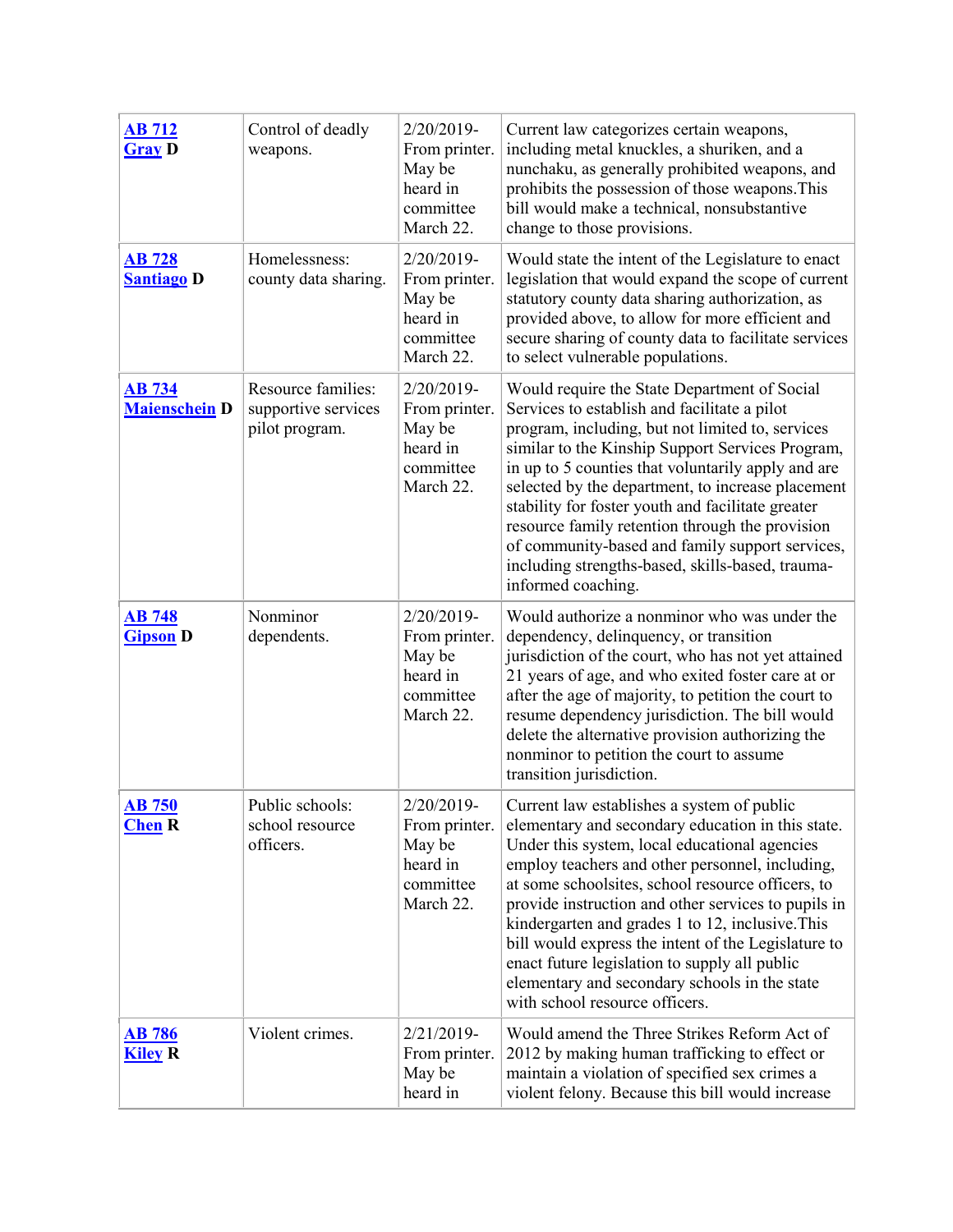|                                       |                                                                       | committee<br>March 23.                                                         | penalties for a crime, it would impose a state-<br>mandated local program.                                                                                                                                                                                                                                                                                                                                                                                                                                                                                                                                                                                                                                                            |
|---------------------------------------|-----------------------------------------------------------------------|--------------------------------------------------------------------------------|---------------------------------------------------------------------------------------------------------------------------------------------------------------------------------------------------------------------------------------------------------------------------------------------------------------------------------------------------------------------------------------------------------------------------------------------------------------------------------------------------------------------------------------------------------------------------------------------------------------------------------------------------------------------------------------------------------------------------------------|
| <b>AB 800</b><br>Chu D                | Civil actions:<br>confidentiality.                                    | 2/21/2019-<br>From printer.<br>May be<br>heard in<br>committee<br>March 23.    | Would permit a person who is a participant in the<br>address confidentiality program to file a civil<br>proceeding using a pseudonym and to exclude or<br>redact other identifying characteristics of the<br>plaintiff from all pleadings and documents filed<br>in the action, as specified. Parties to the action<br>would be required to use the pseudonym at<br>proceedings open to the public and to exclude<br>and redact other identifying characteristics of the<br>plaintiff from documents filed with the court. The<br>court would also be required to prepare<br>documents so as to protect the name or other<br>identifying characteristics of the plaintiff from<br>public revelation.                                  |
| <b>AB 806</b><br><b>Bloom</b> D       | Postsecondary<br>education: homeless<br>and former homeless<br>youth. | $2/21/2019$ -<br>From printer.<br>May be<br>heard in<br>committee<br>March 23. | Current law requires the California State<br>University and each community college district,<br>and requests the University of California, with<br>respect to each campus in their respective<br>jurisdictions that administers a priority<br>enrollment system, to grant priority for<br>registration for enrollment to homeless youth, as<br>defined. Current law repeals this requirement on<br>January 1, 2020. This bill would add former<br>homeless youth to the students to be granted, or<br>requested to be granted, priority enrollment.                                                                                                                                                                                   |
| <b>AB 819</b><br><b>Stone, Mark D</b> | Foster care: resource<br>family approval:<br>application.             | $2/21/2019$ -<br>From printer.<br>May be<br>heard in<br>committee<br>March 23. | Currentlaw defines "resource family" as an<br>individual or family that has successfully met<br>both home environment assessment standards and<br>permanency assessment criteria, as specified,<br>necessary for providing care for a child placed by<br>a public or private child placement agency by<br>court order, or voluntarily placed by a parent or<br>legal guardian. Current law authorizes a resource<br>family applicant who withdraws an application<br>prior to its approval or denial by the county to<br>resubmit the application within 12 months of the<br>withdrawal. This bill would instead authorize that<br>applicant to resubmit the withdrawn application<br>within 12 months and one day of the withdrawal. |
| <b>AB 826</b><br><b>Reyes</b> D       | Medi-Cal: specialty<br>mental health<br>services: foster<br>youth.    | $2/21/2019$ -<br>From printer.<br>May be<br>heard in<br>committee<br>March 23. | Current law provides that specialty mental health<br>services include federal Early and Periodic<br>Screenings, Diagnosis, and Treatment (EPSDT)<br>services provided to eligible Medi-Cal<br>beneficiaries under 21 years of age. Existing law<br>requires each local mental health plan to establish<br>a procedure to ensure access to outpatient                                                                                                                                                                                                                                                                                                                                                                                  |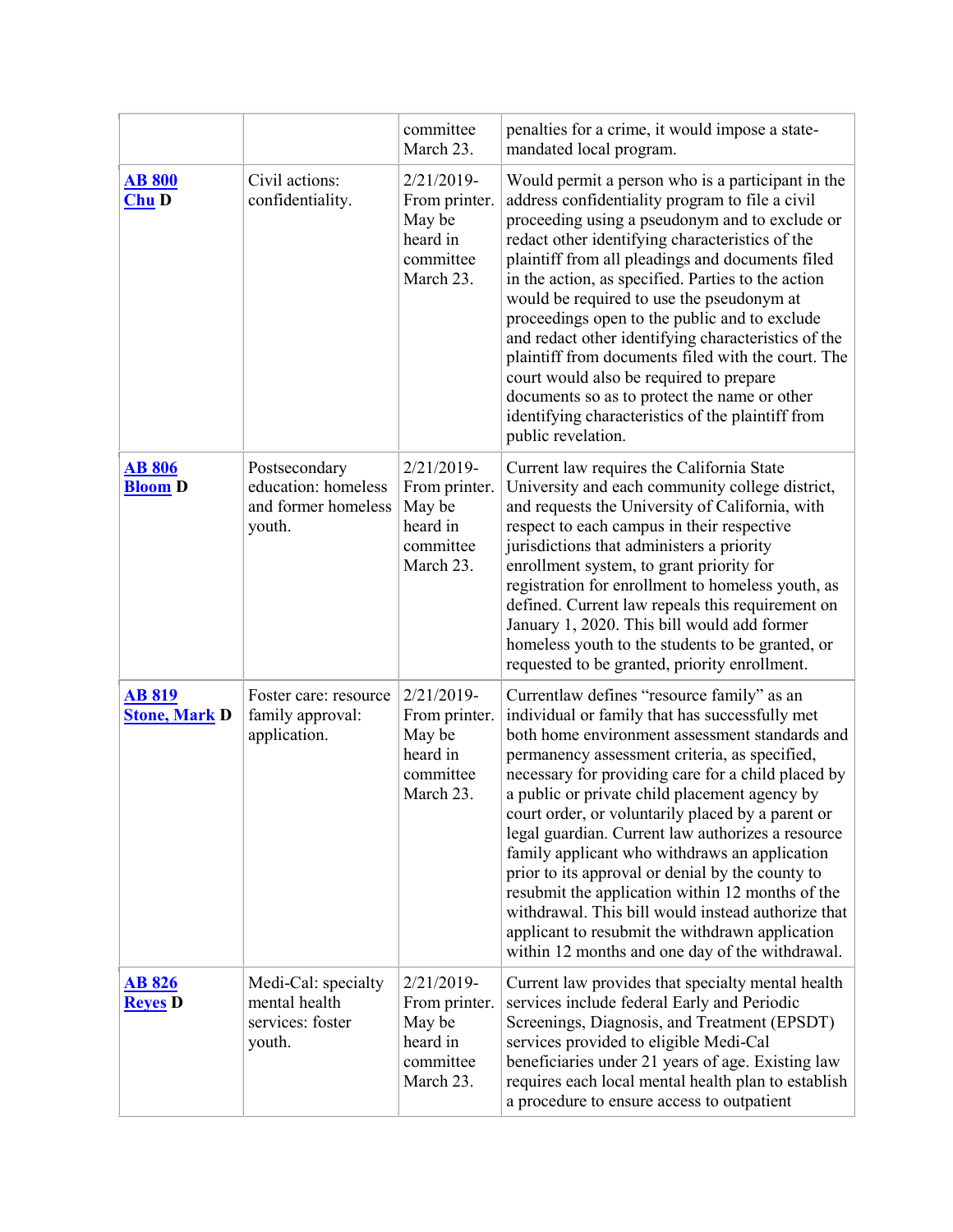|                                  |                                                      |                                                                                | specialty mental health services, as required by<br>the EPSDT program standards, for youth in foster<br>care who have been placed outside their county<br>of adjudication, as described. This bill would<br>make technical, nonsubstantive changes to that<br>provision.                                                                                                                                                                                                                                                                                                                                                                                                                                                                                                                                                                              |
|----------------------------------|------------------------------------------------------|--------------------------------------------------------------------------------|-------------------------------------------------------------------------------------------------------------------------------------------------------------------------------------------------------------------------------------------------------------------------------------------------------------------------------------------------------------------------------------------------------------------------------------------------------------------------------------------------------------------------------------------------------------------------------------------------------------------------------------------------------------------------------------------------------------------------------------------------------------------------------------------------------------------------------------------------------|
| <b>AB 828</b><br><b>Ting D</b>   | Human trafficking<br>caseworker-victim<br>privilege. | $2/21/2019$ -<br>From printer.<br>May be<br>heard in<br>committee<br>March 23. | Current law defines "human trafficking<br>caseworker" as, among other things, a person<br>who is employed by an organization that provides<br>domestic violence shelter-based programs and<br>who has specified training or experience. Current<br>law requires domestic violence shelter-based<br>programs to provide certain basic services to<br>victims of domestic violence and their children,<br>including shelter on a 24 hours a day, 7 days a<br>week basis, and a drop-in center that operates<br>during normal business hours to assist victims of<br>domestic violence who have a need for support<br>services. This bill would expand the definition of<br>a human trafficking caseworker to include a<br>person who is employed by a human trafficking<br>services program and who has the training and<br>experience described above. |
| <b>AB 837</b><br><b>Holden D</b> | Peace officers:<br>training: hate<br>crimes.         | $2/21/2019$ -<br>From printer.<br>May be<br>heard in<br>committee<br>March 23. | Would require each local law enforcement<br>agency to require peace officers to attend<br>periodic training in the investigation of hate<br>crimes and would authorize each agency to make<br>the training culturally relevant to the community<br>served by that agency. The bill would require the<br>Commission on Peace Officer Standards and<br>Training to develop guidelines and establish<br>standards for that training.                                                                                                                                                                                                                                                                                                                                                                                                                     |
| <b>AB 851</b><br><b>Cooper D</b> | Drug masking<br>products.                            | 2/21/2019-<br>From printer.<br>May be<br>heard in<br>committee<br>March 23.    | Would prohibit a person from distributing,<br>delivering, or selling, or possessing with intent to<br>distribute, deliver, or sell, a drug masking<br>product. The bill would define a "drug masking<br>product" to mean synthetic urine, as defined, or<br>any other substance designed to be added to<br>human urine or hair for the purpose of defrauding<br>an alcohol or drug screening test.                                                                                                                                                                                                                                                                                                                                                                                                                                                    |
| <b>AB 857</b><br><b>Chiu D</b>   | Firearms: unsafe<br>handguns.                        | 2/21/2019-<br>From printer.<br>May be<br>heard in<br>committee<br>March 23.    | Current law, subject to exceptions, generally<br>makes it an offense to manufacture or sell a<br>handgun that is not safe. Current law establishes<br>criteria for determining if a handgun is unsafe.<br>Current law generally requires manufacturers to<br>submit samples of new handgun models for<br>testing to determine if the new handgun models<br>are unsafe or may be approved for sale, as                                                                                                                                                                                                                                                                                                                                                                                                                                                 |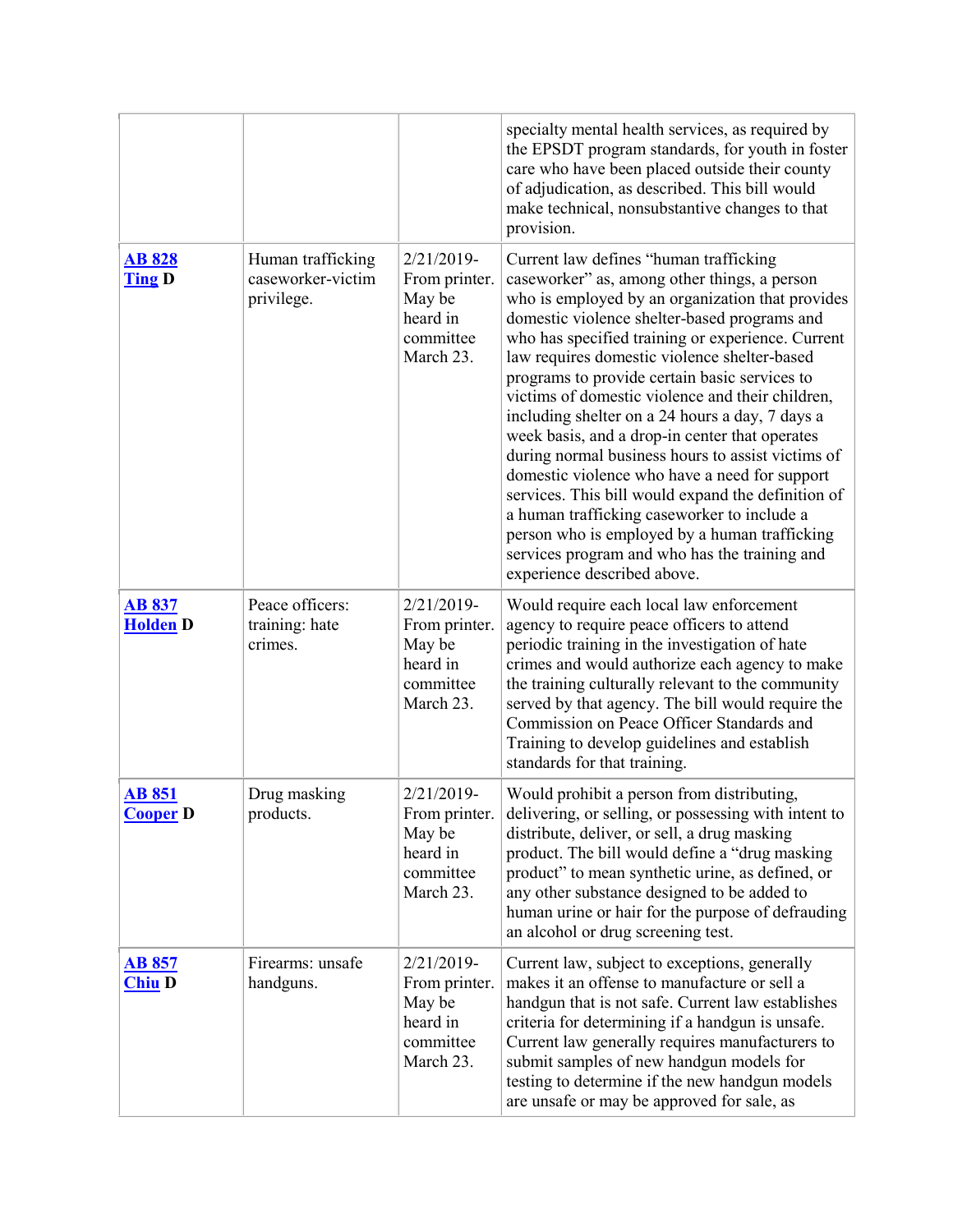|                                       |                                                  |                                                                                | specified. Current law requires the Department of<br>Justice to compile a roster listing all of the<br>handguns that have been tested and determined<br>not to be unsafe. This bill would make a<br>technical, nonsubstantive change to those<br>provisions.                                                                                                                                                                                                                                                                                                                                                                                                                                                           |
|---------------------------------------|--------------------------------------------------|--------------------------------------------------------------------------------|------------------------------------------------------------------------------------------------------------------------------------------------------------------------------------------------------------------------------------------------------------------------------------------------------------------------------------------------------------------------------------------------------------------------------------------------------------------------------------------------------------------------------------------------------------------------------------------------------------------------------------------------------------------------------------------------------------------------|
| <b>AB 859</b><br><b>Maienschein D</b> | Juveniles:<br>dependency: judicial<br>caseloads. | $2/21/2019-$<br>From printer.<br>May be<br>heard in<br>committee<br>March 23.  | Current law requires the juvenile court to appoint<br>counsel for a child or nonminor dependent in<br>dependency proceedings if the child or nonminor<br>dependent is not represented by counsel, unless<br>the court determines that there would be no<br>benefit from the appointment of counsel. Current<br>law requires the Judicial Council to promulgate<br>rules of court that, among other things, establish<br>caseload standards for appointed counsel. This<br>bill would require the Judicial Council to<br>promulgate rules of court to establish caseload<br>standards for judges who adjudicate juvenile<br>dependency proceedings.                                                                     |
| <b>AB 861</b><br><b>Chen R</b>        | Juveniles.                                       | $2/21/2019$ -<br>From printer.<br>May be<br>heard in<br>committee<br>March 23. | Current law specifies that a proceeding to declare<br>a juvenile a dependent is commenced by the<br>social worker filing a petition with the juvenile<br>court and authorizes a person to apply to the<br>social worker to commence dependency<br>proceedings. If the social worker does not<br>undertake a program of supervision of the child<br>or file a petition in the juvenile court within 3<br>weeks after the application, the social worker is<br>required to document that decision and the person<br>who applied to the social worker may apply to<br>the juvenile court to review the social worker's<br>decision. This bill would shorten that time period<br>to 5 business days after the application. |
| <b>AB 865</b><br><b>Reyes</b> D       | Resource family<br>approval: training.           | 2/21/2019-<br>From printer.<br>May be<br>heard in<br>committee<br>March 23.    | Would require counties to include a minimum of<br>2 hours of in-person training on understanding<br>how to use best practices to provide care and<br>supervision to children who have been trafficked<br>as part of the mandatory preapproval caregiver<br>training described above. The bill would require<br>the training to be survivor informed, culturally<br>relevant and appropriate, and to address issues<br>relating to stigma. The bill would also require the<br>training to include specified topics, including,<br>among others, recognizing indicators of human<br>trafficking and providing trauma-informed care.                                                                                      |
| <b>AB 879</b><br><b>Gipson D</b>      | Firearms.                                        | 2/21/2019-<br>From printer.<br>May be                                          | Would, commencing July 1, 2024, require the<br>sale of firearm precursor parts, as defined, to be<br>conducted by or processed through a licensed                                                                                                                                                                                                                                                                                                                                                                                                                                                                                                                                                                      |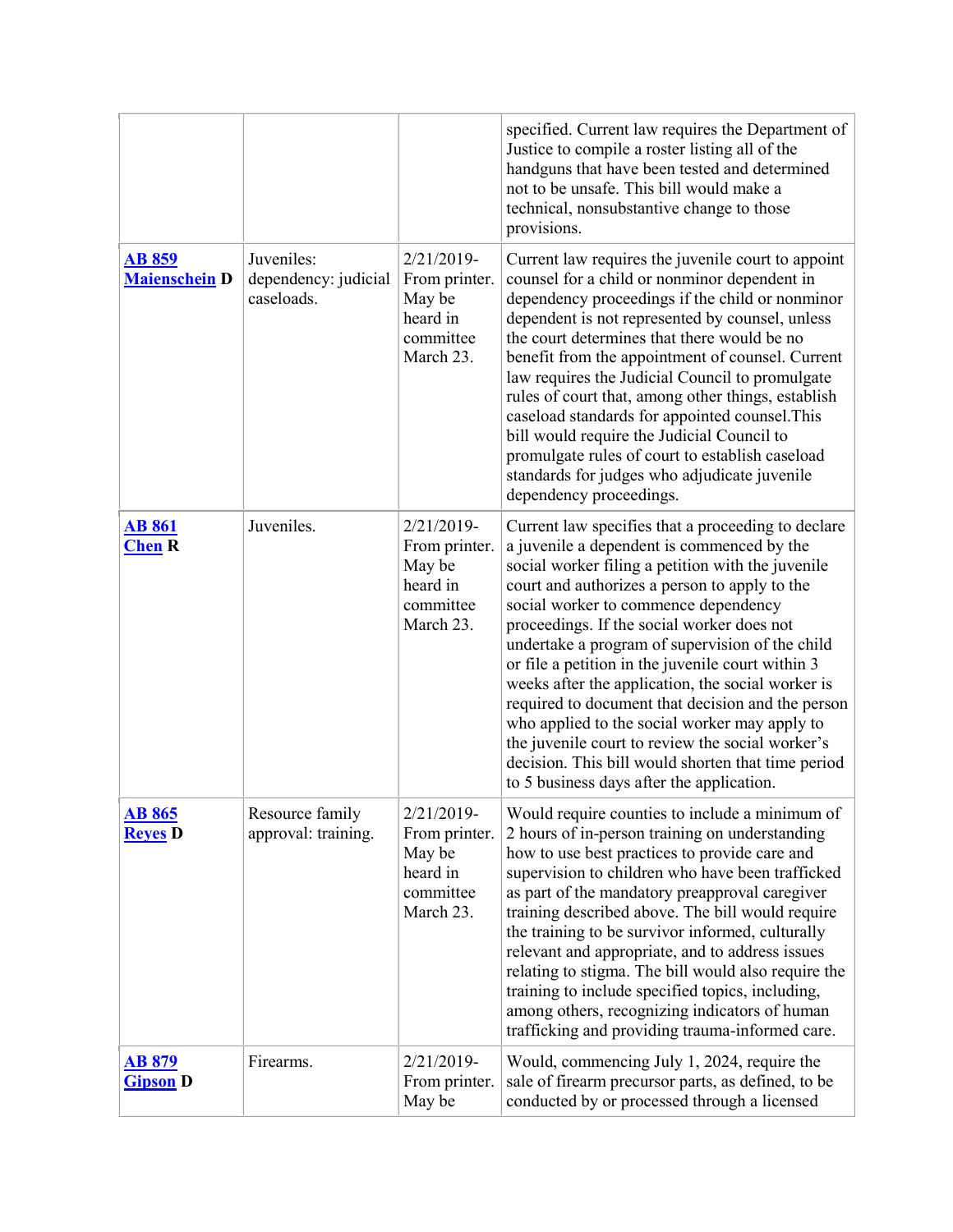|                                    |                                                                        | heard in<br>committee<br>March 23.                                             | firearm precursor part vendor. Commencing<br>January 1, 2024, the bill would require a person<br>or business to have a valid firearm precursor part<br>vendor license to sell more than one firearm<br>precursor part in any 30-day period. This bill<br>would make a violation of this prohibition would<br>be a misdemeanor. The bill would require that a<br>licensed firearm dealer or licensed ammunition<br>vendor automatically be deemed a licensed<br>firearm precursor part vendor.                                                                                                                                                                                                                       |
|------------------------------------|------------------------------------------------------------------------|--------------------------------------------------------------------------------|---------------------------------------------------------------------------------------------------------------------------------------------------------------------------------------------------------------------------------------------------------------------------------------------------------------------------------------------------------------------------------------------------------------------------------------------------------------------------------------------------------------------------------------------------------------------------------------------------------------------------------------------------------------------------------------------------------------------|
| <b>AB 884</b><br><b>Melendez R</b> | Sex offender<br>registration.                                          | 2/21/2019-<br>From printer.<br>May be<br>heard in<br>committee<br>March 23.    | Would make any person convicted of any<br>violation of willfully and lewdly committing any<br>lewd or lascivious act upon a child under 14<br>years of age, with the intent of arousing,<br>appealing to, or gratifying the lust, passions, or<br>sexual desires of that person or the child, a tier 3<br>offender subject to lifetime registration.                                                                                                                                                                                                                                                                                                                                                                |
| <b>AB</b> 901<br><b>Gipson D</b>   | Juveniles.                                                             | 2/21/2019-<br>From printer.<br>May be<br>heard in<br>committee<br>March 23.    | Current law permits a probation department to<br>engage in activities designed to prevent juvenile<br>delinquency, including rendering direct and<br>indirect services to persons in the community.<br>Under current law, a probation department is not<br>limited to providing services only to those<br>persons who are on probation and under<br>supervision, but is authorized to provide these<br>services to any juveniles in the community. This<br>bill would only authorize a probation department<br>to render direct and indirect services to those<br>persons in the community who are on probation<br>and subject to supervision under the jurisdiction<br>of the juvenile court system, as specified. |
| <b>AB 904</b><br><b>Chau D</b>     | Search warrants:<br>tracking devices.                                  | $2/21/2019$ -<br>From printer.<br>May be<br>heard in<br>committee<br>March 23. | Would specify that a tracking device includes any<br>software that permits the tracking of the<br>movement of a person or object.                                                                                                                                                                                                                                                                                                                                                                                                                                                                                                                                                                                   |
| <b>AB 925</b><br><b>Gloria</b> D   | Protective orders:<br>confidential<br>information<br>regarding minors. | $2/21/2019$ -<br>From printer.<br>May be<br>heard in<br>committee<br>March 23. | Current law authorizes a court, upon a petition by<br>a minor or a minor's legal guardian, to order<br>information regarding the minor obtained when<br>issuing a protective order be kept confidential,<br>except as specified. Disclosure or misuse of the<br>confidential information is enforced as a civil<br>contempt of court, punishable by a fine of up to<br>\$1,000. This bill would authorize the court to<br>order a limited disclosure of the confidential<br>information, as necessary to implement the                                                                                                                                                                                              |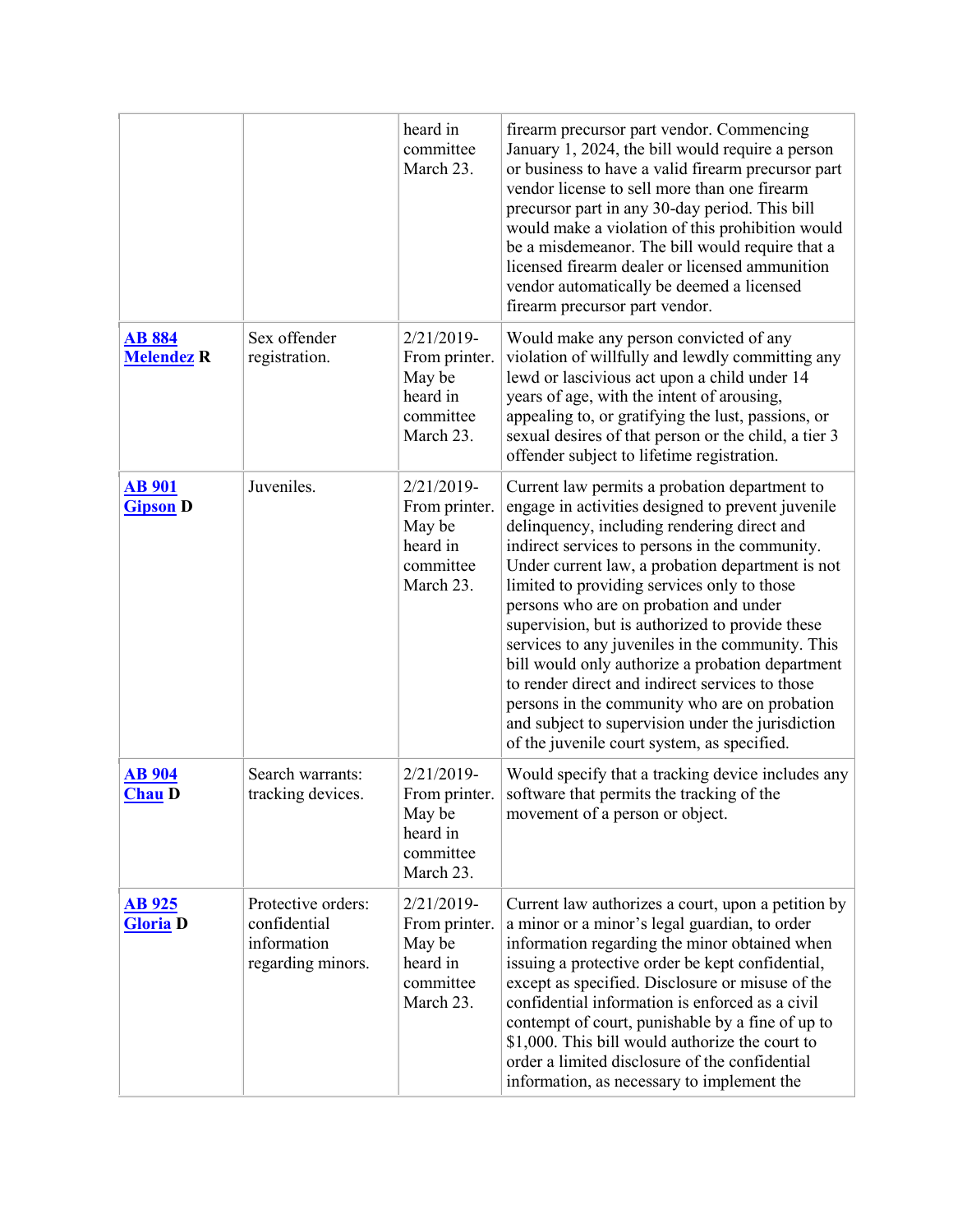|                                              |                                                                                                    |                                                                             | protective order, to individuals who are assisting<br>the minor.                                                                                                                                                                                                                                                                                                                                                                                                                                                                                                                                                                                                                                                                                                                                                                                                                                                                                                                                                                                                                                                                                                                                                                                 |
|----------------------------------------------|----------------------------------------------------------------------------------------------------|-----------------------------------------------------------------------------|--------------------------------------------------------------------------------------------------------------------------------------------------------------------------------------------------------------------------------------------------------------------------------------------------------------------------------------------------------------------------------------------------------------------------------------------------------------------------------------------------------------------------------------------------------------------------------------------------------------------------------------------------------------------------------------------------------------------------------------------------------------------------------------------------------------------------------------------------------------------------------------------------------------------------------------------------------------------------------------------------------------------------------------------------------------------------------------------------------------------------------------------------------------------------------------------------------------------------------------------------|
| <b>AB 927</b><br>Jones-<br><b>Sawyer D</b>   | Crimes: fines and<br>fees: defendant's<br>ability to pay.                                          | 2/21/2019-<br>From printer.<br>May be<br>heard in<br>committee<br>March 23. | Current law requires or authorizes a court to<br>impose various fines, fees, and assessments on<br>criminal defendants, including fines assessed as a<br>penalty for a crime, restitution fines, and fees and<br>assessments for the support and maintenance of<br>the courts, as specified. This bill would require a<br>court imposing a fine, fee, or assessment related<br>to a criminal proceeding or conviction to make a<br>finding that the defendant has the ability to pay,<br>as defined.                                                                                                                                                                                                                                                                                                                                                                                                                                                                                                                                                                                                                                                                                                                                             |
| <b>AB</b> <sub>928</sub><br><b>Grayson</b> D | Crimes against<br>children: subpoenas.                                                             | 2/21/2019-<br>From printer.<br>May be<br>heard in<br>committee<br>March 23. | Would state the intent of the Legislature to enact<br>legislation to implement an administrative<br>subpoena process for collecting evidence of<br>internet crimes against children.                                                                                                                                                                                                                                                                                                                                                                                                                                                                                                                                                                                                                                                                                                                                                                                                                                                                                                                                                                                                                                                             |
| <b>AB</b> 941<br>Cunningham R                | Crimes: public<br>records: disclosure<br>of information.                                           | 2/21/2019-<br>From printer.<br>May be<br>heard in<br>committee<br>March 23. | Current law requires, however, that state and<br>local law enforcement agencies make public<br>specified information, including names of<br>victims, relating to the circumstances<br>surrounding all complaints or requests for<br>assistance, among other things, except to the<br>extent that disclosure of a particular item of<br>information would endanger the safety of a<br>person involved in the investigation. Current law<br>allows victims of specified crimes to request that<br>their names be withheld from any public records<br>request. Existing law additionally prohibits law<br>enforcement agencies from disclosing the<br>addresses of victims of specified crimes. This bill<br>would require, subject to exceptions, disclosure<br>of specified information regarding persons<br>involved in criminal investigations, including the<br>full name of a victim, unless a law enforcement<br>agency determines that disclosure of a particular<br>item of information would endanger the<br>completion of the investigation or a related<br>investigation, or would endanger the safety of a<br>person involved in an investigation, including a<br>victim or witness, pursuant to the California<br>Public Records Act. |
| <b>AB 952</b><br><b>Voepel R</b>             | Criminal history<br>information:<br>conviction records:<br>State Department of<br>Social Services. | 2/22/2019-<br>From printer.<br>May be<br>heard in                           | Would require the Department of Justice to<br>provide to the State Department of Social<br>Services all conviction records that the<br>Department of Justice receives for a person<br>subject to the above provisions, as specified.                                                                                                                                                                                                                                                                                                                                                                                                                                                                                                                                                                                                                                                                                                                                                                                                                                                                                                                                                                                                             |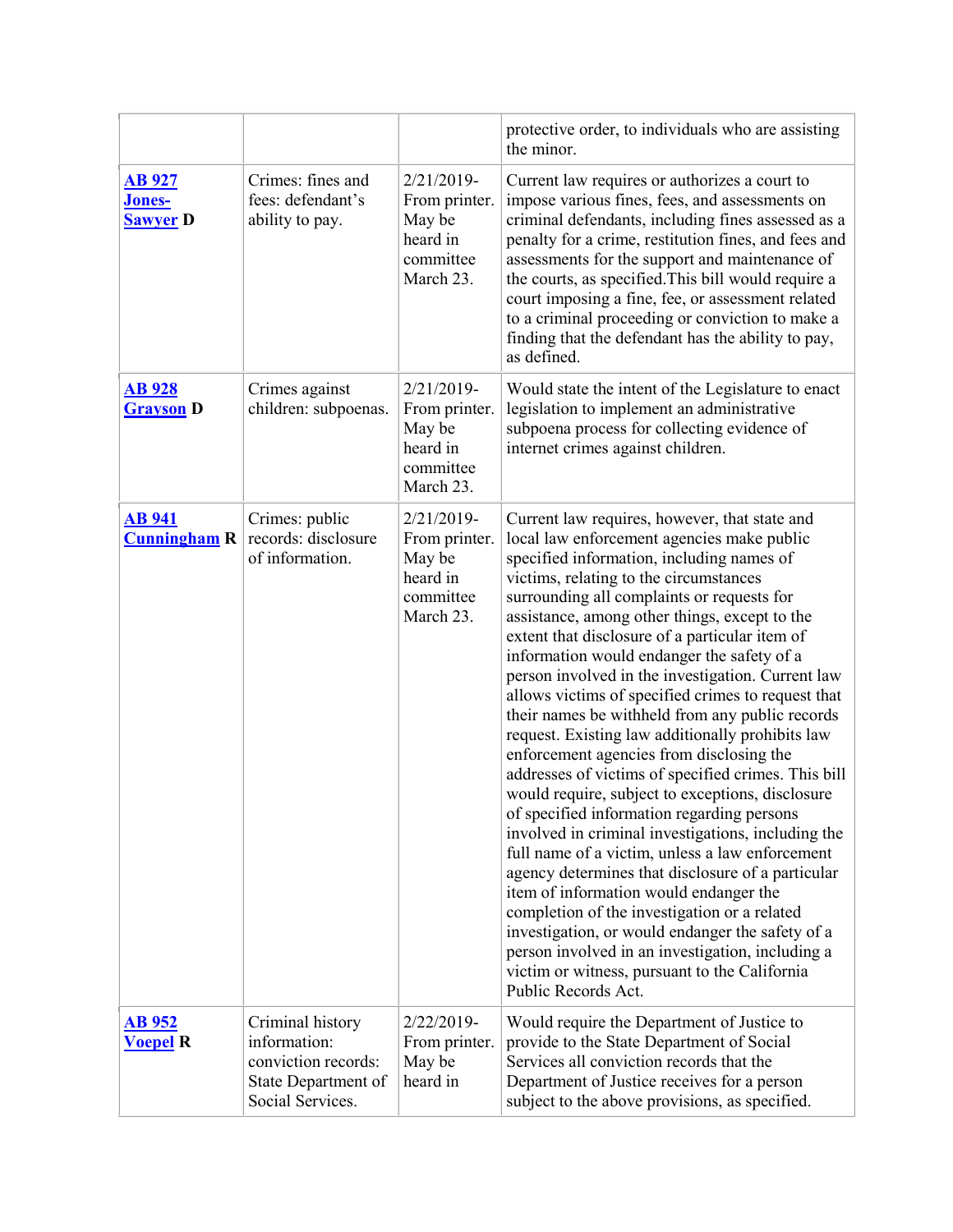|                                       |                                                            | committee<br>March 24.                                                      |                                                                                                                                                                                                                                                                                                                                                                                                                                                                                                                                                                                                                                                                                                                                                                                                                                                                                                                                                                                                                                                |
|---------------------------------------|------------------------------------------------------------|-----------------------------------------------------------------------------|------------------------------------------------------------------------------------------------------------------------------------------------------------------------------------------------------------------------------------------------------------------------------------------------------------------------------------------------------------------------------------------------------------------------------------------------------------------------------------------------------------------------------------------------------------------------------------------------------------------------------------------------------------------------------------------------------------------------------------------------------------------------------------------------------------------------------------------------------------------------------------------------------------------------------------------------------------------------------------------------------------------------------------------------|
| <b>AB</b> 959<br><b>Melendez R</b>    | Human trafficking:<br>vertical prosecution<br>program.     | 2/22/2019-<br>From printer.<br>May be<br>heard in<br>committee<br>March 24. | Current law establishes the Office of Emergency<br>Services, which is required to, among other<br>things, allocate and award funds to communities<br>developing and providing ongoing citizen<br>involvement and crime resistance programs. This<br>bill would require the office, to the extent funds<br>are available for this purpose and until January 1,<br>2024, to allocate and award funds to up to 11<br>district attorney offices that employ a vertical<br>prosecution methodology for the prosecution of<br>human trafficking crimes and that meet other<br>specified criteria, including minimum staffing<br>levels for the program.                                                                                                                                                                                                                                                                                                                                                                                              |
| <b>AB</b> 964<br><b>Medina D</b>      | Firearms: prohibited<br>persons.                           | 2/22/2019-<br>From printer.<br>May be<br>heard in<br>committee<br>March 24. | Current law requires the Attorney General to<br>establish and maintain an online database, the<br>Prohibited Armed Persons File, to cross-<br>reference persons who have ownership or<br>possession of a firearm on or after January 1,<br>1996, and who, subsequent to the date of that<br>ownership or possession, fall within a class of<br>persons who are prohibited from owning or<br>possessing a firearm. This bill would make a<br>technical, nonsubstantive change to those<br>provisions                                                                                                                                                                                                                                                                                                                                                                                                                                                                                                                                            |
| <b>AB</b> 965<br><b>Stone, Mark D</b> | Youth offender and<br>elderly parole<br>hearings: credits. | 2/22/2019-<br>From printer.<br>May be<br>heard in<br>committee<br>March 24. | Current law authorizes the Department of<br>Corrections and Rehabilitation to award credits<br>for good behavior and approved rehabilitative or<br>educational achievements. Current law makes a<br>person who was convicted of a controlling<br>offense that was committed when the person was<br>25 years of age or younger and for which the<br>sentence is a life term of less than 25 years to life<br>eligible for release on parole at a youth offender<br>hearing by the board during the person's 20th<br>year of incarceration. Current law makes a person<br>who was convicted of a controlling offense that<br>was committed when the person was 25 years of<br>age or younger and for which the sentence is a<br>life term of 25 years to life eligible for release on<br>parole at a youth offender hearing by the board<br>during the person's 25th year of incarceration.<br>This bill would apply credits earned by the<br>person to reduce the date of the person's youth<br>offender parole hearing under these provisions. |
| <u>AB 972</u><br><b>Bonta</b> D       | Proposition 47:<br>resentencing.                           | 2/22/2019-<br>From printer.                                                 | Would, on or before July 1, 2020, amend<br>Proposition 47 to require the Department of                                                                                                                                                                                                                                                                                                                                                                                                                                                                                                                                                                                                                                                                                                                                                                                                                                                                                                                                                         |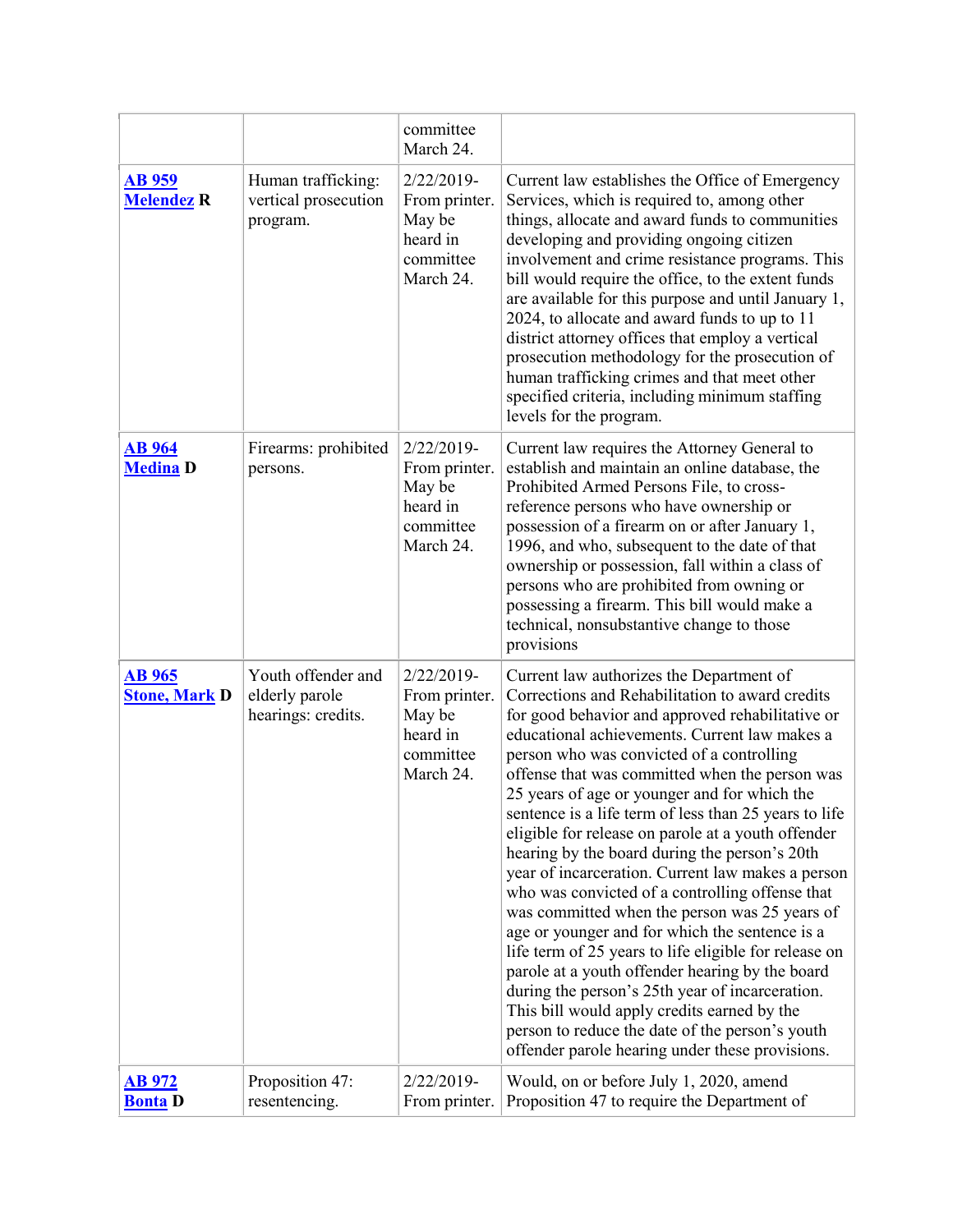|                                     |                                                                                            | May be<br>heard in<br>committee<br>March 24.                                   | Justice to review the records in the state summary<br>criminal history information database and to<br>identify past convictions that are potentially<br>eligible for resentencing under the Safe<br>Neighborhoods and Schools Act. The bill would<br>require the department to notify the district<br>attorney and the court of all cases in that<br>jurisdiction that are potentially eligible for<br>resentencing.                                                                                                                                                                                                                                                                                                                                              |
|-------------------------------------|--------------------------------------------------------------------------------------------|--------------------------------------------------------------------------------|-------------------------------------------------------------------------------------------------------------------------------------------------------------------------------------------------------------------------------------------------------------------------------------------------------------------------------------------------------------------------------------------------------------------------------------------------------------------------------------------------------------------------------------------------------------------------------------------------------------------------------------------------------------------------------------------------------------------------------------------------------------------|
| <b>AB 995</b><br><b>Ting D</b>      | Transitional<br>Housing Program-<br>Plus.                                                  | 2/22/2019-<br>From printer.<br>May be<br>heard in<br>committee<br>March 24.    | Would expand the Transitional Housing<br>Program-Plus by making transitional housing<br>available to any former foster youth who exited<br>from the foster care system on or after their 16th<br>birthday and who meets the other requirements of<br>the program. The bill would, commencing in the<br>2019–20 fiscal year, subject to an appropriation<br>by the Legislature in the annual Budget Act for<br>this purpose, require the department to annually<br>allocate, as specified, funding to counties to<br>expand their existing Transitional Housing<br>Program-Plus to address unmet housing and<br>service needs among those former foster youth.                                                                                                     |
| <u>AB 997</u><br><b>Low D</b>       | Firearms: persons<br>detained or<br>apprehended for<br>examination of<br>mental condition. | 2/22/2019-<br>From printer.<br>May be<br>heard in<br>committee<br>March 24.    | Upon release of a person who was apprehended<br>or detained for examination of their mental<br>condition, existing law requires the confiscating<br>law enforcement agency to initiate a petition in<br>the superior court within 30 days for a hearing to<br>determine whether the return of a firearm or other<br>deadly weapon would be likely to result in<br>endangering the person or others. This bill would<br>prohibit the person from possessing a firearm or<br>deadly weapon pending the hearing and would<br>prohibit the person from having possession of a<br>firearm or deadly weapon for a period of 5 years<br>if the court determines that the return of the<br>firearm or other deadly weapons would likely<br>endanger the person or others. |
| <b>AB</b> 1005<br><b>Arambula D</b> | Foster children and<br>youth: family urgent<br>response system.                            | $2/22/2019$ -<br>From printer.<br>May be<br>heard in<br>committee<br>March 24. | Would make legislative findings and<br>declarations, stating the intent of the Legislature<br>in adopting this bill to build upon the current<br>CCR implementation effort. The bill would<br>require the State Department of Social Services<br>to establish a statewide hotline, operational no<br>later than January 1, 2021, as the entry point for a<br>Family Urgent Response System, as defined, to<br>respond to calls from caregivers or current or<br>former foster children or youth when a crisis<br>arises, as specified.                                                                                                                                                                                                                            |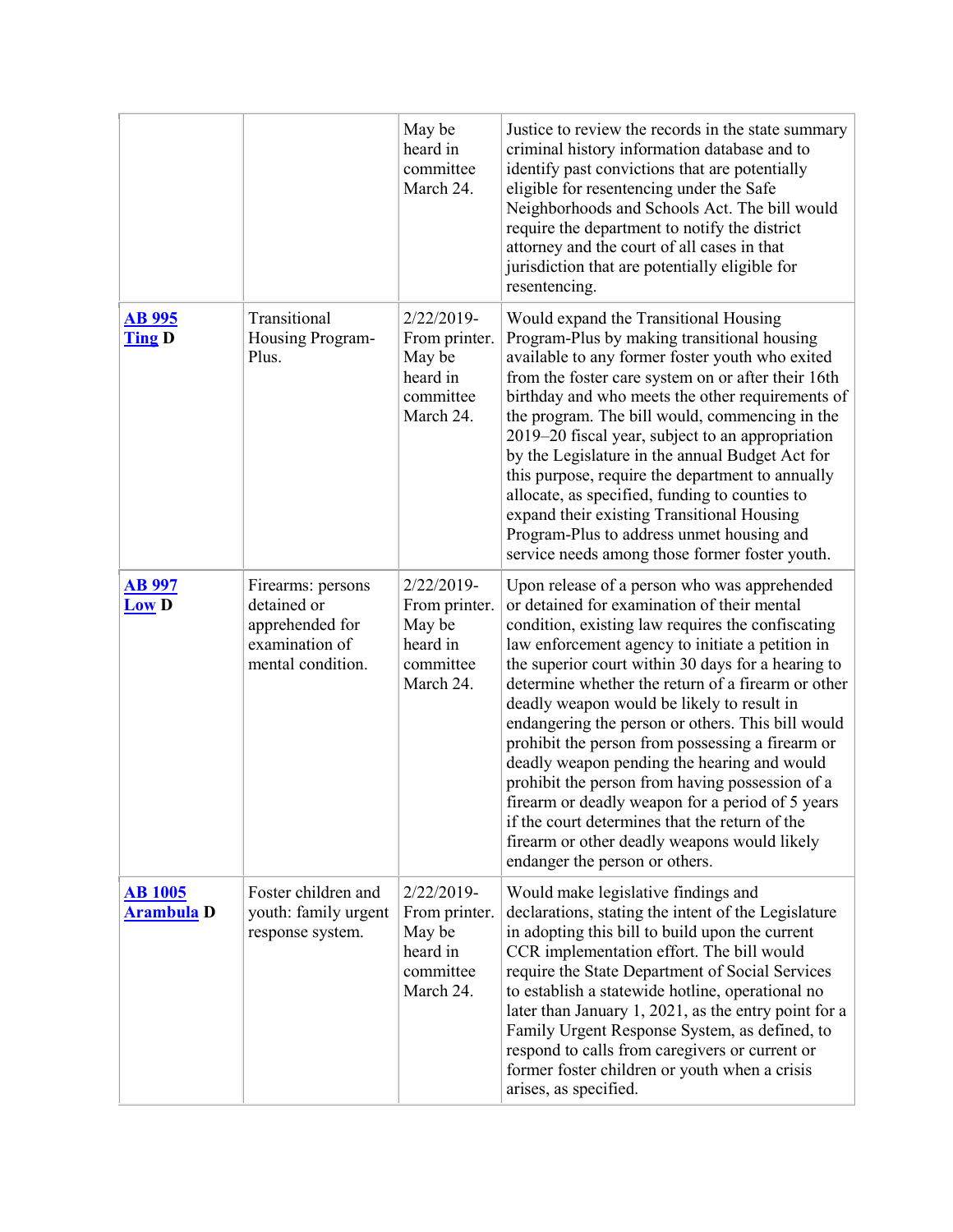| <b>AB 1009</b><br><b>Gabriel D</b>            | Firearms: personal<br>firearm importers.                                             | $2/22/2019$ -<br>From printer.<br>May be<br>heard in<br>committee<br>March 24. | Current law requires a personal firearm importer<br>who brings a firearm into this state to either make<br>a report to the Department of Justice, sell or<br>transfer the firearm through a licensed dealer, or<br>sell or transfer the firearm to a sheriff or police<br>department. Current law requires the department<br>to conduct a public education and notification<br>program regarding these requirements. This bill<br>would make a technical, nonsubstantive change<br>to these provisions.                                                                                                                                                                                                                                                                                                                                   |
|-----------------------------------------------|--------------------------------------------------------------------------------------|--------------------------------------------------------------------------------|-------------------------------------------------------------------------------------------------------------------------------------------------------------------------------------------------------------------------------------------------------------------------------------------------------------------------------------------------------------------------------------------------------------------------------------------------------------------------------------------------------------------------------------------------------------------------------------------------------------------------------------------------------------------------------------------------------------------------------------------------------------------------------------------------------------------------------------------|
| <b>AB 1029</b><br>Garcia,<br><b>Eduardo</b> D | Public safety.                                                                       | 2/22/2019-<br>From printer.<br>May be<br>heard in<br>committee<br>March 24.    | Current law generally provides for public safety<br>by, among other things, making specified actions<br>a criminal offense punishable by a fine or<br>imprisonment, providing for the enforcement of<br>those laws by law enforcement, and establishing<br>state prisons and county jails for the<br>imprisonment of certain criminal offenders. This<br>bill would state the intent of the Legislature to<br>enact legislation to ensure public safety.                                                                                                                                                                                                                                                                                                                                                                                  |
| <b>AB 1031</b><br><b>Nazarian D</b>           | Youth Substance<br>Use Disorder<br>Treatment and<br>Recovery Program<br>Act of 2019. | $2/22/2019$ -<br>From printer.<br>May be<br>heard in<br>committee<br>March 24. | The current Adolescent Alcohol and Drug<br>Treatment and Recovery Program Act of 1998,<br>which authorized the department to establish<br>community-based nonresidential and residential<br>recovery programs to intervene and treat the<br>problems of alcohol and other drug use among<br>youth, became inoperative on July 1, 2013. This<br>bill would repeal those inoperative provisions<br>and would enact the Youth Substance Use<br>Disorder Treatment and Recovery Program Act<br>of 2019, with similar provisions to, in part,<br>require the State Department of Health Care<br>Services, on or before January 1, 2021, to<br>establish community-based nonresidential and<br>residential treatment and recovery programs to<br>intervene and treat the problems of alcohol and<br>drug use among youth under 21 years of age. |
| <b>AB 1052</b><br><b>Chu D</b>                | Peace officer<br>training: hate<br>crimes.                                           | 2/22/2019-<br>From printer.<br>May be<br>heard in<br>committee<br>March 24.    | Current law requires the Commission on Peace<br>Officer Standards and Training (POST) to<br>develop and implement a course of instruction<br>and training for specified peace officers on the<br>topic of hate crimes. Existing law requires that<br>training to be implemented into the basic course<br>and requires, as specified, all state and local law<br>enforcement agencies to provide the training to<br>all peace officers they employ. This bill would<br>require the basic course curriculum on the topic<br>of hate crimes to include the viewing of a<br>specified video course developed by POST.                                                                                                                                                                                                                         |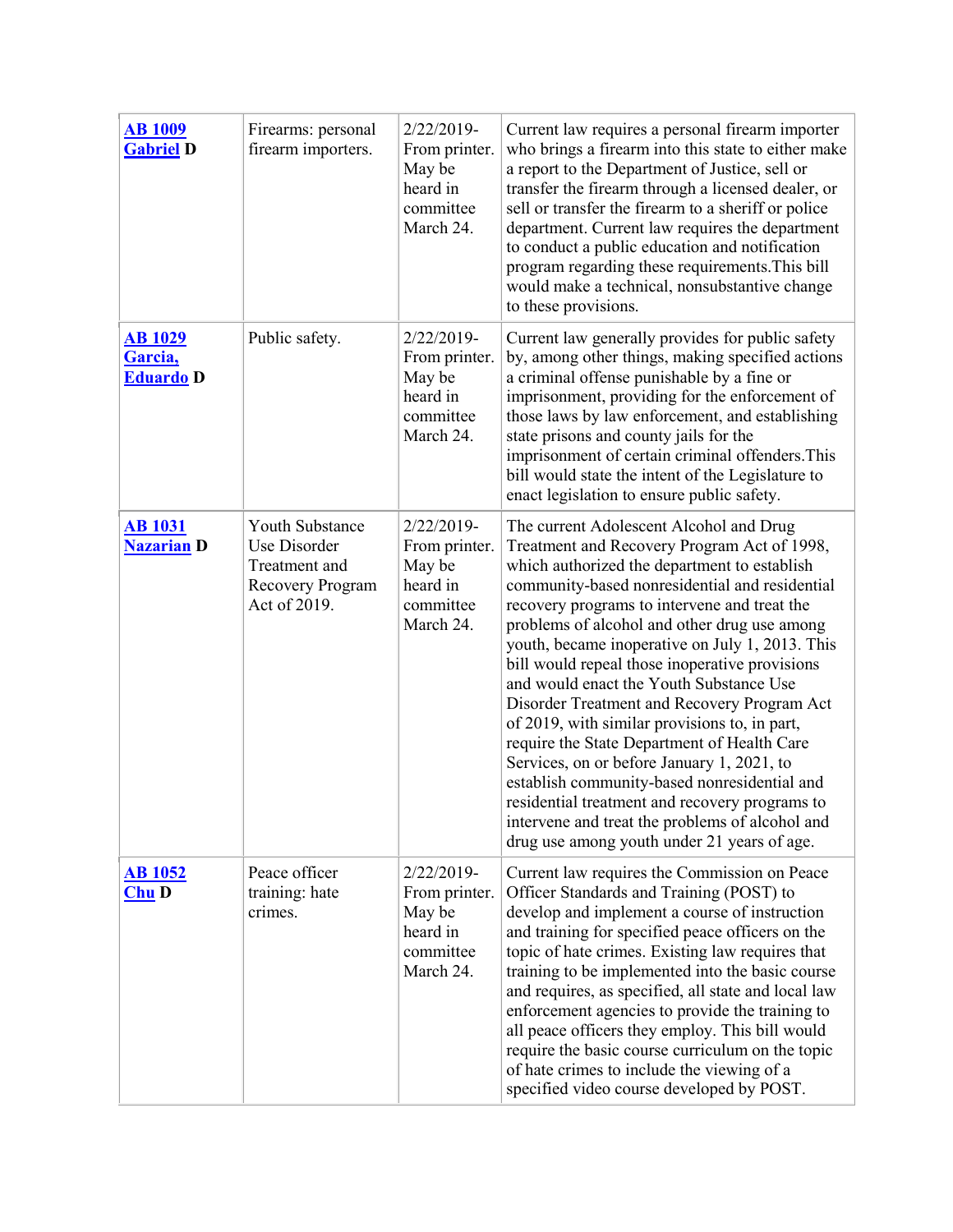| <b>AB 1055</b><br><b>Levine D</b> | Mental health:<br>involuntary<br>commitment. | $2/22/2019$ -<br>From printer.<br>May be<br>heard in<br>committee<br>March 24. | Current law requires a person admitted to a<br>facility for 72-hour treatment and evaluation<br>under the Lanterman-Petris-Short Act to receive<br>an evaluation as soon as possible after admission<br>and to receive whatever treatment and care the<br>person's condition requires for the full period that<br>the person is held. Existing law requires that<br>person to be released, referred for further care<br>and treatment on a voluntary basis, or certified<br>for intensive treatment, or a conservator or<br>temporary conservator shall be appointed<br>pursuant to this part. This bill would require a<br>person who is released to also be referred for<br>further care and treatment on a voluntary basis,<br>and would require a psychiatrist, psychologist, or<br>medical director approving the release, to, prior<br>to that release, ensure that an initial outpatient<br>appointment with a psychiatrist or psychologist<br>within 5 business days of the release is<br>scheduled. |
|-----------------------------------|----------------------------------------------|--------------------------------------------------------------------------------|--------------------------------------------------------------------------------------------------------------------------------------------------------------------------------------------------------------------------------------------------------------------------------------------------------------------------------------------------------------------------------------------------------------------------------------------------------------------------------------------------------------------------------------------------------------------------------------------------------------------------------------------------------------------------------------------------------------------------------------------------------------------------------------------------------------------------------------------------------------------------------------------------------------------------------------------------------------------------------------------------------------|
| <b>AB</b> 1061<br><b>Gipson D</b> | Foster care.                                 | $2/22/2019$ -<br>From printer.<br>May be<br>heard in<br>committee<br>March 24. | Prior to making a change in the placement of a<br>dependent child, current law requires a social<br>worker or placing agency to develop and<br>implement a placement preservation strategy to<br>preserve the dependent child's placement. If a<br>placement change is necessary, existing law<br>requires the social worker or placing agency to<br>provide notice of that change, as specified.<br>Existing law requires complaints under these<br>provisions to be investigated by the Office of the<br>State Foster Care Ombudsperson, as specified.<br>This bill would extend the application of these<br>provisions to probation-supervised youth in foster<br>care placement, and require a probation officer<br>to, among other things, develop and implement<br>placement preservation strategies under these<br>provisions for probation-supervised youth.                                                                                                                                         |
| <b>AB</b> 1068<br><b>Cooley D</b> | Juveniles:<br>dependency.                    | $2/22/2019$ -<br>From printer.<br>May be<br>heard in<br>committee<br>March 24. | Current law requires each social study or<br>evaluation made by a social worker or child<br>advocate that is required to be received into<br>evidence to include a factual discussion of,<br>among other things, the appropriateness of any<br>relative placement. Notwithstanding that<br>provision, existing law prohibits the continuance<br>of the dispositional hearing on that basis. This<br>bill would instead require, if the court has not<br>made a determination as to the appropriateness of<br>the relative placement, the court to set a hearing                                                                                                                                                                                                                                                                                                                                                                                                                                              |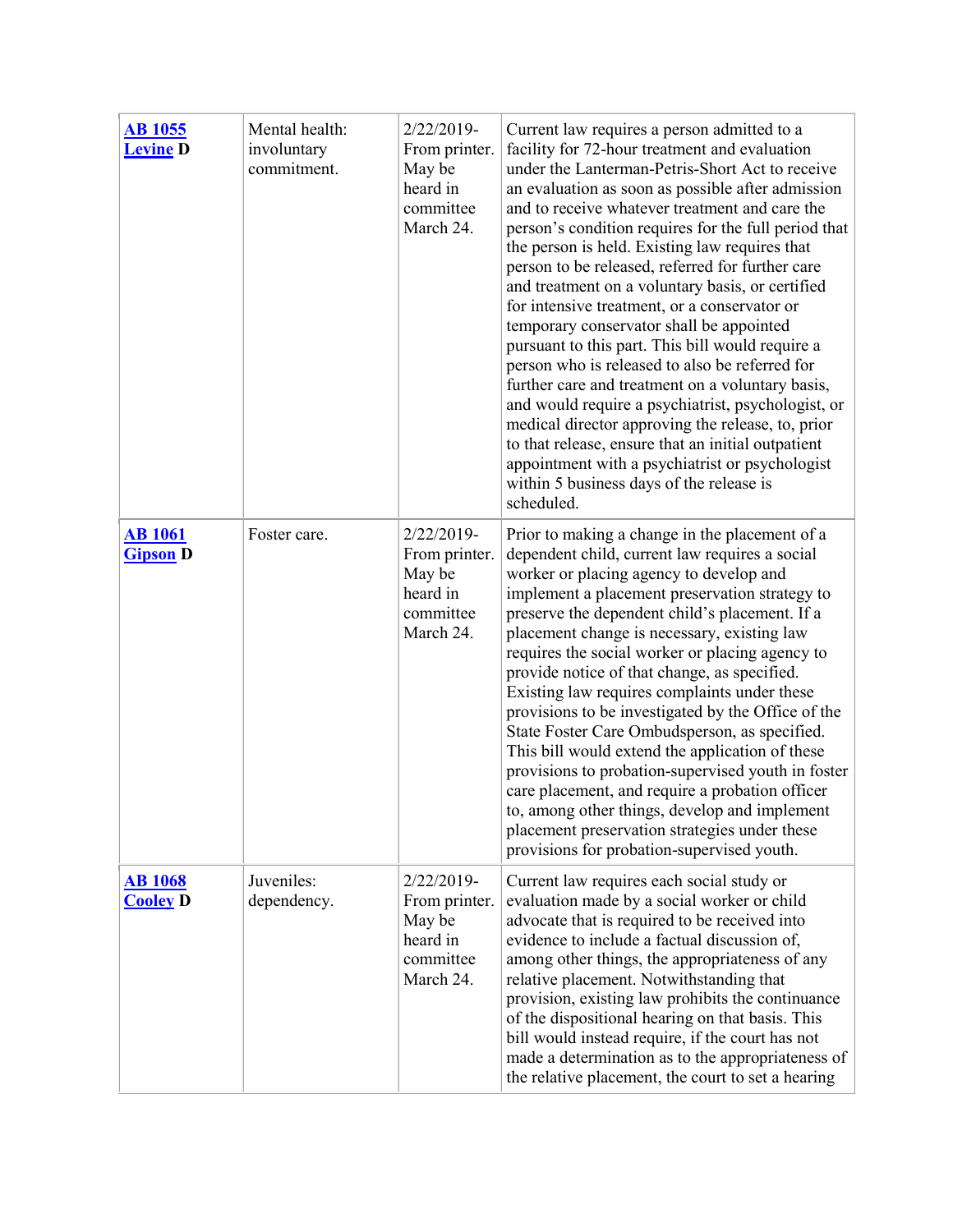|                                                   |                                                   |                                                                                | for relative placement within 30 calendar days of<br>the dispositional hearing.                                                                                                                                                                                                                                                                                                                                                                                                                                                                                                                                                             |
|---------------------------------------------------|---------------------------------------------------|--------------------------------------------------------------------------------|---------------------------------------------------------------------------------------------------------------------------------------------------------------------------------------------------------------------------------------------------------------------------------------------------------------------------------------------------------------------------------------------------------------------------------------------------------------------------------------------------------------------------------------------------------------------------------------------------------------------------------------------|
| <b>AB 1069</b><br><b>Rodriguez D</b>              | Peace officers'<br>body-worn cameras:<br>privacy. | 2/22/2019-<br>From printer.<br>May be<br>heard in<br>committee<br>March 24.    | Would state the intent of the Legislature to enact<br>legislation that would protect the privacy of<br>individuals recorded by body-worn cameras<br>utilized by law enforcement officers and the<br>privacy of law enforcement officers wearing<br>body-worn cameras.                                                                                                                                                                                                                                                                                                                                                                       |
| <b>AB</b> 1071<br><b>Limón D</b>                  | Evidence-Based<br>Policing Pilot<br>Program.      | 2/22/2019-<br>From printer.<br>May be<br>heard in<br>committee<br>March 24.    | Would establish an evidence-based policing pilot<br>program within the Department of Justice to<br>gather data and analyze data on the efficacy of<br>evidence-based policing programs. The bill<br>would require the department to convene a task<br>force to design a pilot program that would<br>operate in 3 cities, as specified, would provide<br>training to management and supervisory police<br>personnel on the implementation of evidence-<br>based policing, as defined, and would gather<br>crime-related data from those cities for a period<br>of 2 years during which evidence-based policing<br>practices are implemented. |
| <b>AB</b> 1076<br><b>Ting D</b>                   | Criminal records:<br>automatic relief.            | 2/22/2019-<br>From printer.<br>May be<br>heard in<br>committee<br>March 24.    | Would, commencing January 1, 2021, require the<br>Department of Justice, on a weekly basis, to<br>review the records in the state summary criminal<br>history information database and to identify<br>persons who are eligible for relief by having their<br>arrest records, or their criminal conviction<br>records, withheld from disclosure. The bill would<br>require the department to grant relief to an<br>eligible person, without requiring a petition or<br>motion. The bill would not limit petitions,<br>motions, or orders for relief, as required or<br>authorized by any other law.                                          |
| <b>AB 1096</b><br><b>Melendez R</b>               | Firearms: concealed<br>carry licenses.            | 2/22/2019-<br>From printer.<br>May be<br>heard in<br>committee<br>March 24.    | Would require the sheriff of a county, or the chief<br>or other head of a municipal police department,<br>to issue a license to carry a concealed handgun or<br>to carry a loaded and exposed handgun, as<br>specified, if good cause exists for the issuance<br>and the applicant is of good moral character and<br>satisfies certain other criteria.                                                                                                                                                                                                                                                                                      |
| <b>AB 1121</b><br><b>Bauer-</b><br><b>Kahan</b> D | Firearms: gun<br>violence restraining<br>orders.  | $2/22/2019$ -<br>From printer.<br>May be<br>heard in<br>committee<br>March 24. | Current law authorizes a peace officer to issue, if<br>approved by a judicial officer, a temporary<br>emergency gun violence restraining order on an<br>ex parte basis that restrains a person that the<br>officer reasonably believes poses an immediate<br>danger to themselves or another by having a<br>firearm, from possessing a firearm or                                                                                                                                                                                                                                                                                           |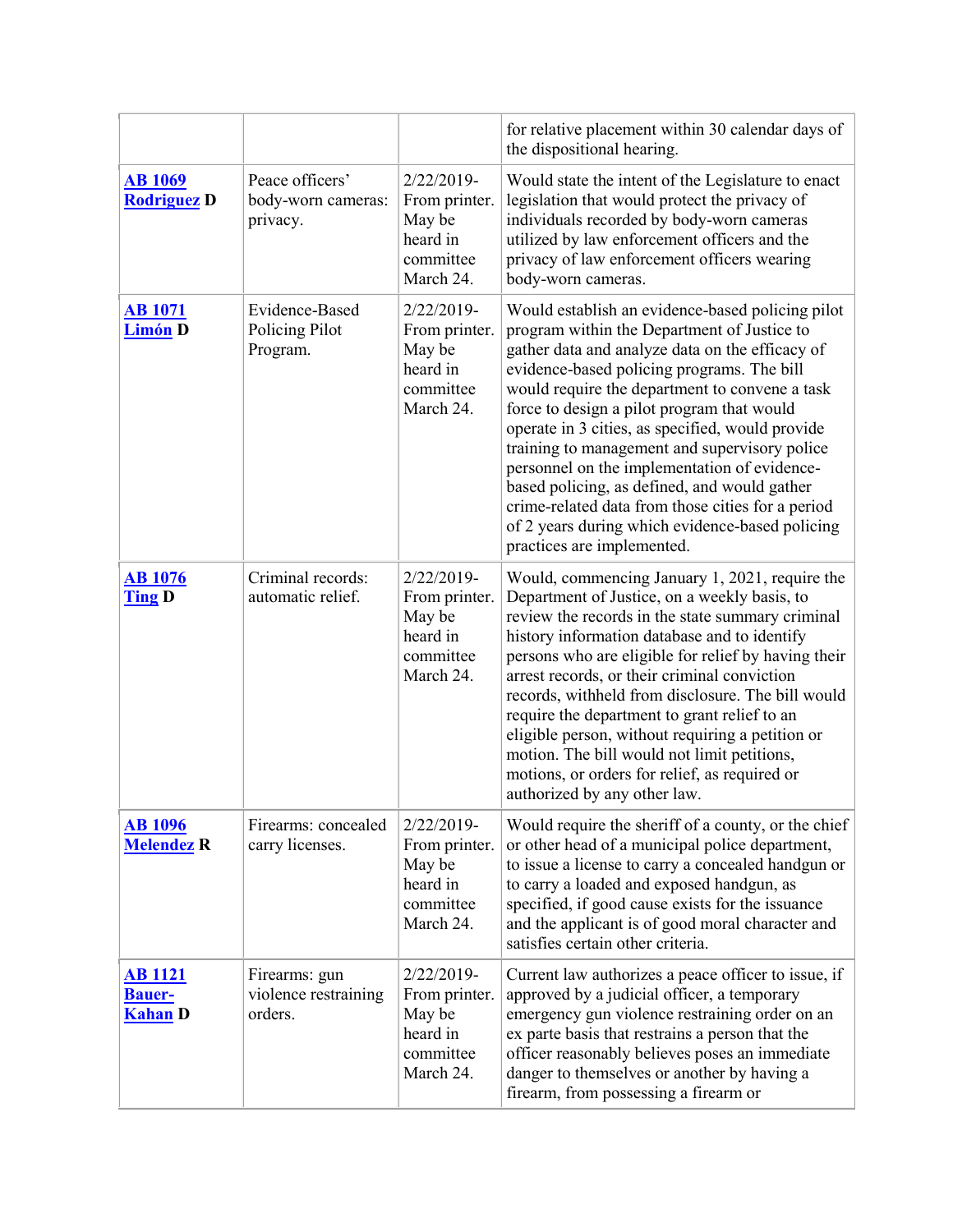|                                                |                                     |                                                                                | ammunition. This bill would make technical,<br>nonsubstantive changes to those provisions.                                                                                                                                                                                                                                                                                                                                                                                                                                                                                                                                                                                                                                                                                                                                                                                                                                                                                                                                                                |
|------------------------------------------------|-------------------------------------|--------------------------------------------------------------------------------|-----------------------------------------------------------------------------------------------------------------------------------------------------------------------------------------------------------------------------------------------------------------------------------------------------------------------------------------------------------------------------------------------------------------------------------------------------------------------------------------------------------------------------------------------------------------------------------------------------------------------------------------------------------------------------------------------------------------------------------------------------------------------------------------------------------------------------------------------------------------------------------------------------------------------------------------------------------------------------------------------------------------------------------------------------------|
| <b>AB 1129</b><br><b>Chau D</b>                | Stalking.                           | 2/22/2019-<br>From printer.<br>May be<br>heard in<br>committee<br>March 24.    | Current law makes a person who willfully,<br>maliciously, and repeatedly follows or willfully<br>and maliciously harasses another person and who<br>makes a credible threat with the intent to place<br>that person in reasonable fear for the person's<br>safety, or the safety of the person's immediate<br>family, guilty of the crime of stalking, punishable<br>as a misdemeanor or a felony. This bill would<br>include in the definition of credible threat an<br>implied threat made through an act in which a<br>defendant directly, indirectly, or through a third<br>party, follows, harasses, monitors, or surveils the<br>person by any action, method, device, or means,<br>with the intent to place the person that is the<br>target of the threat in reasonable fear for the<br>person's safety or the safety of the person's<br>family, and made with the apparent ability to<br>carry out the threat so as to cause the person who<br>is the target of the threat to reasonably fear for<br>their safety or the safety of their family. |
| <b>AB 1145</b><br>Garcia,<br><b>Cristina D</b> | Child abuse:<br>reportable conduct. | 2/22/2019-<br>From printer.<br>May be<br>heard in<br>committee<br>March 24.    | The Child Abuse and Neglect Reporting Act<br>requires a mandated reporter, as defined, to make<br>a report to a specified agency whenever the<br>mandated reporter, in his or her professional<br>capacity or within the scope of his or her<br>employment, has knowledge of or observes a<br>child whom the mandated reporter knows or<br>reasonably suspects has been the victim of child<br>abuse or neglect. Current law provides that "child<br>abuse or neglect" for these purposes includes<br>"sexual assault,". This bill would provide that<br>"sexual assault" for these purposes does not<br>include voluntary sodomy, oral copulation, or<br>sexual penetration, if there are no indicators of<br>abuse, unless that conduct is between a person<br>who is 21 years of age or older and a minor who<br>is under 16 years of age.                                                                                                                                                                                                             |
| <b>AB 1147</b><br><b>Obernolte R</b>           | Peace officer<br>reports: stops.    | $2/22/2019$ -<br>From printer.<br>May be<br>heard in<br>committee<br>March 24. | Current law requires each state and local agency<br>that employs peace officers to annually report to<br>the Attorney General data on all stops conducted<br>by the agency's peace officers, and requires that<br>data to include specified information, including<br>the time, date, and location of the stop, and the<br>reason for the stop. Current law defines a "stop"<br>for that purpose. For purposes of those reporting<br>requirements, this bill would clarify that a "stop"                                                                                                                                                                                                                                                                                                                                                                                                                                                                                                                                                                  |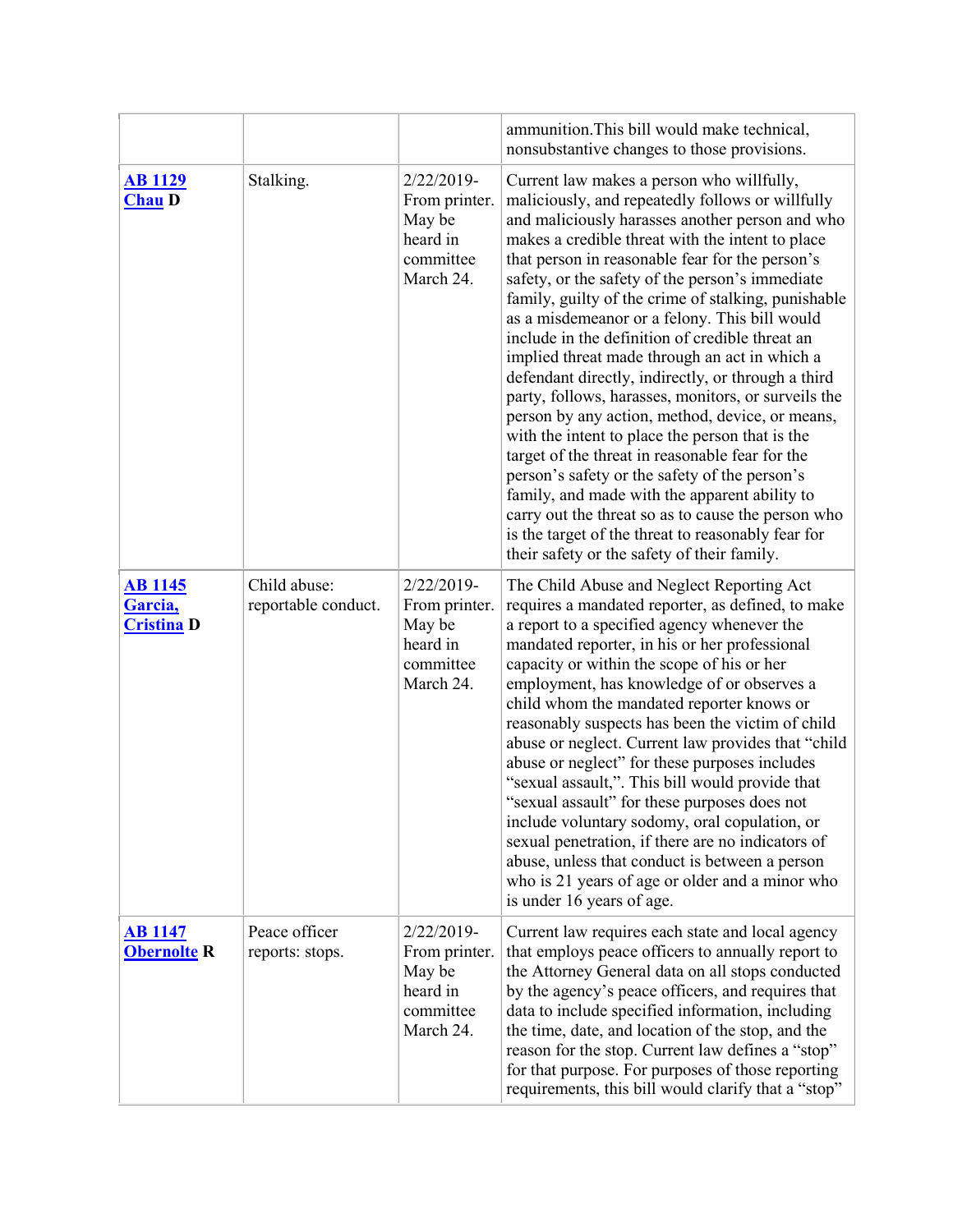|                                     |                                                           |                                                                                | does not include circumstances upon which a<br>peace officer is dispatched to a call for service or<br>a medical emergency.                                                                                                                                                                                                                                                                                                                                                                                                                                                                       |
|-------------------------------------|-----------------------------------------------------------|--------------------------------------------------------------------------------|---------------------------------------------------------------------------------------------------------------------------------------------------------------------------------------------------------------------------------------------------------------------------------------------------------------------------------------------------------------------------------------------------------------------------------------------------------------------------------------------------------------------------------------------------------------------------------------------------|
| <b>AB</b> 1168<br><b>Mullin D</b>   | Emergency services:<br>text to 911.                       | $2/22/2019$ -<br>From printer.<br>May be<br>heard in<br>committee<br>March 24. | Current law, the Warren-911-Emergency<br>Assistance Act, provides that each local public<br>agency within its respective jurisdiction establish<br>a basic system that automatically connects a<br>person dialing 911 to an established public safety<br>answering point through normal telephone<br>service facilities, or to be part of such a system.<br>This bill would require each public safety<br>answering point to deploy a text to 911 service,<br>no later than January 1, 2021, that is capable of<br>accepting either Short Message Service messages<br>or Real-Time Text messages. |
| <b>AB</b> 1182<br><b>Carrillo D</b> | Post-release<br>supervision of<br>offenders.              | 2/22/2019-<br>From printer.<br>May be<br>heard in<br>committee<br>March 24.    | Current law requires that specified persons who<br>have been released on parole from state prison<br>and have been on parole for a period of 6 months,<br>shall be discharged from parole unless the<br>Department of Corrections and Rehabilitation<br>recommends to the Board of Parole Hearings that<br>the person should be retained, and the board, for<br>good cause, determines that the person shall be<br>retained. This bill would instead require those<br>persons to be discharged unless the person has<br>violated their parole conditions.                                         |
| <b>AB</b> 1184<br><b>Gloria D</b>   | Public records.                                           | 2/22/2019-<br>From printer.<br>May be<br>heard in<br>committee<br>March 24.    | Would state the intent of the Legislature to enact<br>legislation relating to the retention of records by<br>public agencies.                                                                                                                                                                                                                                                                                                                                                                                                                                                                     |
| <u>AB 1210</u><br><b>Low D</b>      | Crimes: package<br>theft.                                 | 2/22/2019-<br>From printer.<br>May be<br>heard in<br>committee<br>March 24.    | Would prohibit a person from entering the<br>curtilage of a home, as defined, with the intent to<br>commit theft of a package shipped through the<br>mail or delivered by a public or private carrier.<br>The bill would make a violation of that<br>prohibition punishable as a misdemeanor by<br>imprisonment in a county jail not exceeding one<br>year, or as a felony by imprisonment in a county<br>jail for 16 months, or 2 or 3 years. By creating a<br>new crime, the bill would impose a state-<br>mandated local program.                                                              |
| <b>AB</b> 1215<br><b>Ting D</b>     | Law enforcement:<br>body-worn cameras:<br>best practices. | 2/22/2019-<br>From printer.<br>May be<br>heard in                              | Current law requires law enforcement agencies,<br>departments, or entities to consider certain best<br>practices regarding the downloading and storage<br>of body-worn camera data when establishing                                                                                                                                                                                                                                                                                                                                                                                              |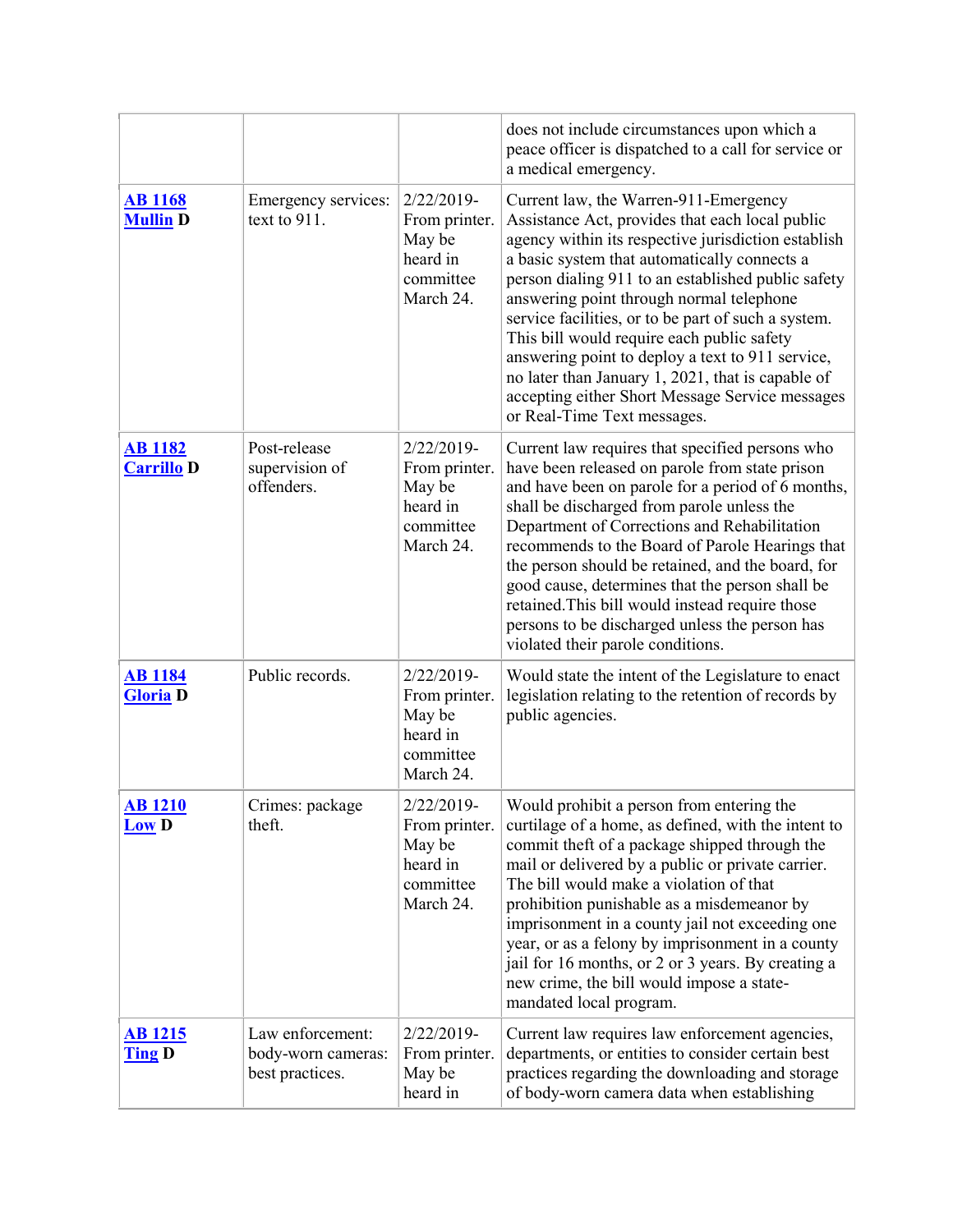|                                                      |                                                                            | committee<br>March 24.                                                      | policies and procedures for the implementation<br>and operation of a body-worn camera system, as<br>specified. As part of those best practices for<br>consideration, current law states that<br>nonevidentiary data including video and audio<br>recorded by a body-worn camera should be<br>retained for a minimum of 60 days, that<br>evidentiary data including those types of content<br>should be retained for a minimum of 2 years<br>under specified circumstances, and that, if<br>evidence that may be relevant to a criminal<br>prosecution is obtained from a recording made by<br>a body-worn camera, the law enforcement agency<br>should retain the recording for additional time, as<br>specified. |
|------------------------------------------------------|----------------------------------------------------------------------------|-----------------------------------------------------------------------------|-------------------------------------------------------------------------------------------------------------------------------------------------------------------------------------------------------------------------------------------------------------------------------------------------------------------------------------------------------------------------------------------------------------------------------------------------------------------------------------------------------------------------------------------------------------------------------------------------------------------------------------------------------------------------------------------------------------------|
| <b>AB</b> 1221<br><b>Cooley D</b>                    | Children's advocacy<br>centers.                                            | 2/22/2019-<br>From printer.<br>May be<br>heard in<br>committee<br>March 24. | Would authorize a county, in order to implement<br>a multidisciplinary response to investigate reports<br>involving child physical or sexual abuse,<br>exploitation, or maltreatment, to use a children's<br>advocacy center that includes representatives<br>from specified disciplines and provides dedicated<br>child-focused settings for interviews and other<br>services. The bill would authorize members of a<br>multidisciplinary team associated with a<br>children's advocacy center to share with each<br>other information in their possession concerning<br>the child, the family of the child, and the person<br>who is the subject of the abuse or neglect<br>investigation, as specified.        |
| <b>AB</b> 1229<br><b>Wicks D</b>                     | <b>End Foster Youth</b><br>Student Hunger in<br>California Act of<br>2019. | 2/22/2019-<br>From printer.<br>May be<br>heard in<br>committee<br>March 24. | Would require the State Department of Social<br>Services to establish a food assistance program<br>for eligible CalFresh households that include a<br>transition age former foster youth in receipt of a<br>housing allowance that, when counted as income<br>pursuant to federal law and guidance, makes the<br>household ineligible for benefits in the program.                                                                                                                                                                                                                                                                                                                                                |
| <b>AB</b> 1231<br><b>Boerner</b><br><b>Horvath D</b> | Emergency services.                                                        | 2/22/2019-<br>From printer.<br>May be<br>heard in<br>committee<br>March 24. | Would require response time requirements in any<br>contract for ground emergency medical<br>transportation entered into, amended, or renewed,<br>by a state or local entity on and after January 1,<br>2020, to be consistent with performance<br>standards established by the International<br>Academies of Emergency Dispatch. By<br>increasing the duties of local entities, this bill<br>would create a state-mandated local program.                                                                                                                                                                                                                                                                         |
| <b>AB 1235</b><br>$Chu$ D                            | Homeless youth<br>prevention centers.                                      | 2/22/2019-<br>From printer.<br>May be                                       | The California Community Care Facilities Act<br>provides for the licensing and regulation of<br>runaway and homeless youth shelters by the State                                                                                                                                                                                                                                                                                                                                                                                                                                                                                                                                                                  |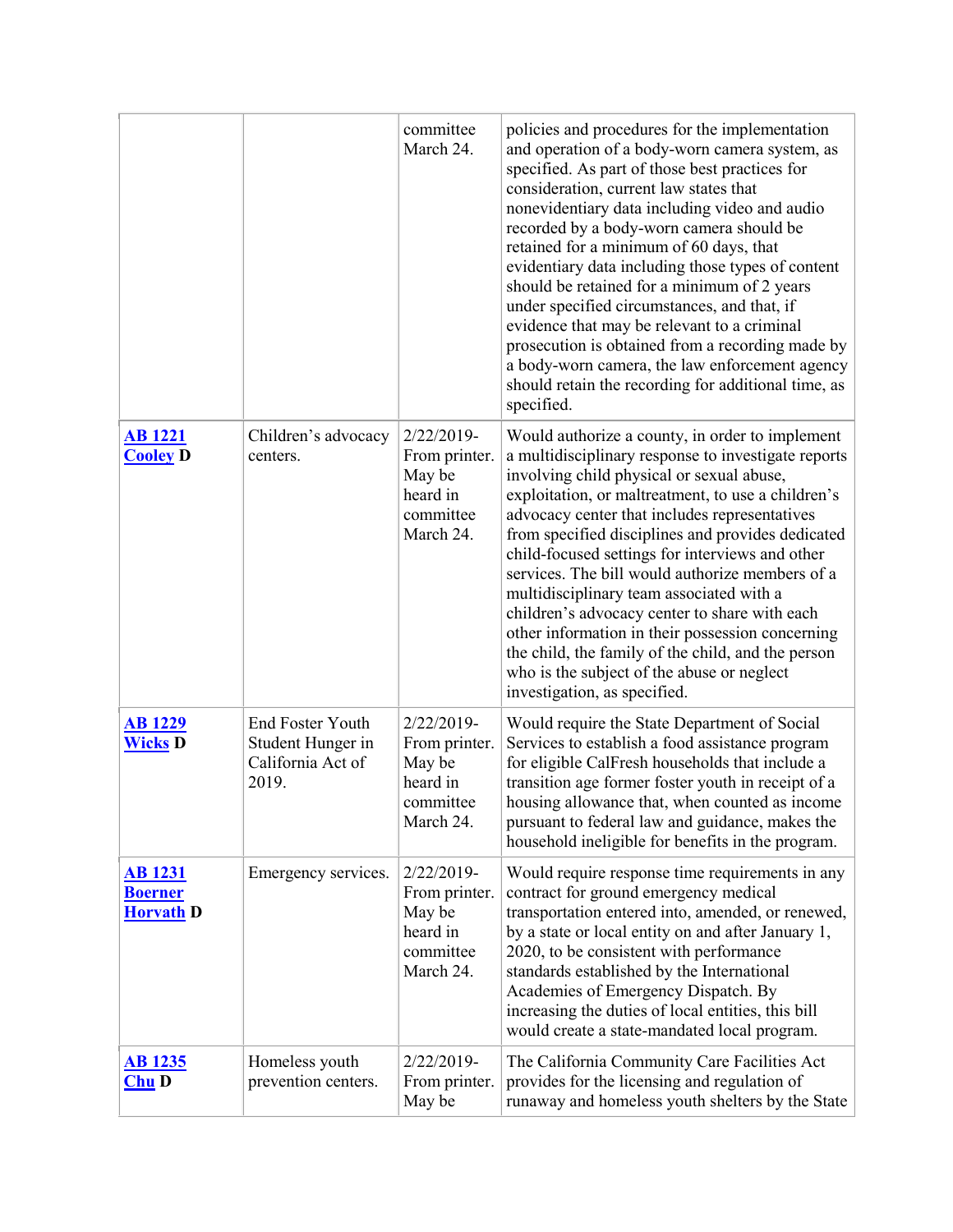|                                             |                                                              | heard in<br>committee<br>March 24.                                          | Department of Social Services. Current law<br>requires these shelters to offer short-term, 24-<br>hour, nonmedical care and supervision and<br>personal services to homeless youth and runaway<br>youth, as those terms are defined, who<br>voluntarily enter the shelter. Existing law defines<br>"short-term" to mean no more than 21<br>consecutive days. This bill would rename these<br>facilities "homeless youth prevention centers,"<br>and would expand the categories of youth for<br>which the center is required to provide services to<br>also include youth at risk of homelessness and<br>youth exhibiting status offender behavior, as<br>those terms are defined by the bill.                                                                                                                                                                                                                                                                                          |
|---------------------------------------------|--------------------------------------------------------------|-----------------------------------------------------------------------------|-----------------------------------------------------------------------------------------------------------------------------------------------------------------------------------------------------------------------------------------------------------------------------------------------------------------------------------------------------------------------------------------------------------------------------------------------------------------------------------------------------------------------------------------------------------------------------------------------------------------------------------------------------------------------------------------------------------------------------------------------------------------------------------------------------------------------------------------------------------------------------------------------------------------------------------------------------------------------------------------|
| <b>AB</b> 1261<br>Jones-<br><b>Sawyer D</b> | Controlled<br>substances:<br>narcotics registry.             | 2/22/2019-<br>From printer.<br>May be<br>heard in<br>committee<br>March 24. | Current law requires a person who is convicted in<br>this state, or in another state under certain<br>circumstances, of specified offenses involving<br>controlled substances to register with the chief of<br>police of the city in which the person resides, or<br>the sheriff of the county if that person resides in<br>an unincorporated area, as specified. Current law<br>makes registration consist of a statement in<br>writing signed by the person, giving information<br>required by the Department of Justice, and the<br>fingerprints and photograph of the person.<br>Current law requires, within 3 days after<br>registering, the law enforcement agency to<br>forward the statement, fingerprints, and<br>photograph to the Department of Justice. A<br>person who knowingly violates the registration<br>requirement and related requirements is guilty of<br>a misdemeanor. This bill would delete that<br>registration requirement and make conforming<br>changes. |
| <b>AB</b> 1275<br><b>Santiago D</b>         | Homelessness:<br>mental health.                              | 2/22/2019-<br>From printer.<br>May be<br>heard in<br>committee<br>March 24. | Existing law establishes various programs for<br>mentally ill persons who are, or are at risk of<br>becoming, homeless. This bill would state the<br>intent of the Legislature to enact legislation<br>relating to mental health and homelessness.                                                                                                                                                                                                                                                                                                                                                                                                                                                                                                                                                                                                                                                                                                                                      |
| <u>AB 1281</u><br><b>Chau D</b>             | Privacy: facial<br>recognition<br>technology:<br>disclosure. | 2/22/2019-<br>From printer.<br>May be<br>heard in<br>committee<br>March 24. | This bill would require a business in California<br>that uses facial recognition technology to disclose<br>that usage in a physical sign that is clear and<br>conspicuous at the entrance of every location that<br>uses facial recognition technology, as defined.<br>The bill would consider a violation of these<br>provisions to be unfair competition within the<br>meaning of the Unfair Competition Law, and                                                                                                                                                                                                                                                                                                                                                                                                                                                                                                                                                                     |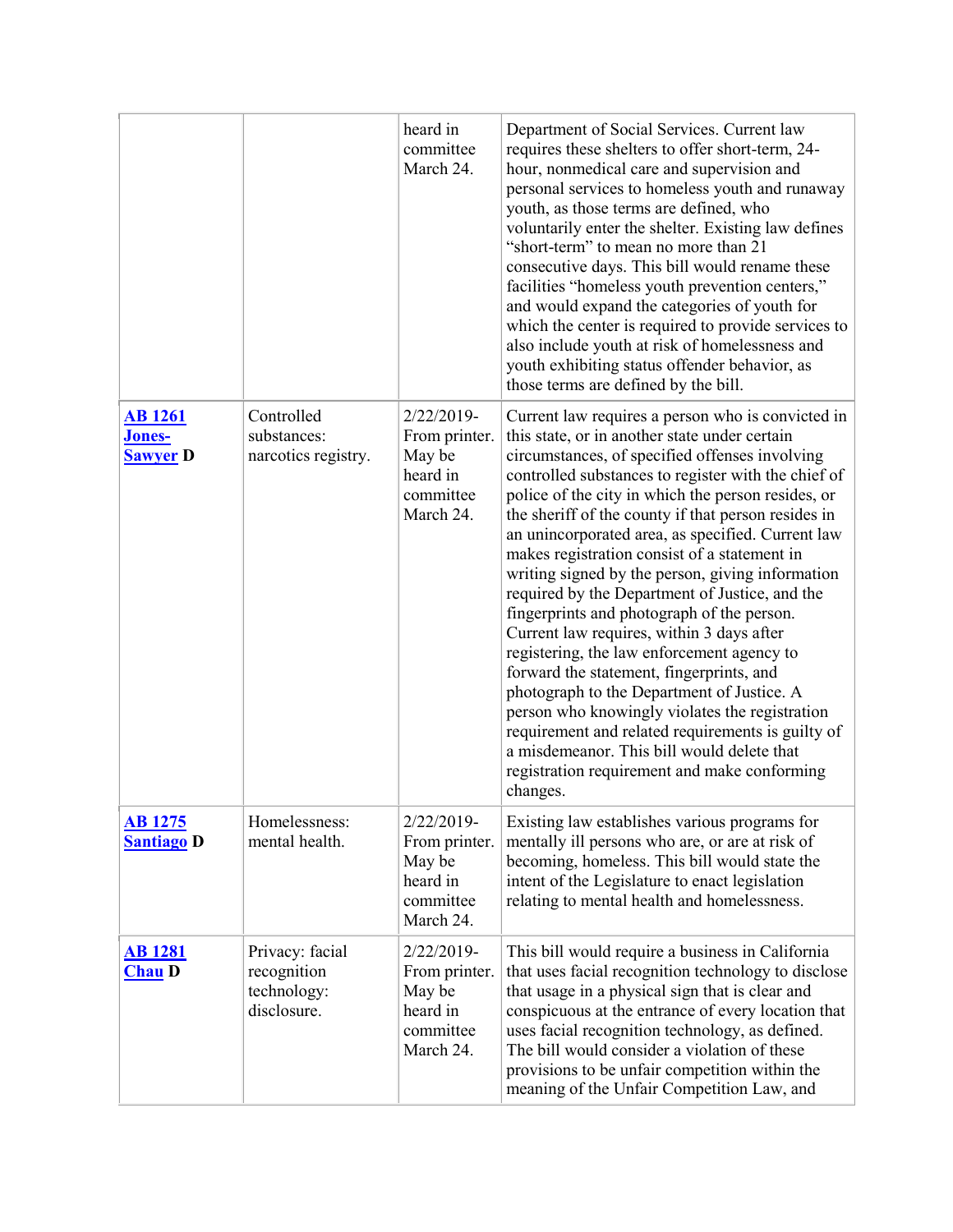|                                                   |                                                                            |                                                                             | would authorize these provisions to be enforced<br>consistent with that law. This bill contains other<br>existing laws.                                                                                                                                                                                                                                                                                                                                                                                                                                                                                                                                                                                                                                                                                                                                                                                                                                                                                                                                           |
|---------------------------------------------------|----------------------------------------------------------------------------|-----------------------------------------------------------------------------|-------------------------------------------------------------------------------------------------------------------------------------------------------------------------------------------------------------------------------------------------------------------------------------------------------------------------------------------------------------------------------------------------------------------------------------------------------------------------------------------------------------------------------------------------------------------------------------------------------------------------------------------------------------------------------------------------------------------------------------------------------------------------------------------------------------------------------------------------------------------------------------------------------------------------------------------------------------------------------------------------------------------------------------------------------------------|
| <b>AB</b> 1282<br><b>Kalra D</b>                  | Transportation of<br>persons in custody.                                   | 2/22/2019-<br>From printer.<br>May be<br>heard in<br>committee<br>March 24. | Current law, generally, regulates the rights and<br>treatment of persons housed in jails and prisons.<br>Current law, generally, prescribes certain<br>requirements for the transportation of passengers<br>in a vehicle. This bill would express the intent of<br>the Legislature to enact legislation to improve the<br>safety of persons in custody while being<br>transported in vehicles.                                                                                                                                                                                                                                                                                                                                                                                                                                                                                                                                                                                                                                                                    |
| <b>AB</b> 1292<br><b>Bauer-</b><br><b>Kahan D</b> | Firearms.                                                                  | 2/22/2019-<br>From printer.<br>May be<br>heard in<br>committee<br>March 24. | This bill would specify that the transfer by<br>operation of law provisions and the exceptions<br>described above to a decedent's personal<br>representative, to a trustee of a trust created by a<br>will, if the estate or trust includes a firearm, and<br>to a person acting pursuant to the person's power<br>of attorney. The bill would state that these<br>changes are declaratory of existing law.                                                                                                                                                                                                                                                                                                                                                                                                                                                                                                                                                                                                                                                       |
| <b>AB</b> 1295<br><b>Quirk-Silva D</b>            | Mental health:<br>temporary housing<br>and supportive<br>services program. | 2/22/2019-<br>Introduced.<br>To print.                                      | Current law prohibits the admission of a person<br>to a developmental center except under certain<br>circumstances, including when the person is<br>experiencing an acute crisis and is committed by<br>a court to the acute crisis center at the Fairview<br>Developmental Center or the Sonoma<br>Developmental Center. Current law requires the<br>State Department of Developmental Services, on<br>or before October 1, 2015, to submit to the<br>Legislature a plan or plans to close one or more<br>developmental centers, as provided. This bill,<br>notwithstanding the provisions described above,<br>would require the State Department of<br>Developmental Services and the Department of<br>General Services, in consultation with local<br>cities, counties, and other relevant stakeholders,<br>to establish a temporary mental health program<br>on the premises of one currently operating<br>developmental center on or before July 1, 2019,<br>to assist individuals with severe mental illness in<br>need of housing and supportive services. |
| <b>AB</b> 1321<br><b>Gipson D</b>                 | Juvenile facilities:<br>use of chemical<br>spray.                          | 2/22/2019-<br>Introduced.<br>To print.                                      | Would require the custodian of each juvenile<br>facility to report to the board on the use of<br>chemical agents in the facility. The bill would<br>require the board to conduct inspections of<br>juvenile facilities in the top quartile of chemical<br>agent use. The bill would require the Legislative<br>Analyst's Office to conduct a study on the use of                                                                                                                                                                                                                                                                                                                                                                                                                                                                                                                                                                                                                                                                                                  |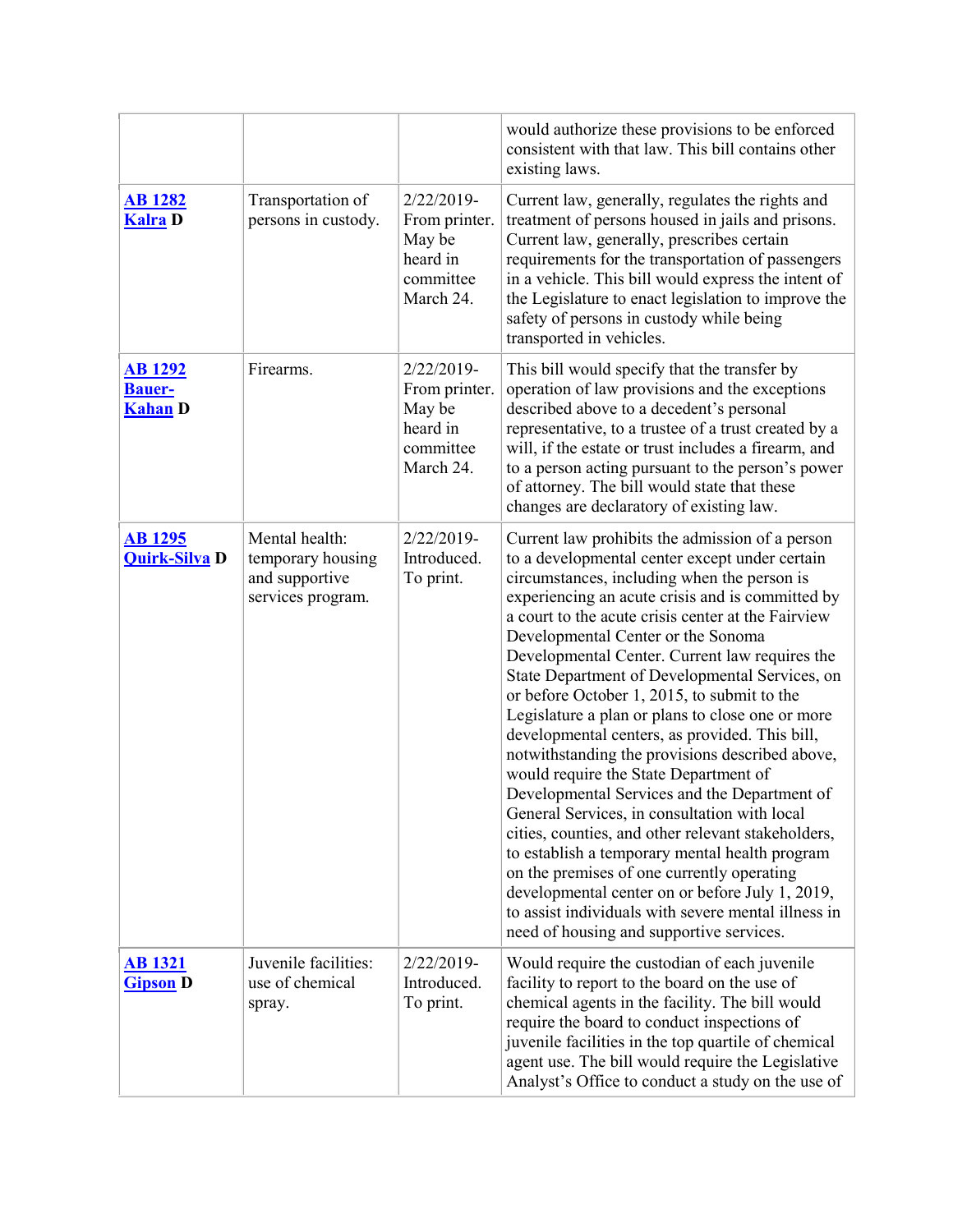|                                    |                                                |                                        | chemical agents in juvenile facilities and report to<br>the Legislature by June 1, 2021.                                                                                                                                                                                                                                                                                                                                                                                                                                                                                                                                                                                                                                |
|------------------------------------|------------------------------------------------|----------------------------------------|-------------------------------------------------------------------------------------------------------------------------------------------------------------------------------------------------------------------------------------------------------------------------------------------------------------------------------------------------------------------------------------------------------------------------------------------------------------------------------------------------------------------------------------------------------------------------------------------------------------------------------------------------------------------------------------------------------------------------|
| <b>AB</b> 1324<br><b>Levine D</b>  | Foster children:<br>immigration<br>counsel.    | 2/22/2019-<br>Introduced.<br>To print. | Would require the State Department of Social<br>Services, subject to the availability of funding, to<br>contract with nonprofit legal services<br>organizations to provide legal services to children<br>who are undocumented immigrants in foster care<br>and specify the required qualifications for those<br>nonprofit legal services organizations.                                                                                                                                                                                                                                                                                                                                                                 |
| <b>AB 1331</b><br><b>Bonta</b> D   | Criminal justice<br>data.                      | 2/22/2019-<br>Introduced.<br>To print. | Current law requires criminal justice agencies to<br>compile records and data, including a summary<br>of arrests, pretrial proceedings, the nature and<br>disposition of criminal charges, sentencing,<br>incarceration, rehabilitation, and release, about<br>criminal offenders. Current law requires agencies<br>to report this information to the Department of<br>Justice for each arrest made, and requires the<br>superior court that disposes of a case for which<br>that information was reported to ensure that a<br>disposition report of that case is reported to the<br>department. This bill would require those entities<br>to report that information using person-level and<br>case-level identifiers. |
| <b>AB</b> 1348<br><b>Gray D</b>    | Criminal fines: state<br>surcharge.            | 2/22/2019-<br>Introduced.<br>To print. | Current law imposes various penalties and<br>assessments upon fines, penalties, and forfeitures<br>imposed and collected by the courts for criminal<br>offenses. Those charges include a state surcharge<br>of 20% levied on the base fine, as specified.<br>Current law requires the full amount of that<br>surcharge to be transmitted from the clerk of the<br>court to the State Treasury and deposited in the<br>General Fund. This bill would repeal the 20%<br>state surcharge.                                                                                                                                                                                                                                  |
| <b>AB 1352</b><br><b>Waldron R</b> | Community mental<br>health services:<br>board. | 2/22/2019-<br>Introduced.<br>To print. | The Bronzan-McCorquodale Act governs the<br>organization and financing of community mental<br>health services for persons with mental disorders<br>in every county through locally administered and<br>locally controlled community mental health<br>programs. Current law generally requires each<br>community mental health service to have a<br>mental health board consisting of 10 to 15<br>members who are appointed by the governing<br>body, and encourages counties to appoint<br>individuals who have experience with and<br>knowledge of the mental health system. This bill<br>would make technical, nonsubstantive changes to<br>those provisions                                                          |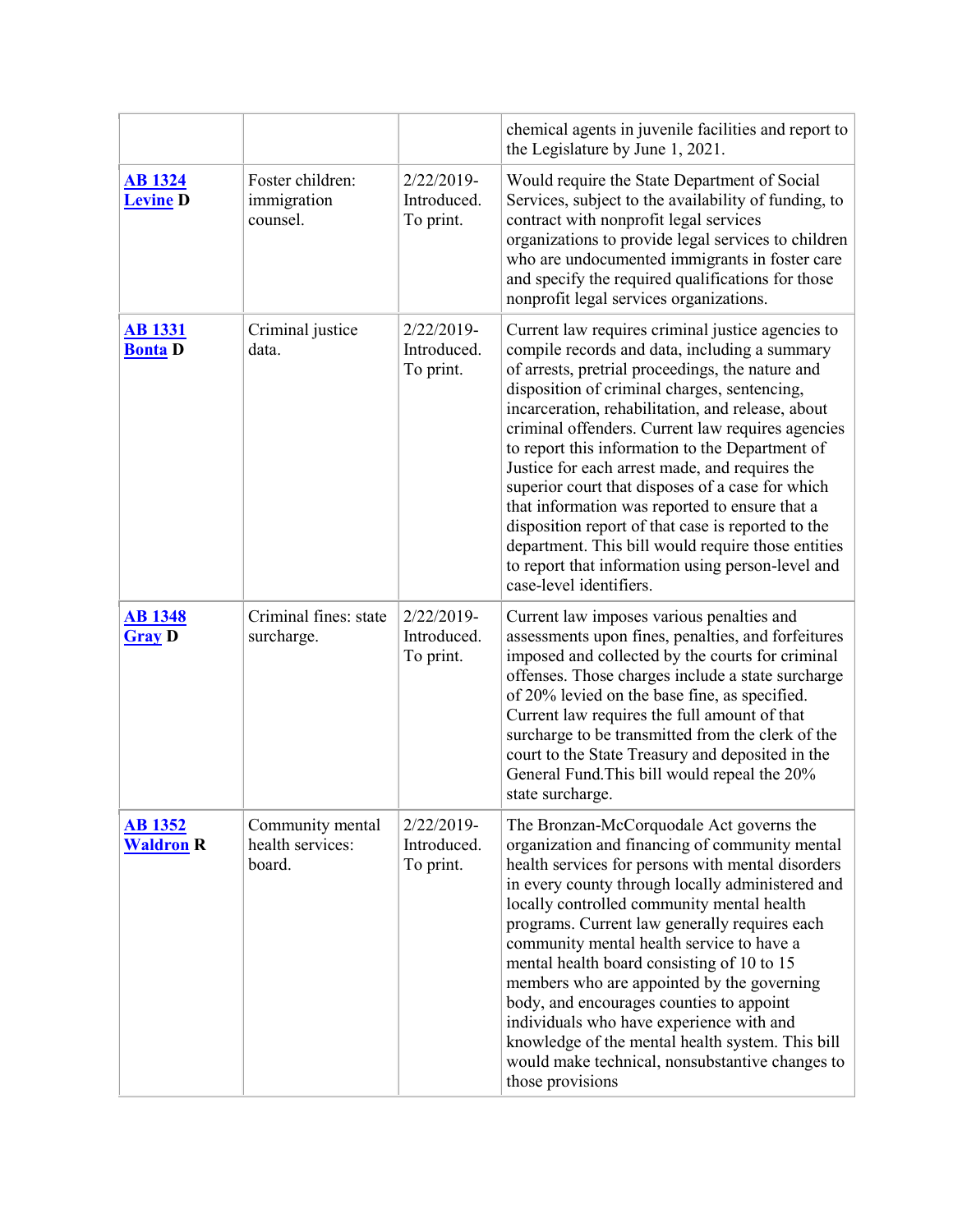| <b>AB</b> 1354<br><b>Gipson D</b>      | Juvenile court<br>school pupils: joint<br>transition planning<br>policy:<br>individualized<br>transition plan. | 2/22/2019-<br>Introduced.<br>To print.    | Current law requires a county office of education<br>and county probation department to have a joint<br>transition planning policy that includes<br>collaboration with relevant local educational<br>agencies to coordinate education and services for<br>youth in the juvenile justice system. This bill<br>would require, as part of the joint transition<br>planning policy, the county office of education to<br>assign transition oversight responsibilities to<br>existing county office of education personnel<br>who will work in collaboration with the county<br>probation department and relevant local<br>educational agencies to ensure that specified<br>transition activities are completed for the pupil.                                                                                                                                                                                                                   |
|----------------------------------------|----------------------------------------------------------------------------------------------------------------|-------------------------------------------|---------------------------------------------------------------------------------------------------------------------------------------------------------------------------------------------------------------------------------------------------------------------------------------------------------------------------------------------------------------------------------------------------------------------------------------------------------------------------------------------------------------------------------------------------------------------------------------------------------------------------------------------------------------------------------------------------------------------------------------------------------------------------------------------------------------------------------------------------------------------------------------------------------------------------------------------|
| <b>AB 1390</b><br><b>Stone, Mark D</b> | Deferred entry of<br>judgment pilot<br>program.                                                                | $2/22/2019$ -<br>Introduced.<br>To print. | Current law authorizes, only until January 1,<br>2022, the Counties of Alameda, Butte, Napa,<br>Nevada, Santa Clara, and Ventura to establish a<br>pilot program to operate a deferred entry of<br>judgment pilot program for eligible defendants.<br>The pilot program authorizes a defendant to<br>participate in the program within the county's<br>juvenile hall if that person is charged with<br>committing a felony offense, except as specified,<br>pleads guilty to the charge or charges, and the<br>probation department determines that the person<br>meets specified requirements, including that the<br>defendant is 18 years of age or older, but under<br>21 years of age on the date the offense was<br>committed, is suitable for the program, and<br>shows the ability to benefit from services<br>generally reserved for delinquents. This bill<br>would make technical, nonsubstantive changes to<br>these provisions. |
| <b>AB 1394</b><br><b>Daly</b> D        | Juveniles: sealing of $ 2/22/2019$ -<br>records.                                                               | Introduced.<br>To print.                  | Current law authorizes, with exceptions, a person<br>who is the subject of a juvenile court record, or<br>the county probation officer, to petition the court<br>for the sealing of records relating to the person's<br>case. Current law establishes the procedures that<br>apply to the sealing of those records. This bill<br>would prohibit a superior court or probation<br>department from charging an applicant a fee for<br>filing a petition to seal records under those<br>provisions.                                                                                                                                                                                                                                                                                                                                                                                                                                            |
| <b>AB</b> 1408<br><b>Mathis R</b>      | Law enforcement:<br>cooperation with<br>immigration<br>authorities.                                            | 2/22/2019-<br>Introduced.<br>To print.    | Would require that a person who is taken into<br>custody for a specified category of misdemeanor<br>receive a pretrial risk assessment. The bill would<br>also allow information regarding the release or<br>transfer of an individual to be provided to                                                                                                                                                                                                                                                                                                                                                                                                                                                                                                                                                                                                                                                                                    |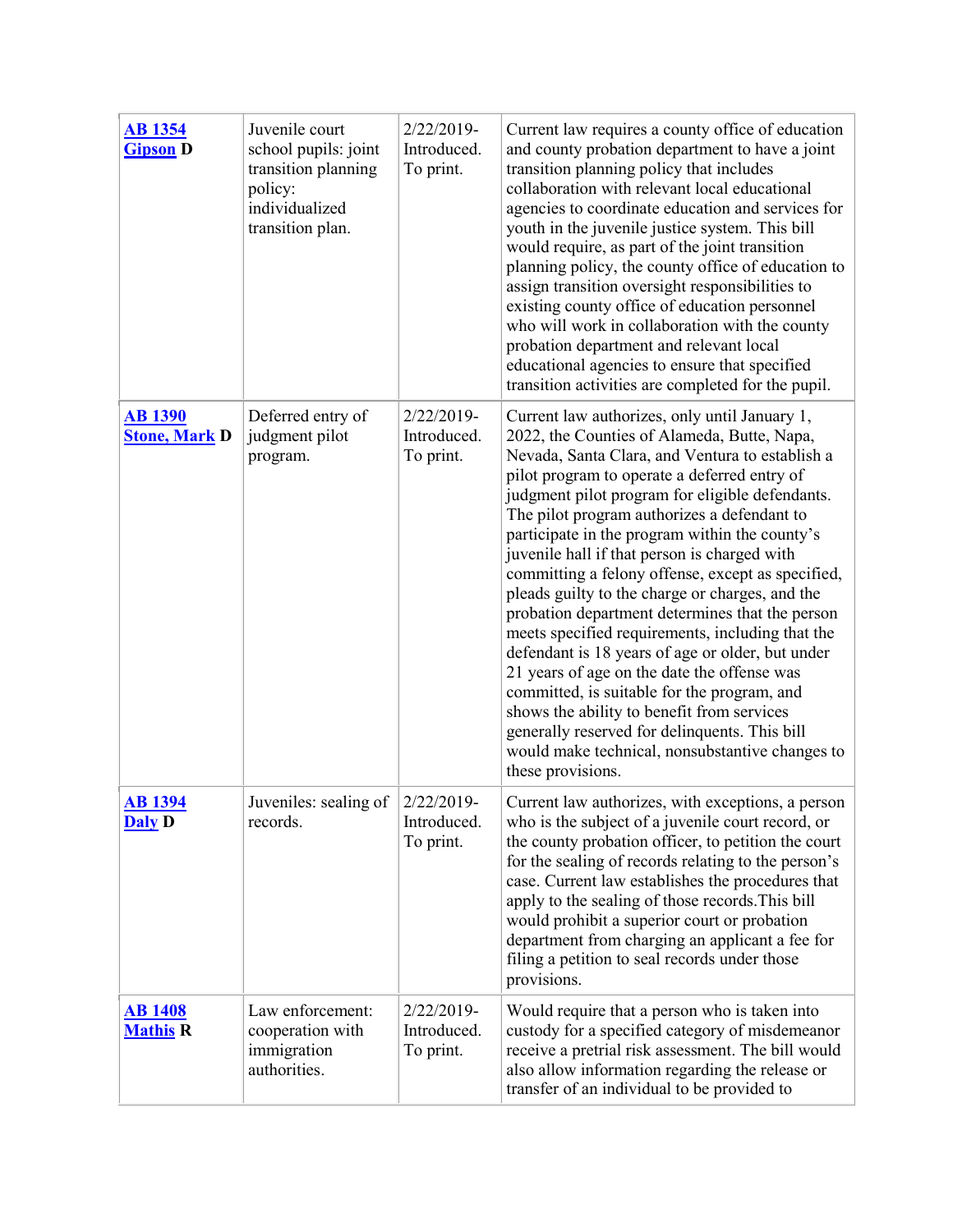|                                                   |                                                                    |                                           | immigration authorities if the individual is<br>deemed a medium or high risk by the pretrial risk<br>assessment or if the sheriff or chief of police of<br>the arresting agency deems the individual to be a<br>risk or danger to public safety.                                                                                                                                                                                                                                                                                   |
|---------------------------------------------------|--------------------------------------------------------------------|-------------------------------------------|------------------------------------------------------------------------------------------------------------------------------------------------------------------------------------------------------------------------------------------------------------------------------------------------------------------------------------------------------------------------------------------------------------------------------------------------------------------------------------------------------------------------------------|
| <b>AB</b> 1421<br><b>Bauer-</b><br><b>Kahan</b> D | Supervised release:<br>revocation.                                 | 2/22/2019-<br>Introduced.<br>To print.    | Current law prohibits the revocation of<br>supervision for failure of a person to make<br>restitution imposed as a condition of supervision,<br>unless the court determines that the defendant has<br>willfully failed to pay and has the ability to pay.<br>This bill would also prohibit the revocation of<br>supervision for failure of a person to pay fines,<br>fees, or assessments, unless the court makes the<br>same determinations.                                                                                      |
| <b>AB</b> 1423<br><b>Wicks D</b>                  | Transfers to juvenile<br>court.                                    | $2/22/2019$ -<br>Introduced.<br>To print. | Would authorize a minor whose case is being<br>heard in a court of criminal jurisdiction to file a<br>motion to transfer that case back to juvenile court<br>under specified circumtances, including, but not<br>limited to, when a felony charge on which a<br>transfer to the criminal court was predicated is<br>reduced to a misdemeanor or dismissed.                                                                                                                                                                         |
| <b>AB</b> 1436<br><b>Stone, Mark D</b>            | Foster care.                                                       | 2/22/2019-<br>Introduced.<br>To print.    | Would state the intent of the Legislature to enact<br>legislation to utilize new types of foster care<br>placements that are authorized by the federal<br>Family First Prevention Services Act by<br>authorizing, and creating a structure for, the<br>placement of children with parents who are<br>residing in licensed residential family-based<br>treatment facilities in a manner that enables<br>counties to continue receiving federal funding for<br>the placements to the maximum extent possible.                        |
| <b>AB</b> 1446<br><b>Eggman</b> D                 | Inmates: driver's<br>licenses                                      | 2/22/2019-<br>Introduced.<br>To print.    | Would require the Department of Corrections and<br>Rehabilitation and the Department of Motor<br>Vehicles to ensure that all eligible inmates, as<br>defined, have the opportunity to apply to obtain<br>the privilege to operate a motor vehicle upon<br>release from state prison. The bill would require<br>the Department of Motor Vehicles and the<br>Department of Corrections and Rehabilitation to<br>provide an eligible inmate with a specified form<br>to renew the inmate's driver's license by mail,<br>upon request. |
| <b>AB</b> 1449<br>Garcia,<br><b>Cristina D</b>    | California Victim<br>Compensation<br>Board: victim<br>restitution: | 2/22/2019-<br>Introduced.<br>To print.    | Would authorize the California Victim<br>Compensation Board to deny an application for a<br>claim, in whole or in part, if the board finds that<br>the victim or derivative victim engaged in<br>criminally injurious conduct immediately                                                                                                                                                                                                                                                                                          |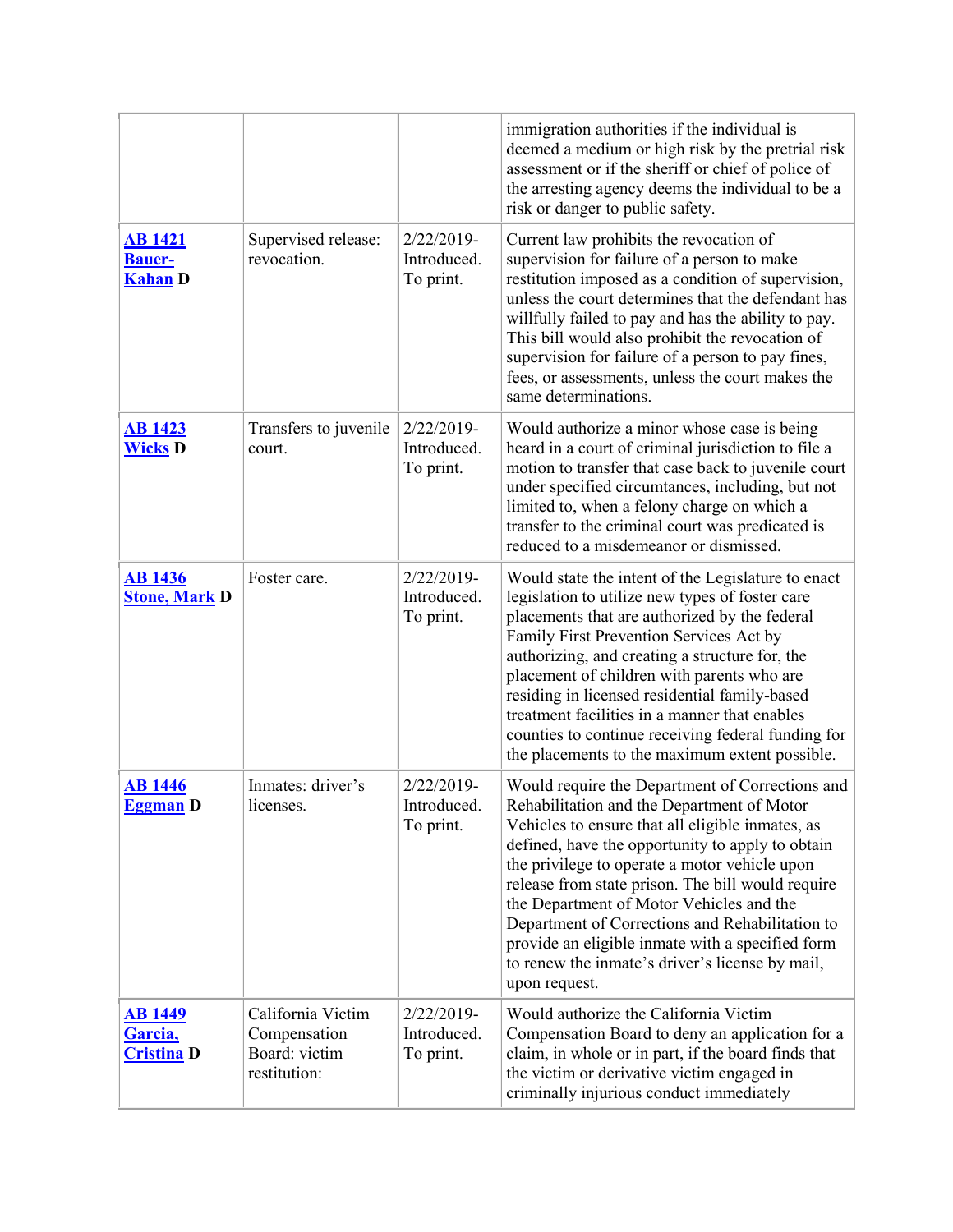|                                       | eligibility for<br>compensation.                                       |                                        | preceding the initiation of the qualifying crime<br>that directly provoked or aggravated the suspect<br>into initiating the qualifying crime, except as<br>specified.                                                                                                                                                                                                                                                                                                                                                                                                                                                                                                                                                                                                                                               |
|---------------------------------------|------------------------------------------------------------------------|----------------------------------------|---------------------------------------------------------------------------------------------------------------------------------------------------------------------------------------------------------------------------------------------------------------------------------------------------------------------------------------------------------------------------------------------------------------------------------------------------------------------------------------------------------------------------------------------------------------------------------------------------------------------------------------------------------------------------------------------------------------------------------------------------------------------------------------------------------------------|
| <b>AB 1450</b><br><b>Lackey R</b>     | Child abuse<br>reporting: cross-<br>reporting among<br>local agencies. | 2/22/2019-<br>Introduced.<br>To print. | Would, no later than January 1, 2030, require<br>each county to establish a private and secure<br>online database for cross-reporting substantiated<br>reports of child abuse and neglect. The bill would<br>require each county to develop a process for a<br>person to petition to have the person's name<br>removed from the database if the report regarding<br>the individual is unsubstantiated. The bill would<br>require each database to be implemented with<br>policies to oversee the sharing of information,<br>including, but not limited to, cross-reporting<br>among the county welfare department, the district<br>attorney's office, and local law enforcement<br>agencies, to ensure that each agency carries out<br>its mandated investigative response to reports of<br>child abuse or neglect. |
| <b>AB</b> 1493<br><b>Ting D</b>       | Public safety.                                                         | 2/22/2019-<br>Introduced.<br>To print. | Current law generally provides for public safety<br>by, among other things, making specified actions<br>a criminal offense punishable by a fine or<br>imprisonment, providing for the enforcement of<br>those laws by law enforcement, and establishing<br>state prisons and county jails for the<br>imprisonment of certain criminal offenders. This<br>bill would state the intent of the Legislature to<br>enact legislation relating to public safety.                                                                                                                                                                                                                                                                                                                                                          |
| <b>AB</b> 1501<br>$LOW$ D             | Forensic ballistic<br>and firearms<br>procedures.                      | 2/22/2019-<br>Introduced.<br>To print. | Current law authorizes local law enforcement<br>agencies to have specified information related to<br>firearms entered into the United States<br>Department of Justice National Integrated<br>Ballistic Information Network to ensure that<br>representative samples of fired bullets and<br>cartridge cases from crime scenes are recorded,<br>as specified. This bill would require specified law<br>enforcement agencies to obtain ballistic images<br>from firearms and cartridge cases obtained by the<br>agency as specified, and submit those images to<br>the National Integrated Ballistic Information<br>Network or a comparable automated ballistic<br>identification system used by the agency.                                                                                                          |
| <u>AB 1537</u><br><b>Cunningham R</b> | Juvenile records:<br>inspection:<br>prosecutorial<br>discovery.        | 2/22/2019-<br>Introduced.<br>To print. | Would state the intent of the Legislature to enact<br>legislation relating to the sealing of juvenile<br>records in order to allow limited access to sealed<br>records for purposes of prosecutorial discovery.                                                                                                                                                                                                                                                                                                                                                                                                                                                                                                                                                                                                     |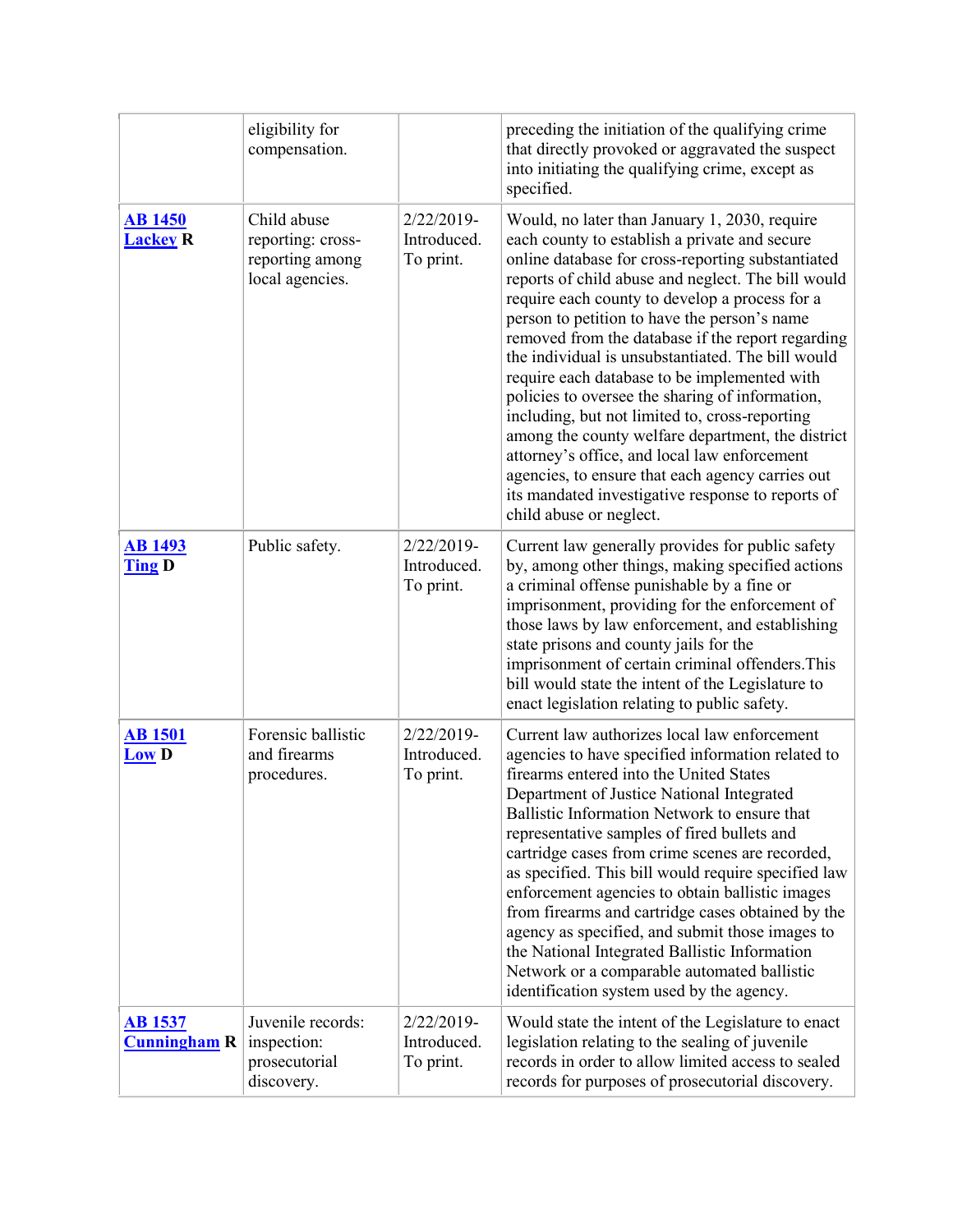| <b>AB</b> 1555<br><b>Gloria D</b>  | California Law<br>Enforcement<br>Telecommunications<br>System. | 2/22/2019-<br>Introduced.<br>To print.    | Existing law requires the California Law<br>Enforcement Telecommunications System to be<br>under the direction of the Attorney General and<br>requires the Attorney General to appoint an<br>advisory committee to advise and assist in the<br>management of the system with respect to the<br>operating policies, service evaluations, and<br>system discipline. Current law requires any<br>subscriber to the system to file with the Attorney<br>General an agreement to conform to the operating<br>policies, practices, and procedures approved by<br>the committee under penalty of suspension of<br>service or other appropriate discipline by the<br>committee. This bill would make nonsubstantive<br>changes to that latter provision |
|------------------------------------|----------------------------------------------------------------|-------------------------------------------|-------------------------------------------------------------------------------------------------------------------------------------------------------------------------------------------------------------------------------------------------------------------------------------------------------------------------------------------------------------------------------------------------------------------------------------------------------------------------------------------------------------------------------------------------------------------------------------------------------------------------------------------------------------------------------------------------------------------------------------------------|
| <b>AB</b> 1556<br><b>Waldron R</b> | Foster care:<br>automobile<br>insurance.                       | $2/22/2019$ -<br>Introduced.<br>To print. | Current law establishes the Aid to Families with<br>Dependent Children-Foster Care (AFDC-FC)<br>program, under which counties provide payments<br>to foster care providers on behalf of qualified<br>children in foster care. The program is funded by<br>a combination of federal, state, and county<br>funds. This bill would add automobile insurance<br>for a child to the definition of care and<br>supervision. By creating new duties for counties,<br>the bill would impose a state-mandated local<br>program.                                                                                                                                                                                                                          |
| <b>AB</b> 1557<br><b>Chiu D</b>    | California<br>Rehabilitation<br>Center.                        | 2/22/2019-<br>Introduced.<br>To print.    | Current law establishes the California<br>Rehabilitation Center within the Department of<br>Corrections and Rehabilitation for the purpose of<br>providing treatment and rehabilitation to<br>individuals in the custody of the department who<br>are addicted to, or in imminent danger of<br>becoming addicted to, narcotics. This bill would<br>make technical, nonsubstantive changes to those<br>provisions.                                                                                                                                                                                                                                                                                                                               |
| <b>AB</b> 1572<br><b>Chen R</b>    | Mental health<br>services: gravely<br>disabled.                | 2/22/2019-<br>Introduced.<br>To print.    | Current law, for the purposes of involuntary<br>commitment and conservatorship, defines<br>"gravely disabled." This bill would change the<br>definition of "gravely disabled" for these<br>purposes to read, in part, a condition in which a<br>person, as a result of a mental health disorder, is<br>incapable of making informed decisions about, or<br>providing for, the person's own basic personal<br>needs for food, clothing, shelter, or medical care<br>without significant supervision and assistance<br>from another person and, as a result of being<br>incapable of making these informed decisions,<br>the person is at risk of substantial bodily harm,                                                                        |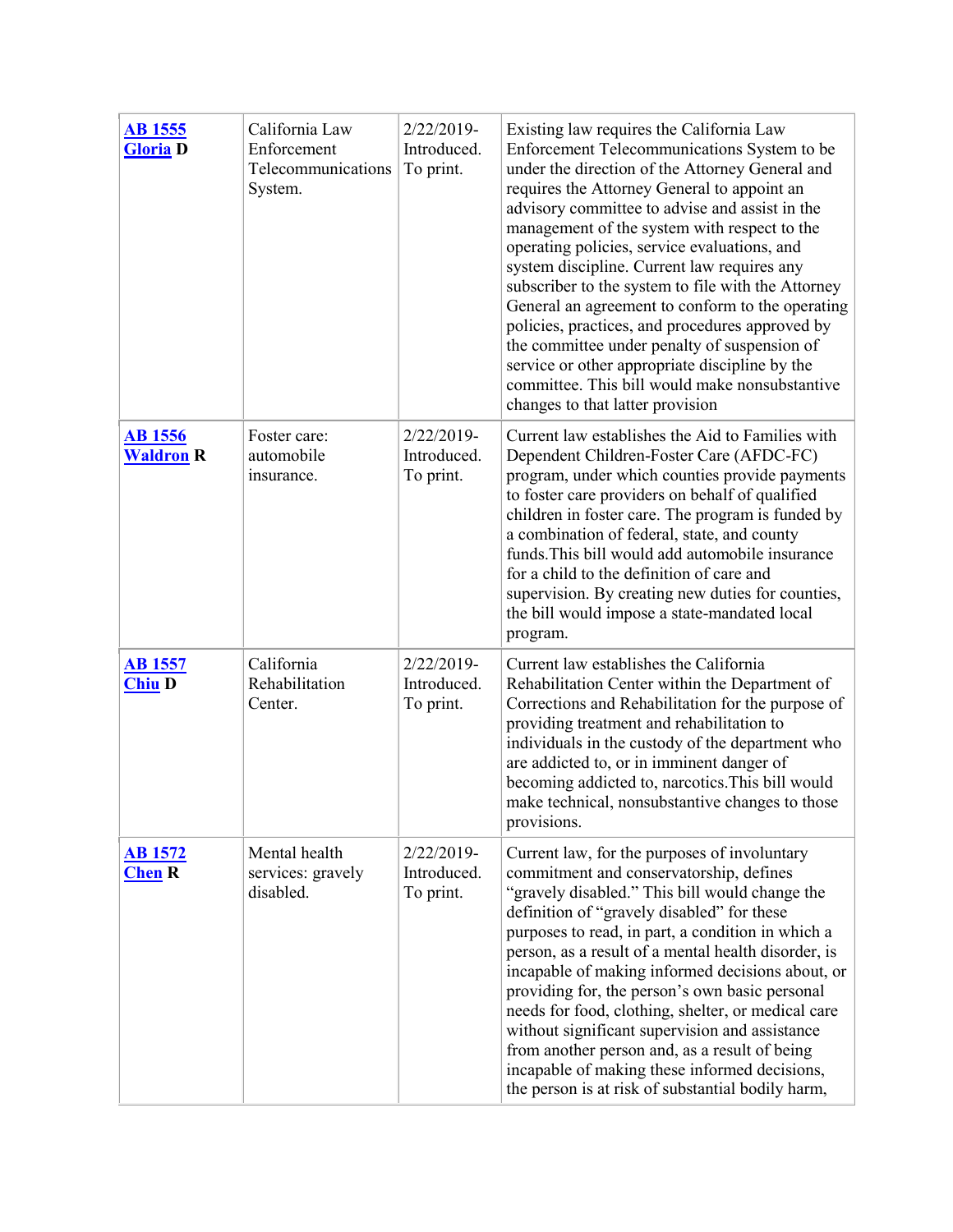|                                  |                                                                                |                                           | dangerous worsening of a concomitant serious<br>physical illness, significant psychiatric<br>deterioration, or mismanagement of essential<br>needs that could result in bodily harm.                                                                                                                                                                                                                                                                                                                                                                                                                                                                                                           |
|----------------------------------|--------------------------------------------------------------------------------|-------------------------------------------|------------------------------------------------------------------------------------------------------------------------------------------------------------------------------------------------------------------------------------------------------------------------------------------------------------------------------------------------------------------------------------------------------------------------------------------------------------------------------------------------------------------------------------------------------------------------------------------------------------------------------------------------------------------------------------------------|
| <b>AB 1600</b><br><b>Kalra</b> D | Discovery:<br>personnel records:<br>peace officers and<br>custodial officers.  | 2/22/2019-<br>Introduced.<br>To print.    | Current law provides discovery procedures for<br>peace or custodial officer personnel records, and<br>other records pertaining to peace or custodial<br>officers, as specified. Current law requires the<br>party seeking the discovery or disclosure to file a<br>written motion with the appropriate court or<br>administrative body upon written notice to the<br>governmental agency that has custody and<br>control of the records according to times<br>prescribed under other provisions of law. This<br>bill would limit the written notice requirement<br>with respect to motions pertaining to the<br>discovery of peace or custodial officer personnel<br>records to civil actions. |
| <b>AB</b> 1603<br><b>Wicks D</b> | California Violence<br>Intervention and<br><b>Prevention Grant</b><br>Program. | $2/22/2019$ -<br>Introduced.<br>To print. | The current Budget Act of 2018, establishes the<br>California Violence Intervention and Prevention<br>Grant Program, administered by the Board of<br>State and Community Corrections, to award<br>competitive grants for the purpose of violence<br>intervention and prevention. This bill would<br>codify the establishment of the California<br>Violence Intervention and Prevention Grant<br>Program and the authority and duties of the board<br>in administering the program, including the<br>selection criteria for grants and reporting<br>requirements to the Legislature.                                                                                                            |
| <b>AB</b> 1636<br><b>Bonta D</b> | Criminal procedure:<br>determination of<br>probable cause.                     | $2/22/2019$ -<br>Introduced.<br>To print. | Would authorize a person charged by complaint<br>with a felony to, at the time of arraignment, make<br>a motion for a determination of probable cause<br>on each count charged, which shall be made by<br>the court immediately on the basis of the<br>complaint, warrant, police reports, or other<br>documents of similar reliability, or may be<br>continued for not more than 3 days for good<br>cause. The bill would require the court to dismiss<br>any count charged for which the court does not<br>make a finding of probable cause.                                                                                                                                                 |
| <b>AB</b> 1641<br><b>Kiley R</b> | Youth offender<br>parole hearings.                                             | 2/22/2019-<br>Introduced.<br>To print.    | Would make youth offender parole hearings<br>inapplicable to a person convicted of murder in<br>the first or 2nd degree dor a murder that was<br>committed after the person had attained 18 years<br>of age.                                                                                                                                                                                                                                                                                                                                                                                                                                                                                   |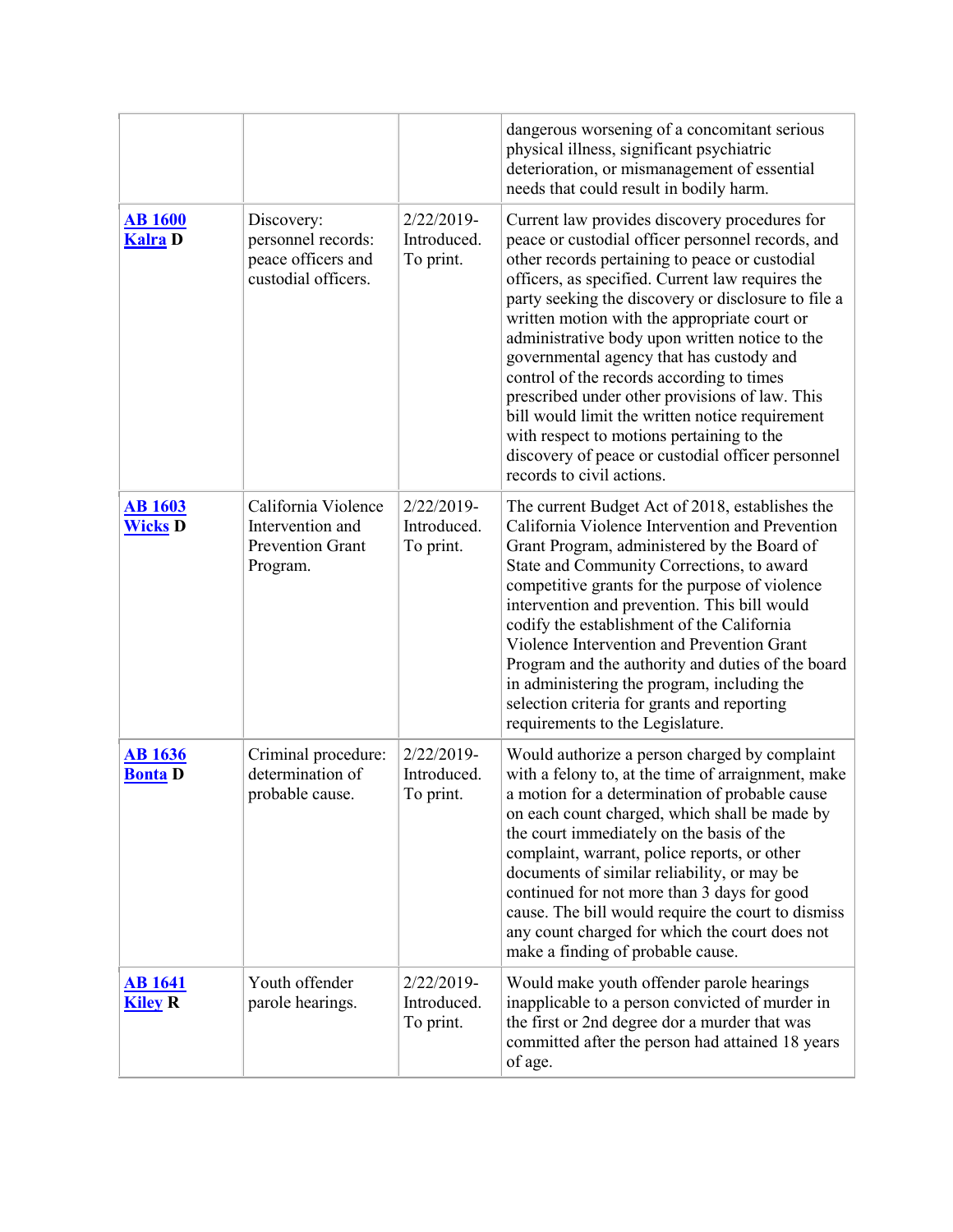| <b>AB</b> 1687<br><b>Jones-</b><br><b>Sawyer D</b> | Corrections<br>rehabilitation<br>programs.          | 2/22/2019-<br>Introduced.<br>To print. | Would state the intent of the Legislature to enact<br>legislation that would improve corrections<br>rehabilitation programming.                                                                                                                                                                                                                                                                                                                                                                                                                                                                                                                                                                                                                                |
|----------------------------------------------------|-----------------------------------------------------|----------------------------------------|----------------------------------------------------------------------------------------------------------------------------------------------------------------------------------------------------------------------------------------------------------------------------------------------------------------------------------------------------------------------------------------------------------------------------------------------------------------------------------------------------------------------------------------------------------------------------------------------------------------------------------------------------------------------------------------------------------------------------------------------------------------|
| <b>AB</b> 1688<br><b>Calderon D</b>                | Department of<br>Corrections and<br>Rehabilitation. | 2/22/2019-<br>Introduced.<br>To print. | Current law provides that any reference to the<br>Department of Corrections in the Penal Code or<br>any other code refers to the Department of<br>Corrections and Rehabilitation, Division of Adult<br>Operations, and that the primary objective of<br>adult incarceration is to promote public<br>safety. This bill would make technical,<br>nonsubstantive changes to that provision.                                                                                                                                                                                                                                                                                                                                                                       |
| <b>AB</b> 1716<br><b>Kiley R</b>                   | Family child care<br>home education<br>networks.    | 2/22/2019-<br>Introduced.<br>To print. | Current law requires the family child care home<br>education network programs to include certain<br>components, including an assessment of each<br>family child care home provider to ensure that<br>services are of high quality and are educationally<br>and developmentally appropriate. Current law<br>imposes various requirements on family child<br>care home education network contractors,<br>including recruiting, enrolling, and certifying<br>eligible families. This bill would additionally<br>require family child care home education<br>network contractors to offer providers at least 12<br>hours annually of training and technical<br>assistance in group or individual settings.                                                         |
| <b>AB</b> 1737<br><b>Obernolte R</b>               | Prisons and jails:<br>assaults on staff.            | 2/22/2019-<br>Introduced.<br>To print. | Current law provides that every person confined<br>in the state prison, a local detention facility, or a<br>facility of the Division of Juvenile Justice, who<br>commits a battery upon any peace officer or<br>employee of that facility by gassing, which is<br>throwing of any human excrement, bodily fluids<br>or substances or any mixture thereof at a person,<br>is guilty of a felony. Current law prescribes<br>certain procedures to be followed by a<br>correctional facility in cases involving gassing.<br>This bill would instead authorize, but not require,<br>the testing of the substance, if, in consultation<br>with the local district attorney, that testing is<br>necessary to obtain sufficient evidence to<br>prosecute the offense. |
| <b>AB 1755</b><br><b>Weber</b> D                   | Sentencing.                                         | 2/22/2019-<br>Introduced.<br>To print. | Current law, until January 1, 2022, requires the<br>court to select the term which, in the court's<br>discretion, best serves the interests of justice,<br>when a judgment of imprisonment is to be<br>imposed and the statute specifies three possible<br>terms. Commencing January 1, 2022, current law<br>requires the court to impose the middle term,<br>unless there are circumstances in aggravation or                                                                                                                                                                                                                                                                                                                                                 |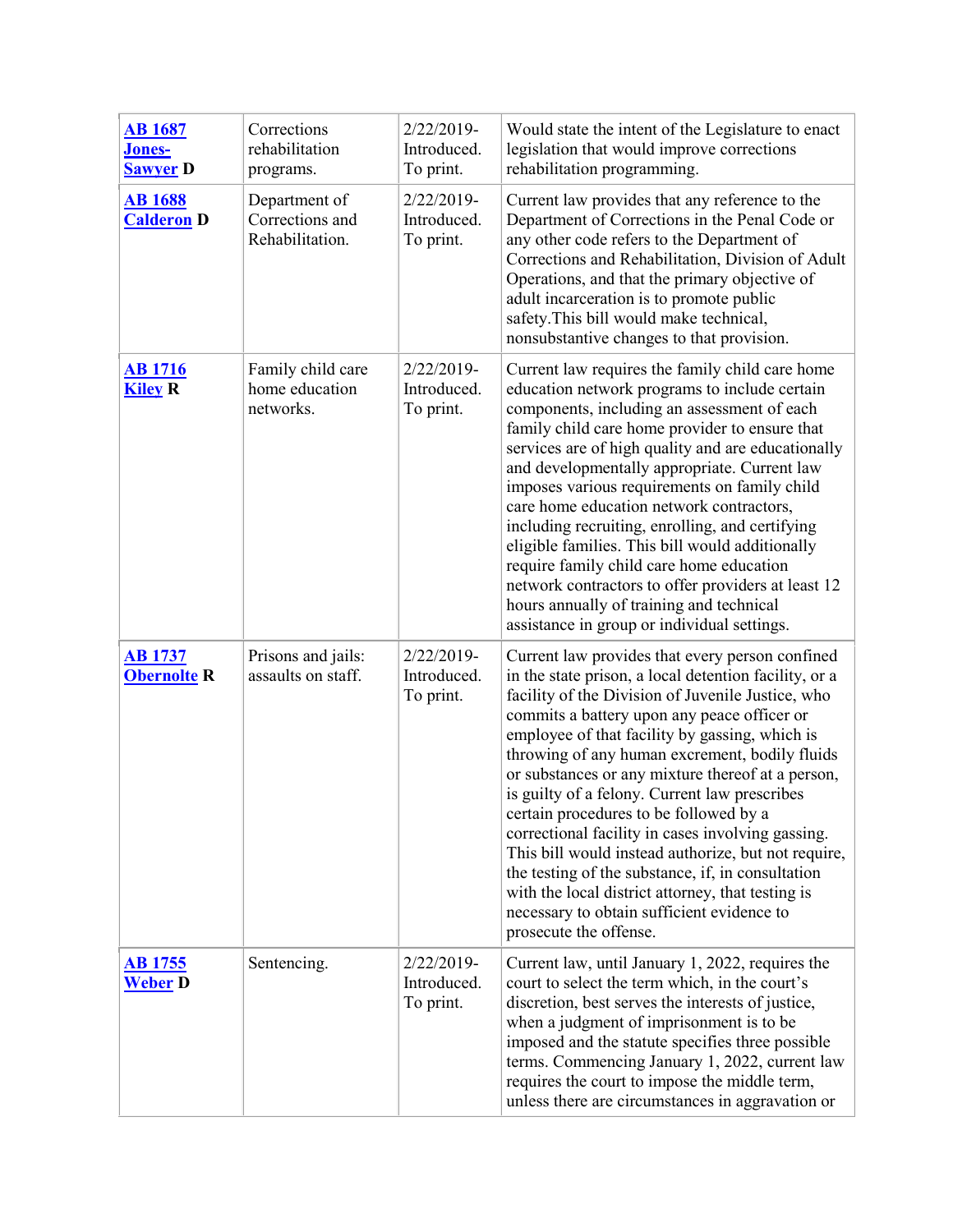|                                 |                     |                                           | mitigation of the crime. Current law requires the<br>fact that the intended victim of an attempted life<br>term crime was a peace officer to be considered a<br>circumstance in aggravation of the crime in<br>imposing a term. This bill would make technical,<br>nonsubstantive changes to these provisions.                                                                                                                                                                                                                                                                                                                                                                                                                                                                                                                                                                                                                                             |
|---------------------------------|---------------------|-------------------------------------------|------------------------------------------------------------------------------------------------------------------------------------------------------------------------------------------------------------------------------------------------------------------------------------------------------------------------------------------------------------------------------------------------------------------------------------------------------------------------------------------------------------------------------------------------------------------------------------------------------------------------------------------------------------------------------------------------------------------------------------------------------------------------------------------------------------------------------------------------------------------------------------------------------------------------------------------------------------|
| <b>AB</b> 1772<br><b>Chau D</b> | Theft: aggregation. | $2/22/2019$ -<br>Introduced.<br>To print. | Current California Supreme Court case law<br>allows the value of property taken pursuant to<br>distinct acts of theft to be aggregated to a single<br>count of grand theft if motivated by one<br>intention, one general impulse, and one plan.<br>Current appellate case law allows the value of<br>property from more than one victim to be<br>aggregated if the thefts were accomplished as a<br>result of one scheme or plan to defraud the<br>victims and a single intent to act. This bill would<br>specify that if the value of the money, labor, real<br>property, or personal property taken exceeds<br>\$950 over the course of distinct but related acts,<br>whether committed against one or more victims,<br>the value of the money, labor, real property, or<br>personal property taken may properly be<br>aggregated to charge a count of grand theft, if the<br>acts are motivated by one intention, one general<br>impulse, and one plan. |
| <b>AB</b> 1781<br><b>Fong R</b> | Human trafficking.  | $2/22/2019-$<br>Introduced.<br>To print.  | Current law makes it a crime of human<br>trafficking for a person to deprive or violate the<br>personal liberty of another with the intent to<br>obtain forced labor or services, or with the intent<br>to effect or maintain any of specified crimes,<br>including offenses relating to prostitution, child<br>pornography, or extortion. This bill would state<br>the intent of the Legislature to enact legislation<br>relating to human trafficking.                                                                                                                                                                                                                                                                                                                                                                                                                                                                                                   |

## **Senate Bills**

| <b>Measure</b>                | Topic                             | <b>Status</b>                                                                                                                   | Summary                                                                                                                                                                                                                                                                                                                                                                                                                                                                           |
|-------------------------------|-----------------------------------|---------------------------------------------------------------------------------------------------------------------------------|-----------------------------------------------------------------------------------------------------------------------------------------------------------------------------------------------------------------------------------------------------------------------------------------------------------------------------------------------------------------------------------------------------------------------------------------------------------------------------------|
| <b>SB12</b><br><b>Beall D</b> | Mental health<br>services: youth. | $2/19/2019$ -<br><b>From</b><br>committee<br>with author's<br>amendments.<br>Read second<br>time and<br>amended.<br>Re-referred | The Mental Health Services Act an initiative statute<br>enacted by the voters as Proposition 63 at the<br>November 2, 2004, statewide general election, also<br>funds a system of county mental health plans for the<br>provision of mental health services, as specified.<br>Current law provides for the operation and<br>administration of various mental health programs by<br>the Mental Health Services Oversight and<br>Accountability Commission. This bill would require |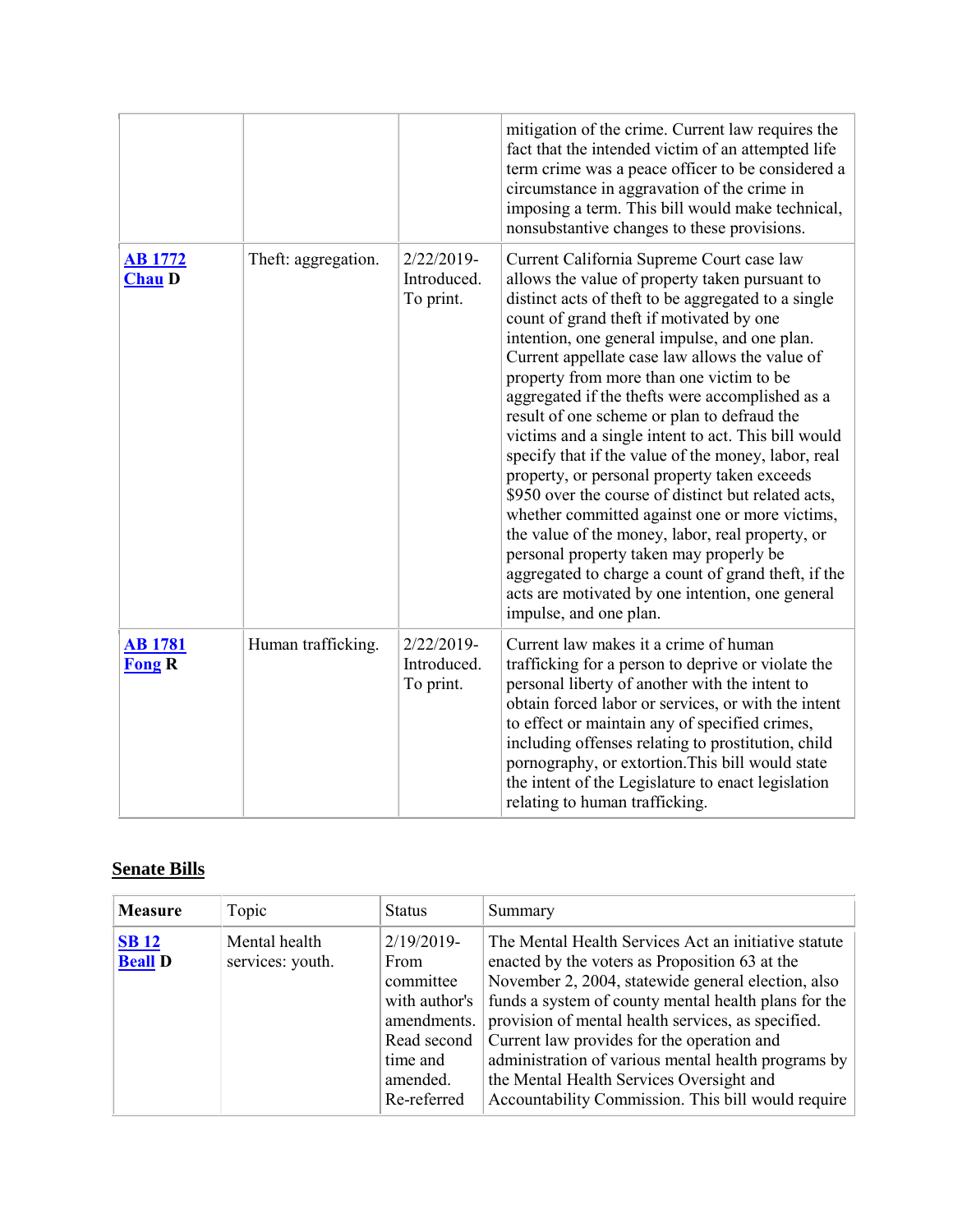|                                    |                                             | to Com. on<br>RLS.                                                                                                                             | the commission, subject to the availability of funds<br>for these purposes, to administer an Integrated<br>Youth Mental Health Program for purposes of<br>establishing local centers to provide integrated<br>youth mental health services, as specified.                                                                                                                                                                                                                                                                                                                                                                                                                                                                                                                                                                                                          |
|------------------------------------|---------------------------------------------|------------------------------------------------------------------------------------------------------------------------------------------------|--------------------------------------------------------------------------------------------------------------------------------------------------------------------------------------------------------------------------------------------------------------------------------------------------------------------------------------------------------------------------------------------------------------------------------------------------------------------------------------------------------------------------------------------------------------------------------------------------------------------------------------------------------------------------------------------------------------------------------------------------------------------------------------------------------------------------------------------------------------------|
| <b>SB 36</b><br><b>Hertzberg D</b> | Pretrial release: risk<br>assessment tools. | $1/16/2019$ -<br>Referred to<br>Com. on<br>PUB. S.                                                                                             | Current law, beginning October 1, 2019, requires<br>Pretrial Assessment Services, as defined, to assess a<br>person arrested or detained, as specified, according<br>to a risk assessment instrument, as defined. Current<br>law requires Pretrial Assessment Services to release<br>from confinement specified individuals based on<br>that risk assessment, and, if the person is not<br>released, to submit that assessment to the court for<br>use in its pretrial release or detention decision. This<br>bill would require each county to maintain specified<br>data for each individual that undergoes an<br>assessment using the risk assessment tool.                                                                                                                                                                                                     |
| <b>SB 42</b><br><b>Skinner D</b>   | The Getting Home<br>Safe Act.               | $1/16/2019$ -<br>Referred to<br>Com. on<br>PUB. S.                                                                                             | Current law authorizes a county sheriff to discharge<br>a person from a county jail at any time on the last<br>day that the person may be confined that the sheriff<br>considers to be in the best interests of that person.<br>Current law additionally authorizes a sheriff to offer<br>a voluntary program to a person, upon completion<br>of a sentence served or a release ordered by the<br>court to be effected the same day, that would allow<br>the person to stay in jail for up to 16 additional<br>hours or until normal business hours, whichever is<br>shorter, in order to offer the person the ability to be<br>discharged to a treatment center or during daytime<br>hours, as specified. This bill ould make these<br>provisions inoperative on June 1, 2020, and would<br>repeal it as of January 1, 2021.                                      |
| <u>SB 55</u><br><b>Jackson</b> D   | Firearms: prohibited<br>persons.            | 2/12/2019-<br>From<br>committee<br>with author's<br>amendments.<br>Read second<br>time and<br>amended.<br>Re-referred<br>to Com. on<br>PUB. S. | Current law, subject to exceptions, provides that any<br>person who has been convicted of certain<br>misdemeanors may not, within 10 years of the<br>conviction, own, purchase, receive, possess, or have<br>under their custody or control, any firearm. Under<br>existing law, a violation of this prohibition is<br>punishable by imprisonment in a county jail not<br>exceeding one year or in the state prison, by a fine<br>not exceeding \$1,000, or by both that imprisonment<br>and fine. Existing law makes it a misdemeanor or a<br>felony for a person who is prohibited from owning<br>or possessing a firearm pursuant to these provisions<br>to own, possess, or have under their custody or<br>control, any ammunition or reloaded ammunition.<br>This bill would add to the list of misdemeanors, the<br>conviction for which is subject to those |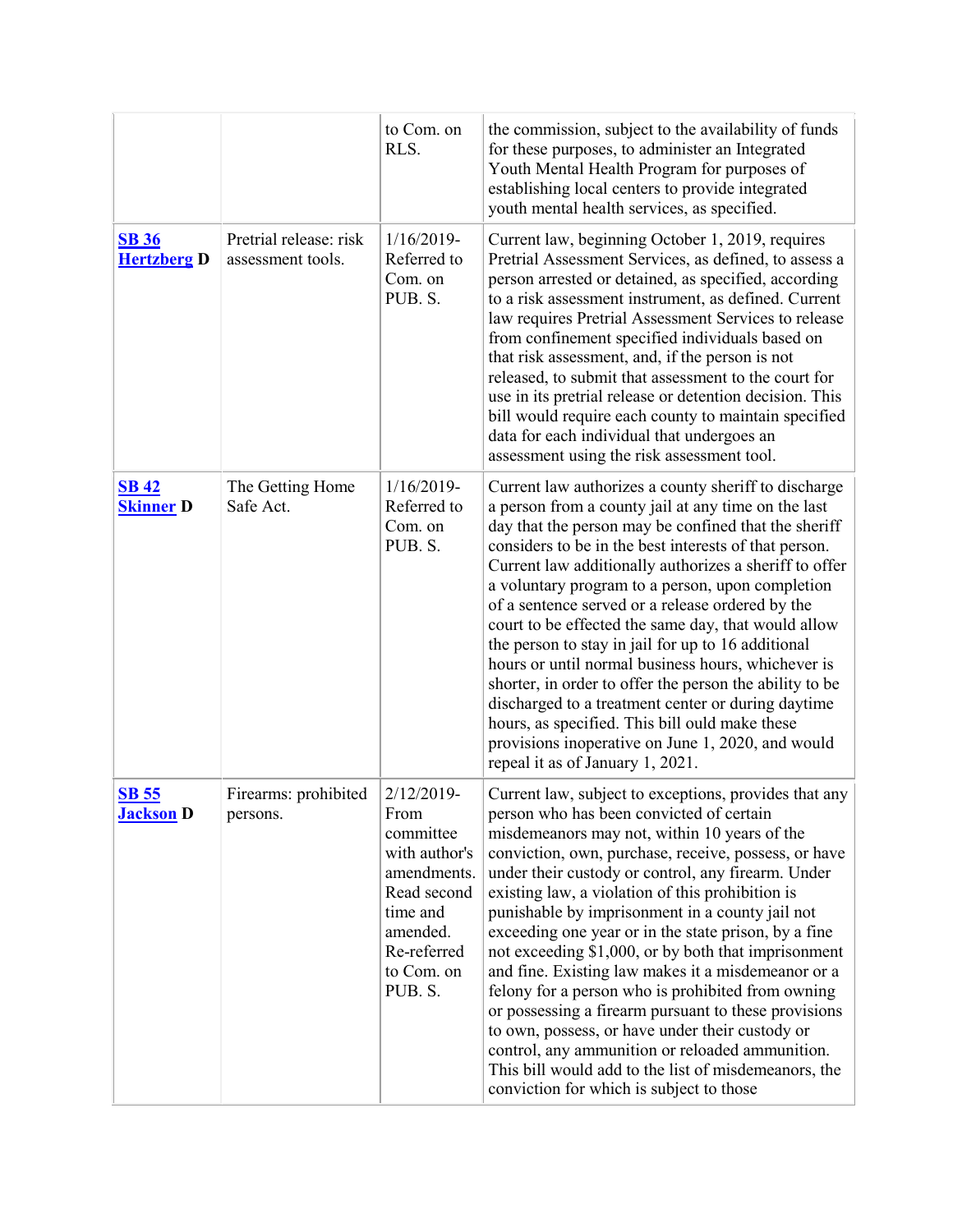|                                     |                                |                                                    | prohibitions, misdemeanor offenses of violating the<br>10-year prohibition on possessing a firearm<br>specified above.                                                                                                                                                                                                                                                                                                                                                                                                                                                                                                                                                                                                                                           |
|-------------------------------------|--------------------------------|----------------------------------------------------|------------------------------------------------------------------------------------------------------------------------------------------------------------------------------------------------------------------------------------------------------------------------------------------------------------------------------------------------------------------------------------------------------------------------------------------------------------------------------------------------------------------------------------------------------------------------------------------------------------------------------------------------------------------------------------------------------------------------------------------------------------------|
| <b>SB 61</b><br><b>Portantino D</b> | Firearms: transfers.           | $1/16/2019$ -<br>Referred to<br>Com. on<br>PUB. S. | Current law, subject to exceptions, prohibits a<br>person from making more than one application to<br>purchase a handgun within any 30-day period. A<br>violation of that prohibition is a crime. Current law<br>prohibits a firearms dealer from delivering a<br>handgun to a person whenever the dealer is notified<br>by the Department of Justice that within the<br>preceding 30-day period the purchaser has made<br>another application to purchase a handgun that does<br>not fall within an exception to the 30-day<br>prohibition. A violation of that delivery prohibition<br>by the dealer is a crime. This bill would make the<br>30-day prohibition and the dealer delivery<br>prohibition described above applicable to all types<br>of firearms. |
| <b>SB 120</b><br><b>Stern D</b>     | Public safety.                 | 1/24/2019-<br>Referred to<br>Com. on<br>RLS.       | Current law generally provides for public safety by,<br>among other things, making specified actions a<br>criminal offense punishable by a fine or<br>imprisonment, providing for the enforcement of<br>those laws by law enforcement, and establishing<br>state prisons and county jails for the imprisonment<br>of certain criminal offenders. This bill would state<br>the intent of the Legislature to enact legislation to<br>ensure public safety.                                                                                                                                                                                                                                                                                                         |
| <b>SB 132</b><br><b>Wiener D</b>    | Corrections.                   | 1/24/2019-<br>Referred to<br>Com. on<br>RLS.       | Would state the intent of the Legislature to enact<br>legislation to ensure that transgender people in<br>custody have equal rights and protections and to<br>help protect the human dignity and safety of all<br>people in custody.                                                                                                                                                                                                                                                                                                                                                                                                                                                                                                                             |
| <b>SB 136</b><br><b>Wiener D</b>    | Sentencing.                    | 1/24/2019-<br>Referred to<br>Com. on<br>PUB. S.    | Current law imposes an additional 3-year sentence<br>for each prior separate prison term served by a<br>defendant where the prior and current offense was a<br>violent felony, as defined. For other Felonies,<br>current law imposes an additional one-year term for<br>each prior separate prison term or county jail felony<br>term, except under specified circumstances. This bill<br>would delete the provision that requires an<br>additional one-year term. The bill would make<br>additional technical, nonsubstantive changes.                                                                                                                                                                                                                         |
| <b>SB 141</b><br><b>Bates R</b>     | Sexually violent<br>predators. | 1/31/2019-<br>Referred to<br>Com. on<br>PUB. S.    | Current law requires the Secretary of the<br>Department of Corrections and Rehabilitation to<br>refer an individual who is serving a determinate<br>prison sentence or whose parole has been revoked<br>for evaluation by the State Department of State                                                                                                                                                                                                                                                                                                                                                                                                                                                                                                          |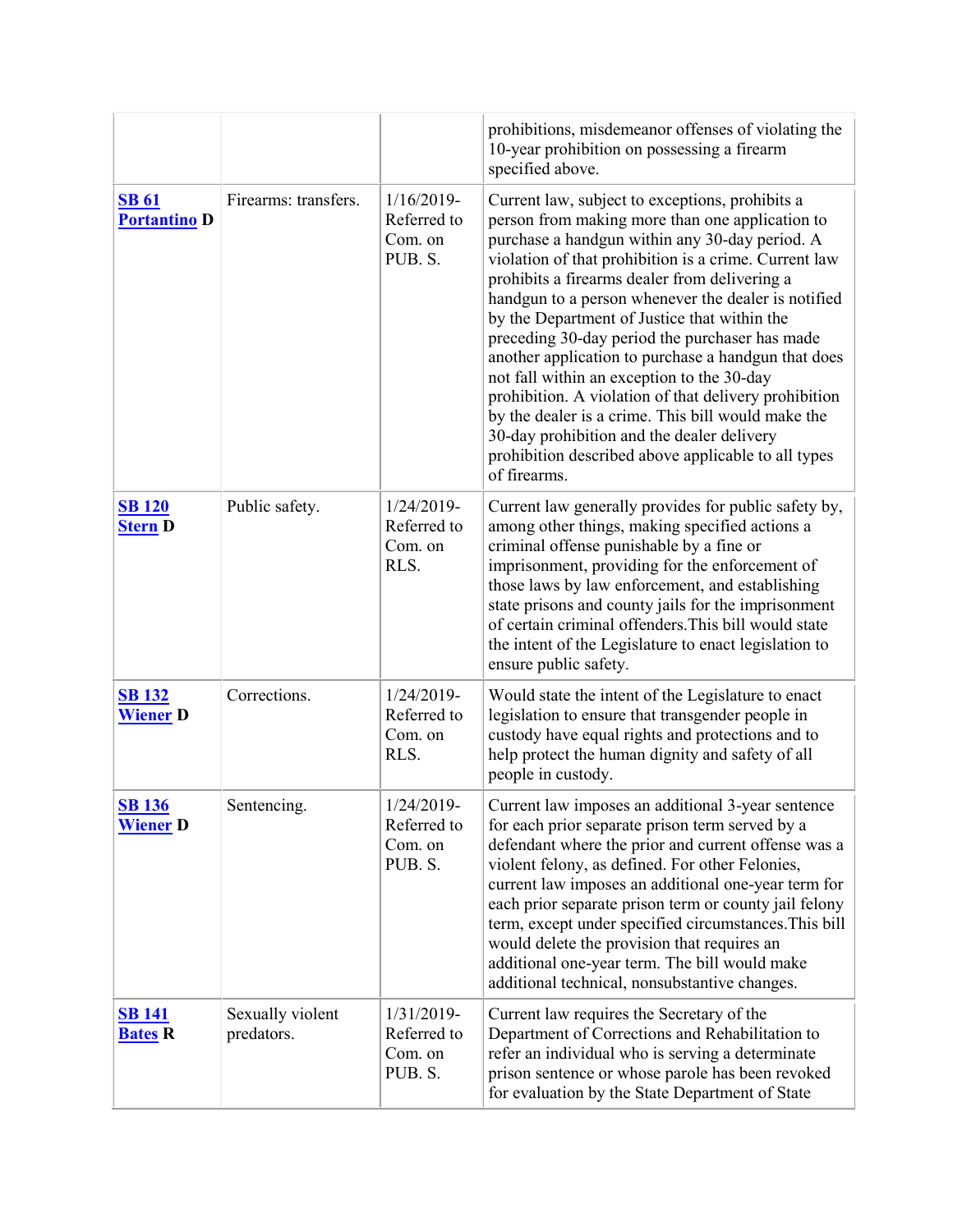|                                    |                                             |                                                   | Hospitals at least 6 months prior to that individual's<br>scheduled release date if the secretary determines<br>that the person may be a sexually violent predator.<br>This bill would require the secretary to refer an<br>individual who is serving an indeterminate prison<br>sentence for evaluation if the secretary determines<br>that the individual may be a sexually violent<br>predator. The bill would authorize the referral to be<br>made less than 6 months prior to the individual's<br>scheduled release date if the inmate's scheduled<br>release date is less than 6 months after the decision<br>to grant parole is made.                                                                                                                                                                                                                                 |
|------------------------------------|---------------------------------------------|---------------------------------------------------|------------------------------------------------------------------------------------------------------------------------------------------------------------------------------------------------------------------------------------------------------------------------------------------------------------------------------------------------------------------------------------------------------------------------------------------------------------------------------------------------------------------------------------------------------------------------------------------------------------------------------------------------------------------------------------------------------------------------------------------------------------------------------------------------------------------------------------------------------------------------------|
| <b>SB 144</b><br><b>Mitchell D</b> | Fees: criminal<br>administrative fees.      | 1/31/2019-<br>Referred to<br>Com. on<br>RLS.      | Would state the intent of the Legislature to enact<br>legislation to eliminate the range of administrative<br>fees that agencies and courts are authorized to<br>impose to fund elements of the criminal legal<br>system, and to eliminate all outstanding debt<br>incurred as a result of the imposition of<br>administrative fees.                                                                                                                                                                                                                                                                                                                                                                                                                                                                                                                                         |
| <b>SB 145</b><br><b>Wiener D</b>   | Sex offenders: relief<br>from registration. | 1/31/2019-<br>Referred to<br>Com. on<br>PUB. S.   | Would authorize a person convicted of certain<br>offenses involving minors to seek discretionary<br>relief from the duty to register if the person is not<br>more than 10 years older than the minor.                                                                                                                                                                                                                                                                                                                                                                                                                                                                                                                                                                                                                                                                        |
| <b>SB 161</b><br><b>Bates R</b>    | Controlled<br>substances: fentanyl.         | $2/6/2019-$<br>Referred to<br>Com. on<br>PUB. S.  | Current law classifies the drug fentanyl in Schedule<br>II. Current law prohibits a person from possessing<br>for sale or purchasing for purposes of sale, specified<br>controlled substances, including fentanyl, and<br>provides for imprisonment in a county jail for 2, 3,<br>or 4 years for a violation of this provision. Current<br>law also imposes an additional term, and authorizes<br>a trial court to impose a specified fine, upon a<br>person who is convicted of a violation of, or of a<br>conspiracy to violate, specified provisions of law<br>with respect to a substance containing heroin,<br>cocaine base, and cocaine, if the substance exceeds<br>a specified weight. This bill would impose that<br>additional term upon, and authorize a fine against, a<br>defendant who violates those laws with respect to a<br>substance containing fentanyl. |
| <b>SB</b> 164<br><b>McGuire D</b>  | Infractions:<br>community service.          | $2/6/2019$ -<br>Referred to<br>Com. on<br>PUB. S. | Would authorize a person who has been convicted<br>of an infraction to elect to perform that community<br>service in either the county in which the infraction<br>violation occurred, or the county of the person's<br>residence, if the court determines that the person has<br>shown that payment of the total fine would pose a<br>hardship on the person and the person has elected to<br>perform community service in lieu of paying the<br>total fine. The bill would require the court to retain                                                                                                                                                                                                                                                                                                                                                                      |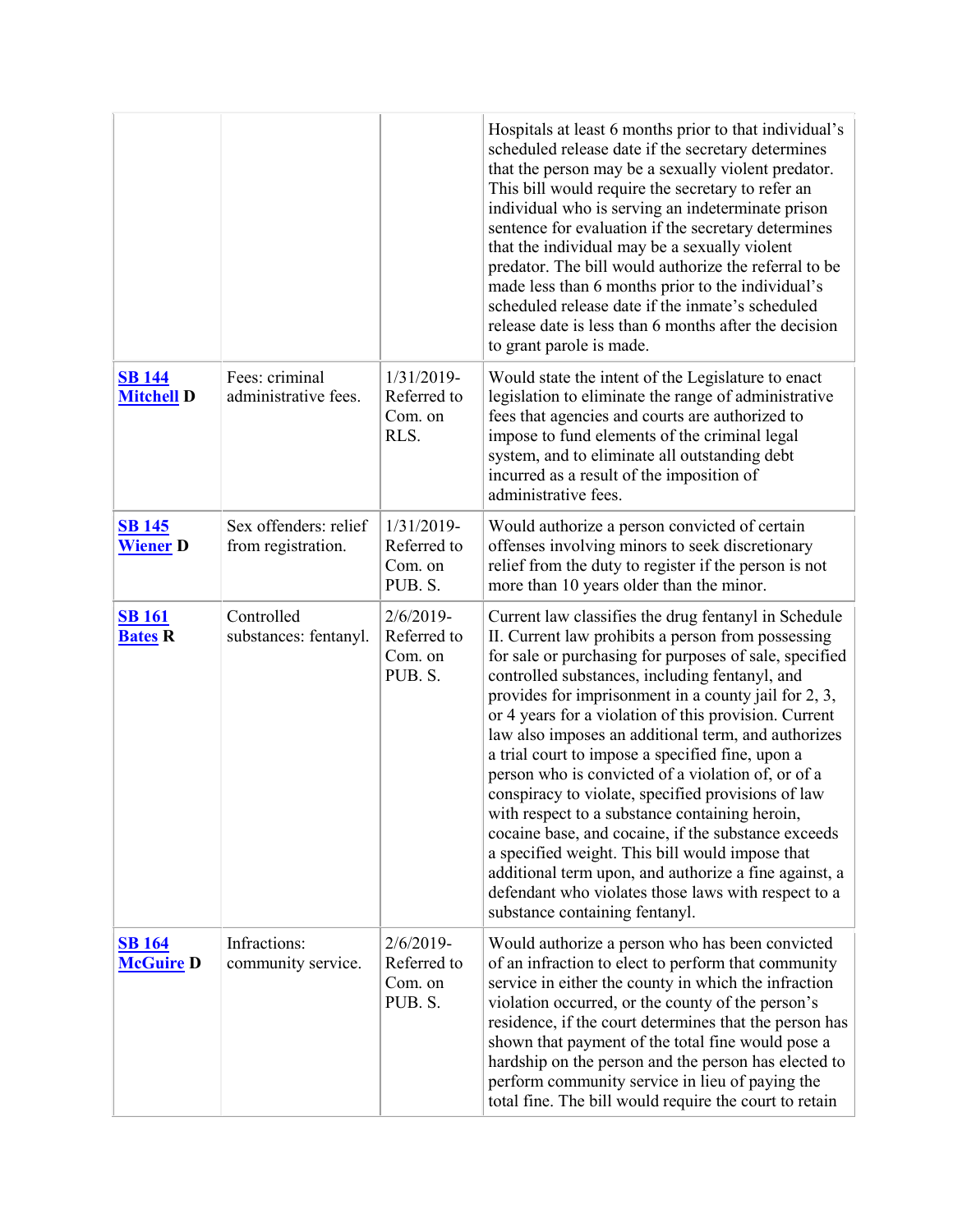|                                      |                                                                         |                                                    | jurisdiction until the community service has been<br>verified as complete regardless of the county in<br>which the person elects to perform the community<br>service.                                                                                                                                                                                                                                                                                                                                                                                                                                                                                                                                                                                                                                                                             |
|--------------------------------------|-------------------------------------------------------------------------|----------------------------------------------------|---------------------------------------------------------------------------------------------------------------------------------------------------------------------------------------------------------------------------------------------------------------------------------------------------------------------------------------------------------------------------------------------------------------------------------------------------------------------------------------------------------------------------------------------------------------------------------------------------------------------------------------------------------------------------------------------------------------------------------------------------------------------------------------------------------------------------------------------------|
| <b>SB 172</b><br><b>Portantino D</b> | Firearms.                                                               | $2/6/2019$ -<br>Referred to<br>Com. on<br>PUB. S.  | Would prohibit a person who is 18 years of age or<br>older and who is the owner, lessee, renter, or other<br>legal occupant of a residence, while outside of that<br>residence, from keeping in that residence a handgun<br>that the person owns or a firearm that has been<br>loaned to the person unless it is stored in one of<br>certain specified ways, including in a gun safe or by<br>using a firearm safety device. The bill would<br>exempt an unloaded antique firearm from these<br>provisions.                                                                                                                                                                                                                                                                                                                                       |
| <b>SB 219</b><br><b>Wilk R</b>       | Foster youth:<br>enrichment<br>activities.                              | 2/21/2019-<br>Referred to<br>Com. on<br>HUMAN S.   | Would establish, until January 1, 2024, the<br>California Foster Youth Enrichment Grant Pilot<br>Program. The bill would require the Department of<br>Social Services, upon appropriation by the<br>Legislature, to provide grants of \$500 or less to<br>qualified foster youth to enable them to participate<br>in activities that enhance the foster youth's skills,<br>abilities, self-esteem, or overall well-being. The bill<br>would require the department, on or before March<br>1, 2020, to convene a workgroup to develop an<br>implementation plan for the pilot program.                                                                                                                                                                                                                                                             |
| <b>SB 220</b><br><b>Hill D</b>       | Firearms dealers:<br>storage and security.                              | $2/21/2019$ -<br>Referred to<br>Com. on<br>PUB. S. | Current law generally requires all inventory<br>firearms of a firearms dealer to be stored in the<br>licensed location when the firearms dealer is not<br>open for business. Current law authorizes a firearms<br>dealer to secure the firearms by $(1)$ storing the<br>firearm in a secure facility that is a part of, or that<br>constitutes, the firearms dealer's business premises,<br>(2) securing the firearm with a steel rod or cable<br>with specified features, or (3) storing the firearm in<br>a locked fireproof safe or vault in the business<br>premises. A firearms dealer's license is subject to<br>forfeiture for a breach of any of those provisions.<br>This bill would instead, commencing July 1, 2020,<br>require each of the firearms to be secured by storing<br>the firearm in a secure facility, as described above. |
| <b>SB 221</b><br><b>Hill D</b>       | Firearms: law<br>enforcement<br>agencies: agency<br>firearm accounting. | $2/21/2019$ -<br>Referred to<br>Com. on<br>PUB. S. | Would require a law enforcement agency, as<br>defined, by January 1, 2021, to adopt a written<br>procedure to account for firearms that are owned,<br>acquired, maintained, sold, loaned, lost, stolen from,<br>or in any way possessed by that agency, as<br>specified. The bill would require agency employees<br>to report to the agency lost or stolen firearms owned<br>by the agency, or used or carried by an employee                                                                                                                                                                                                                                                                                                                                                                                                                     |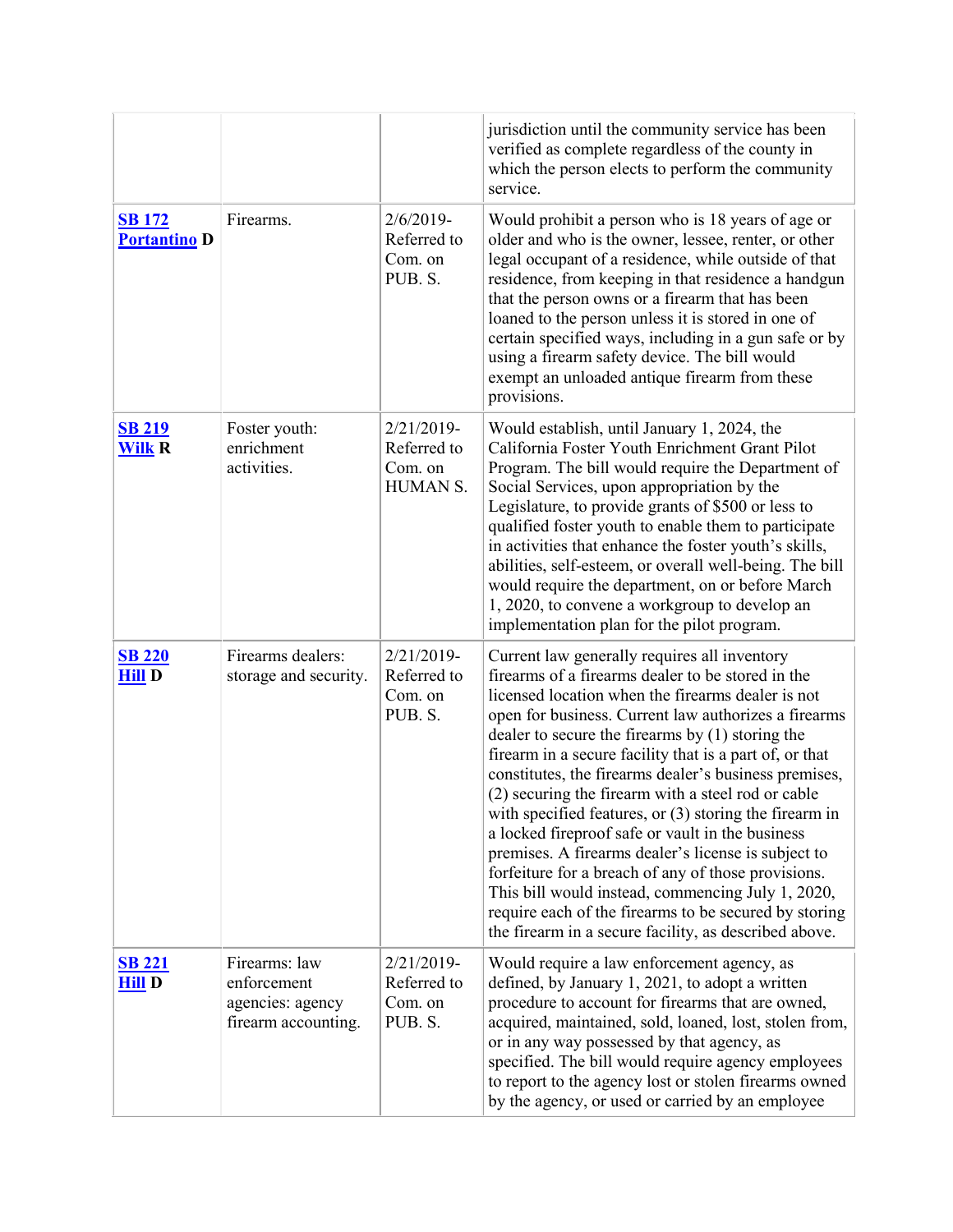|                                     |                                                                 |                                                               | within the course of employment that are not owned<br>by the agency, within 5 days of the date they know<br>or reasonably should have known that the firearms<br>were lost or stolen.                                                                                                                                                                                                                                                                                                                                                                                                                                                                                          |
|-------------------------------------|-----------------------------------------------------------------|---------------------------------------------------------------|--------------------------------------------------------------------------------------------------------------------------------------------------------------------------------------------------------------------------------------------------------------------------------------------------------------------------------------------------------------------------------------------------------------------------------------------------------------------------------------------------------------------------------------------------------------------------------------------------------------------------------------------------------------------------------|
| <b>SB 230</b><br><b>Caballero</b> D | Law enforcement:<br>use of deadly force:<br>training: policies. | 2/21/2019-<br>Referred to<br>Com. on<br>PUB. S.               | Would require each law enforcement agency to<br>maintain a policy that provides guidelines on the<br>use of force, utilizing deescalation techniques and<br>other alternatives to force when feasible, specific<br>guidelines for the application of deadly force, and<br>factors for evaluating and reviewing all use of force<br>incidents, among other things. The bill would<br>require each agency to make their use of force<br>policy accessible to the public. By imposing<br>additional duties on local agencies, this bill would<br>create a state-mandated local program.                                                                                           |
| <b>SB 233</b><br><b>Wiener D</b>    | Immunity from<br>arrest.                                        | 2/21/2019-<br>Referred to<br>Com. on<br>PUB. S.               | Would prohibit the arrest of a person for a<br>misdemeanor violation of the CUCSA or other<br>specified sex work crimes, if that person is reporting<br>a crime of sexual assault, human trafficking,<br>stalking, robbery, assault, kidnapping, threats,<br>blackmail, extortion, burglary, or another violent<br>crime. The bill would also state that possession of<br>condoms in any amount, in and of itself, is not<br>probable cause for arrest for specified sex work<br>crimes.                                                                                                                                                                                       |
| <b>SB 239</b><br><b>Chang R</b>     | Criminal procedure:<br>limitations of<br>actions.               | 2/21/2019-<br>Referred to<br>Coms. on<br>PUB. S. and<br>APPR. | Current law establishes various crimes relating to<br>computer services and systems, including, among<br>others, knowingly and without permission accessing<br>or causing to be accessed any computer, computer<br>system, or computer network. Existing law requires<br>that prosecution for a felony violation of these<br>crimes be commenced within 3 years after the<br>commission of the offense. This bill would instead<br>require the prosecution for a felony violation of<br>those crimes to be commenced within 3 years after<br>discovery of the commission of the offense, or<br>within 3 years after the completion of the offense,<br>whichever date is later. |
| <b>SB 257</b><br><b>Nielsen R</b>   | Firearms: prohibited<br>persons.                                | 2/21/2019-<br>Referred to<br>Com. on<br>PUB. S.               | Current law makes it a crime for certain persons to<br>own, purchase, receive, or possess a firearm,<br>including, among other persons, persons convicted<br>of a felony, persons who are addicted to the use of a<br>narcotic drug, persons convicted of specified violent<br>offenses, persons who have been adjudicated by a<br>court of any state to be a danger to others as a result<br>of a mental disorder or mental illness, and persons<br>who have been admitted to a facility, are receiving<br>inpatient treatment, and, in the opinion of the                                                                                                                    |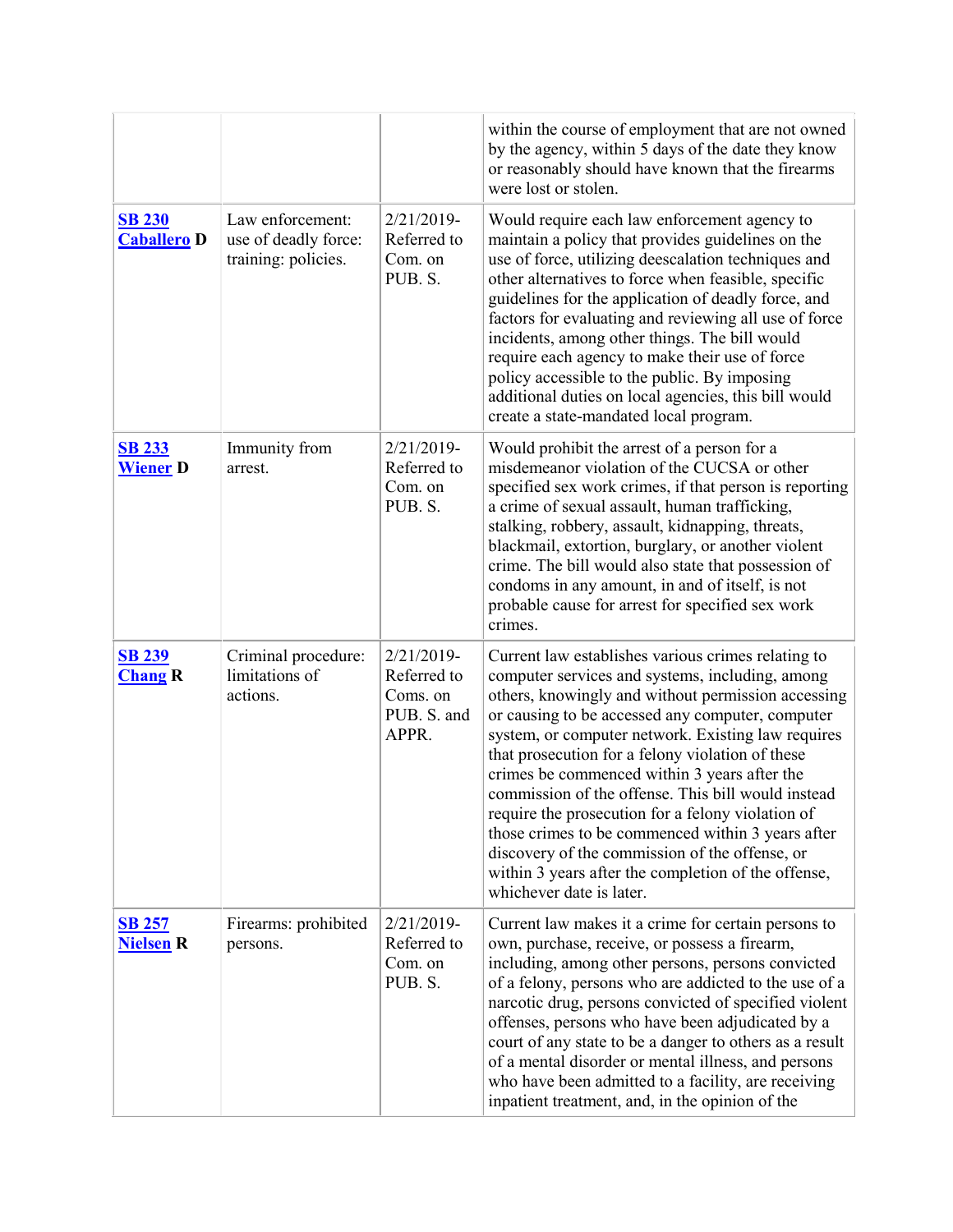|                                   |                                                          |                                                                                 | attending health professional who is primarily<br>responsible for the patient's treatment, are a danger<br>to themselves or others. This bill would require the<br>Department of Justice, if the department determines<br>that a person prohibited from owning, purchasing,<br>receiving, or possessing a firearm by the provisions<br>described above has attempted to acquire a firearm,<br>to notify the local law enforcement agency with<br>primary jurisdiction over the area in which the<br>person was last known to reside.                                                                                                                                                                                                                     |
|-----------------------------------|----------------------------------------------------------|---------------------------------------------------------------------------------|----------------------------------------------------------------------------------------------------------------------------------------------------------------------------------------------------------------------------------------------------------------------------------------------------------------------------------------------------------------------------------------------------------------------------------------------------------------------------------------------------------------------------------------------------------------------------------------------------------------------------------------------------------------------------------------------------------------------------------------------------------|
| <b>SB 259</b><br><b>Nielsen R</b> | Department of<br>Justice: crime<br>statistics reporting. | 2/21/2019-<br>Referred to<br>Com. on<br>PUB. S.                                 | Current law requires the Department of Justice to<br>annually present a report to the Governor containing<br>the statewide criminal statistics of the preceding<br>year. Existing law also requires specified local<br>agencies, including chiefs of police and sheriffs, to<br>report statistical data to the department at the time<br>and in the manner the department prescribes. This<br>bill would require that report to include statistics on<br>child molestation, as defined, in the same format<br>and within existing Table 1 and Table 2 that report<br>on the number, rate per 100,000 population, and<br>percentage change in other violent crimes, including<br>rape.                                                                    |
| <b>SB 284</b><br><b>Beall</b> D   | Juvenile justice:<br>county support of<br>wards.         | 2/21/2019-<br>Referred to<br>Com. on<br>PUB. S.                                 | Current law generally requires a county from which<br>a person is committed to the Department of<br>Corrections and Rehabilitation, Division of Juvenile<br>Justice, to pay to the state an annual rate of \$24,000<br>while the person remains under the direct<br>supervision of the division or remains cared for and<br>supported at the expense of the division. This bill<br>would increase that annual rate to \$125,000 if the<br>offense on which the commitment is based, had it<br>been filed in a court of criminal jurisdiction at the<br>time of adjudication, had a maximum aggregate<br>sentence of fewer than 7 years or if the offense on<br>which the commitment is based occurred when the<br>person was 15 years of age or younger. |
| <b>SB 353</b><br><b>Skinner D</b> | Criminal records:<br>data sharing:<br>research.          | 2/20/2019-<br>From printer.<br>May be<br>acted upon<br>on or after<br>March 22. | Current law authorizes a public agency or bona fide<br>research body immediately concerned with the<br>prevention or control of crime, or as specified, to be<br>provided with criminal offender record information<br>as is required for the performance of its duties, if<br>any material identifying individuals is not<br>transferred, revealed, or used for purposes other<br>than research or statistical activities and any<br>resulting reports or publications do not identify<br>specific individuals, and if that agency or body pays<br>the cost of the processing of those data as                                                                                                                                                          |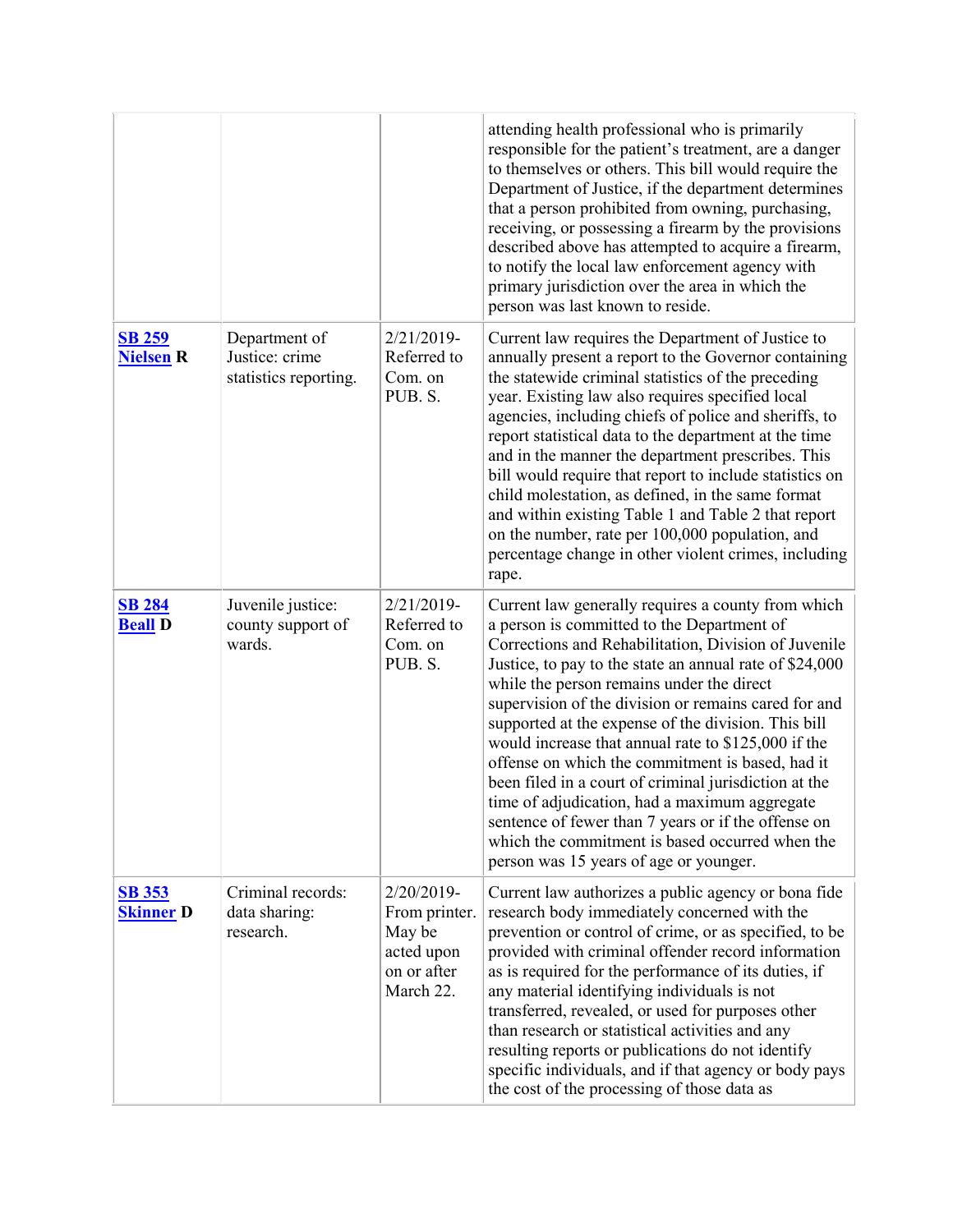|                                      |                                                             |                                                                                 | determined by the Attorney General. This bill<br>would specify criminal court records, as defined, as<br>part of criminal offender record information to be<br>provided to the agency or body. The bill would add<br>a court executive officer as a person authorized to<br>determine the cost of processing the above-<br>described data.                                                                                                                                                                                                                                                                                                                                                                                                                                                          |
|--------------------------------------|-------------------------------------------------------------|---------------------------------------------------------------------------------|-----------------------------------------------------------------------------------------------------------------------------------------------------------------------------------------------------------------------------------------------------------------------------------------------------------------------------------------------------------------------------------------------------------------------------------------------------------------------------------------------------------------------------------------------------------------------------------------------------------------------------------------------------------------------------------------------------------------------------------------------------------------------------------------------------|
| <b>SB 368</b><br><b>Archuleta</b> D  | Public Safety<br>Officers Procedural<br>Bill of Rights Act. | 2/21/2019-<br>From printer.<br>May be<br>acted upon<br>on or after<br>March 23. | The Public Safety Officers Procedural Bill of Rights<br>Act grants a variety of employment rights and<br>protections to public safety officers, with respect to<br>investigations, interrogations, and disciplinary<br>procedures. Current law defines public safety<br>officers with reference to statutory provisions<br>describing specified types of officers. A public<br>safety department may be held liable for violations<br>of the act. This bill would include correctional<br>officers who are employed by a city or county in<br>facilities housing certain inmates, including, among<br>others, parole violators and wards in the jurisdiction<br>of the Department of Corrections and<br>Rehabilitation, within the definition of public safety<br>officers for purposes of the act. |
| <b>SB 375</b><br><b>Durazo</b> D     | Victims of crime:<br>application for<br>compensation.       | 2/21/2019-<br>From printer.<br>May be<br>acted upon<br>on or after<br>March 23. | Current law provides for the compensation of<br>victims and derivative victims of specified types of<br>crimes by the California Victim Compensation<br>Board from the Restitution Fund, a continuously<br>appropriated fund, for specified losses suffered as a<br>result of those crimes. Current law provides that an<br>application for compensation shall be filed within<br>specified timeframes, including, but not limited to,<br>3 years of the date of the crime. This bill would<br>instead authorize a victim or derivative victim to<br>file an application for compensation at any time<br>following the qualifying crime.                                                                                                                                                            |
| <b>SB 376</b><br><b>Portantino D</b> | Firearms: transfers.                                        | 2/21/2019-<br>From printer.<br>May be<br>acted upon<br>on or after<br>March 23. | Current law generally prohibits the purchase or<br>receipt of a firearm by, or sale, transfer, or loan of a<br>firearm, to, a person who does not have a firearm<br>safety certificate. Current law exempts from this<br>requirement, the infrequent loan of a firearm.<br>Existing law defines "infrequent" for purposes of<br>this exemption to mean less than six handgun<br>transactions per calendar year, or, for firearms other<br>than handguns, an indefinite number of transactions<br>that are "occasional and without regularity." This<br>bill would redefine "infrequent" to mean less than<br>six firearm transactions per calendar year,<br>regardless of the type of firearm.                                                                                                      |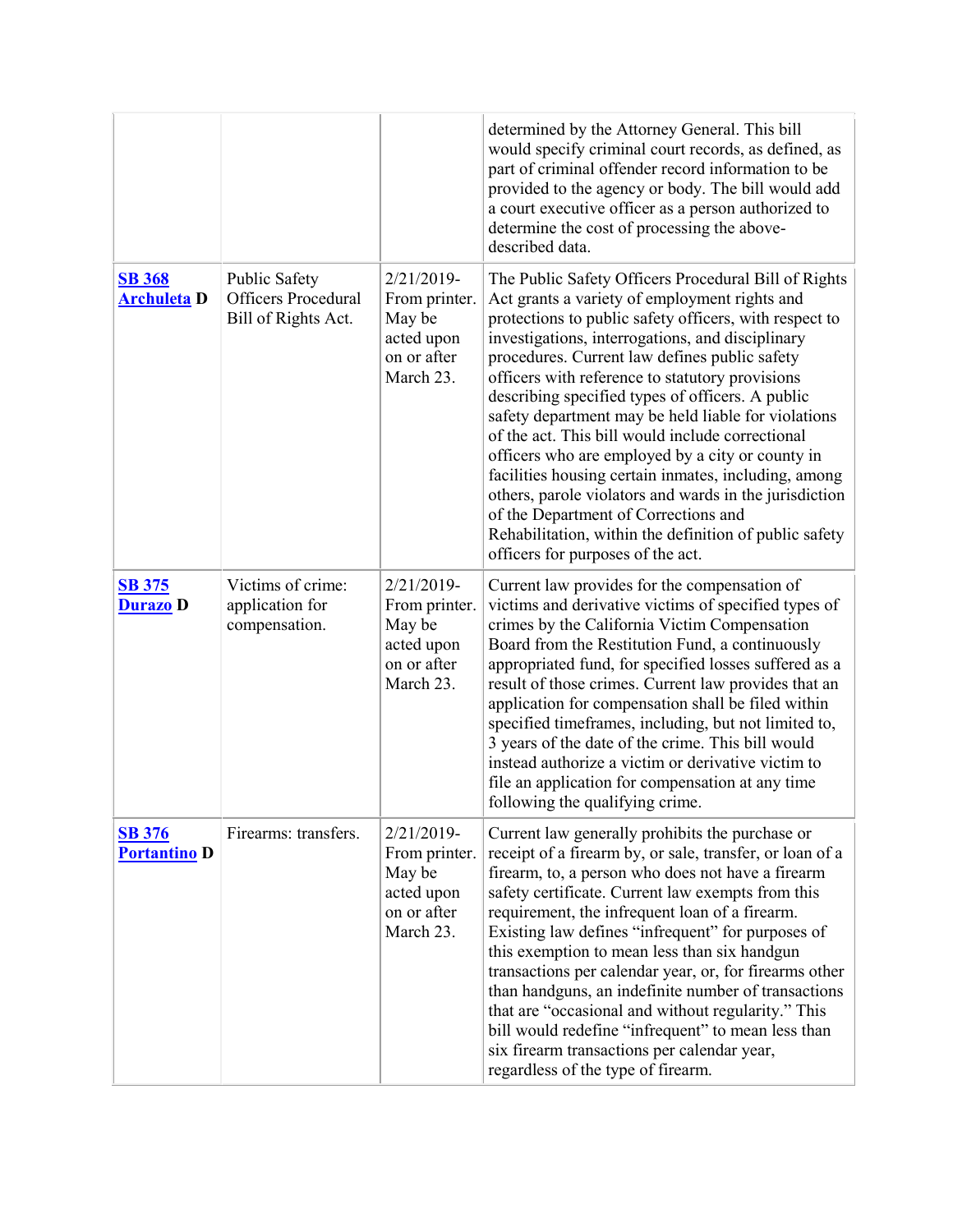| <b>SB 394</b><br><b>Skinner D</b> | Criminal procedure:<br>diversion for primary<br>caregivers of minor<br>children. | 2/21/2019-<br>From printer.<br>May be<br>acted upon<br>on or after<br>March 23. | Would create a pretrial diversion program for<br>defendants who are primary caregivers of a minor<br>child, as specified, and who are charged with a<br>misdemeanor or a nonserious, nonviolent felony.<br>The bill would require the defendant to participate<br>in classes relating to subjects including parenting,<br>anger management, and financial literacy, and to<br>receive services relating to housing, employment,<br>and drug, alcohol, and mental health treatment,<br>among others.                                                                                                                                                                                                                                       |
|-----------------------------------|----------------------------------------------------------------------------------|---------------------------------------------------------------------------------|-------------------------------------------------------------------------------------------------------------------------------------------------------------------------------------------------------------------------------------------------------------------------------------------------------------------------------------------------------------------------------------------------------------------------------------------------------------------------------------------------------------------------------------------------------------------------------------------------------------------------------------------------------------------------------------------------------------------------------------------|
| <b>SB 399</b><br><b>Atkins D</b>  | Commission on<br>Peace Officer<br>Standards and<br>Training.                     | 2/21/2019-<br>From printer.<br>May be<br>acted upon<br>on or after<br>March 23. | Current law establishes in the Department of Justice<br>a Commission on Peace Officer Standards and<br>Training. Current law requires the Governor to<br>appoint members to the commission 2 of whom are<br>required to be members of the public who are not<br>peace officers. This bill would require the President<br>pro Tempore of the Senate and the Speaker of the<br>Assembly to each appoint a member of the<br>commission who is not a peace officer.                                                                                                                                                                                                                                                                           |
| <b>SB 411</b><br><b>Jones R</b>   | Parole: Elderly<br>Parole Program.                                               | 2/21/2019-<br>From printer.<br>May be<br>acted upon<br>on or after<br>March 23. | Current law establishes the Elderly Parole Program<br>for the purpose of reviewing the parole suitability of<br>inmates who are 60 years of age or older and who<br>have served a minimum of 25 years of continuous<br>incarceration, as defined, on their sentence. Current<br>law exempts from eligibility a person who was<br>sentenced pursuant to the Three Strikes Sentencing<br>law, a person who was sentenced to life in prison<br>without the possibility of parole or death, and a<br>person who was convicted of the first-degree<br>murder of a peace officer or a person who had been<br>a peace officer, as provided. This bill would<br>additionally exempt from eligibility for that<br>program specified sex offenders. |
| <b>SB 429</b><br><b>Nielsen R</b> | Law enforcement:<br>cooperation with<br>federal immigration<br>authorities.      | 2/22/2019-<br>From printer.<br>May be<br>acted upon<br>on or after<br>March 24. | This bill would grant a law enforcement official or<br>agency discretion to cooperate with federal<br>immigration authorities regarding an individual who<br>is unlawfully in the United States if the individual<br>has been convicted of driving under the influence of<br>alcohol or drugs and an active warrant has been<br>issued for the individual's arrest.                                                                                                                                                                                                                                                                                                                                                                       |
| <b>SB 433</b><br><b>Monning D</b> | Youth development<br>and diversion.                                              | 2/22/2019-<br>From printer.<br>May be<br>acted upon<br>on or after<br>March 24. | This bill would require the department, in<br>consultation with the State Department of Social<br>Services, to establish and oversee a 3-year pilot<br>program known as the Office of Youth<br>Development and Diversion (OYDD) Pilot<br>Program. The purpose of the program would be to<br>advance a comprehensive, coordinated, and<br>expanded approach to youth diversion, with the goal                                                                                                                                                                                                                                                                                                                                              |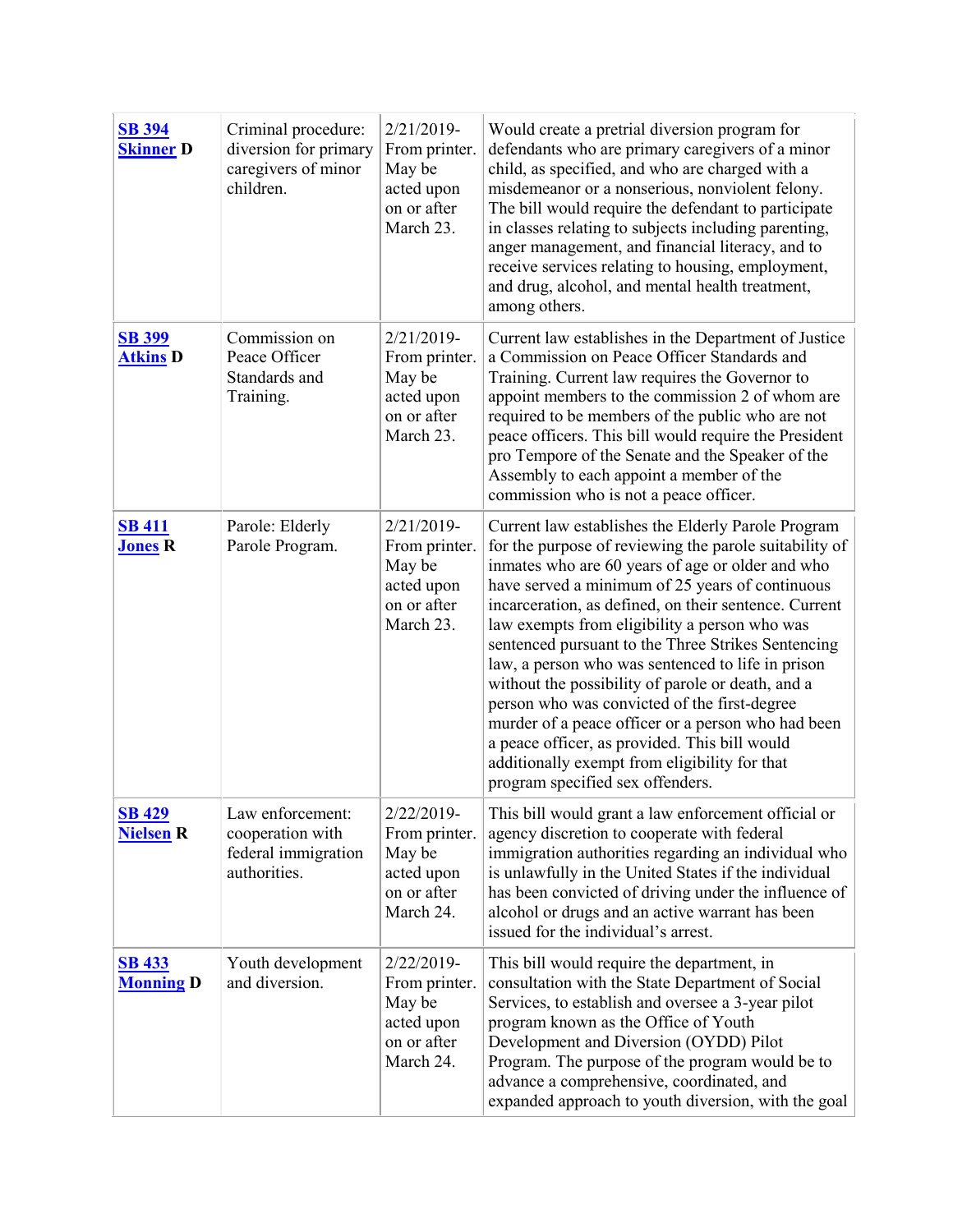|                                      |                                                       |                                                                                 | of minimizing youth contact with the juvenile or<br>criminal justice systems. The bill would require the<br>department to award grants to up to 5 counties to<br>establish a local OYDD. Under the bill, the local<br>OYDD would be administered by the county public<br>health department. The bill would prescribe goals,<br>timelines, and requirements for the local OYDD.<br>Upon the completion of the 3-year pilot program,<br>the bill would require the department to post on its<br>internet website a report of the grantees, projects,<br>and outcomes.             |
|--------------------------------------|-------------------------------------------------------|---------------------------------------------------------------------------------|---------------------------------------------------------------------------------------------------------------------------------------------------------------------------------------------------------------------------------------------------------------------------------------------------------------------------------------------------------------------------------------------------------------------------------------------------------------------------------------------------------------------------------------------------------------------------------|
| <b>SB 445</b><br><b>Portantino D</b> | Alcohol and drug<br>treatment: youth.                 | 2/22/2019-<br>From printer.<br>May be<br>acted upon<br>on or after<br>March 24. | Would enact the Children, Adolescents, and Young<br>Adults Substance Use Disorder Treatment Act. The<br>bill would require the State Department of Health<br>Care Services to convene an expert panel on or<br>before January 1, 2021, to advise the department<br>solely on the development of youth substance use<br>disorder (SUD) treatment quality standards, as<br>specified. The bill would require the department, on<br>or before July 1, 2022, to adopt regulations to<br>establish youth SUD treatment quality standards, as<br>specified.                           |
| <b>SB 459</b><br><b>Galgiani D</b>   | Violent felonies.                                     | 2/22/2019-<br>From printer.<br>May be<br>acted upon<br>on or after<br>March 24. | Current law classifies certain felonies as violent<br>felonies for purposes of various provisions of the<br>Penal Code. Current law imposes an additional one-<br>year term for a felony and a 3-year term for a<br>violent felony for each prior separate prison term<br>served for a violent felony. This bill would make<br>technical, nonsubstantive changes to these<br>provisions.                                                                                                                                                                                        |
| <b>SB 510</b><br><b>Jones R</b>      | Human trafficking:<br>additional term of<br>sentence. | 2/22/2019-<br>From printer.<br>May be<br>acted upon<br>on or after<br>March 24. | Would require a person convicted of a human<br>trafficking offense against a minor or of taking a<br>minor for the purpose of prostitution, when any part<br>of the violation takes place upon the grounds of, or<br>within 1,000 feet of, a public or private elementary,<br>vocational, junior high, or high school during the<br>hours that the school is open for classes or school-<br>related programs, or at any time when minors are<br>using the facility, to receive, in addition to any other<br>penalty imposed, an additional term of one year in<br>state prison. |
| <b>SB 516</b><br><b>Skinner D</b>    | Crimes: punishment.                                   | 2/22/2019-<br>From printer.<br>May be<br>acted upon<br>on or after<br>March 24. | Current law specifies the persons who are liable to<br>punishment under the laws of this state, including,<br>among others, all persons who commit any crime<br>within the state, and all who commit any specified<br>offense outside the state and bring the stolen or<br>embezzled property within the state, as                                                                                                                                                                                                                                                              |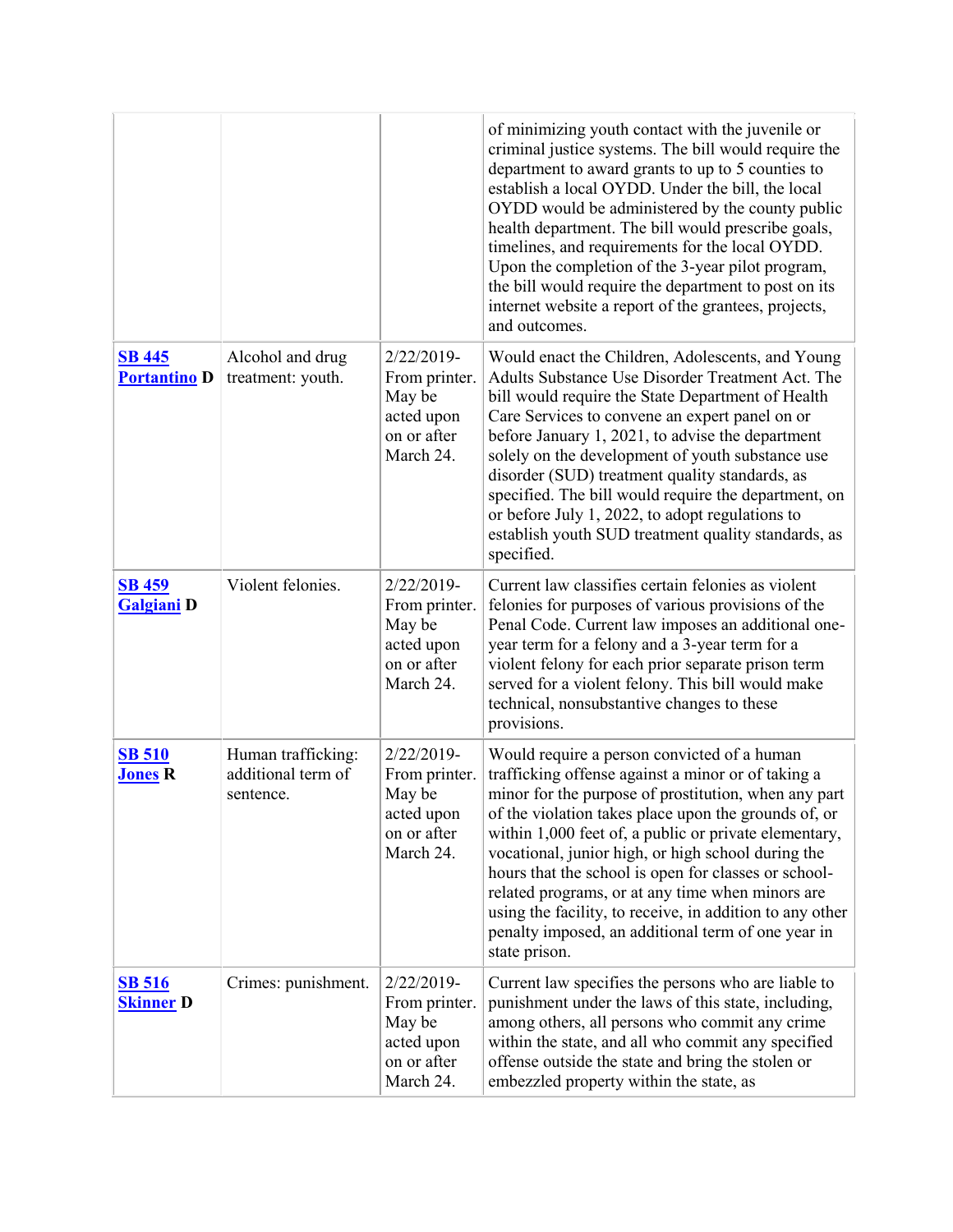|                                 |                                                                   |                                                                                    | specified. This bill would make technical,<br>nonsubstantive changes to these provisions.                                                                                                                                                                                                                                                                                                                                                                                                                                                                                                                                                                                                                                                                                           |
|---------------------------------|-------------------------------------------------------------------|------------------------------------------------------------------------------------|-------------------------------------------------------------------------------------------------------------------------------------------------------------------------------------------------------------------------------------------------------------------------------------------------------------------------------------------------------------------------------------------------------------------------------------------------------------------------------------------------------------------------------------------------------------------------------------------------------------------------------------------------------------------------------------------------------------------------------------------------------------------------------------|
| <b>SB 543</b><br>Pan D          | Residentially-based<br>services for children<br>and youth.        | 2/22/2019-<br>Introduced.<br>To Com. on<br>RLS. for<br>assignment.<br>To print.    | Current law requires the State Department of Social<br>Services to convene a workgroup of public and<br>private nonprofit stakeholders, to develop a plan for<br>transforming the system of group care for foster<br>children or youth, and for children with serious<br>emotional disorders, into a system of residentially<br>based services. Current law sets forth various<br>stakeholders, including representatives of the<br>department, the State Department of Education, the<br>State Department of Health Care Services, and the<br>Department of Corrections and Rehabilitation. This<br>bill would make technical, nonsubstantive changes<br>to those provisions.                                                                                                      |
| <b>SB 557</b><br><b>Jones R</b> | Criminal<br>proceedings: mental<br>competence: expert<br>reports. | $2/22/2019$ -<br>Introduced.<br>To Com. on<br>RLS. for<br>assignment.<br>To print. | Current law prohibits a person from being tried or<br>adjudged to punishment while that person is<br>mentally incompetent. Current law establishes a<br>process by which a defendant's mental competency<br>is evaluated, which includes requiring the court to<br>appoint a psychiatrist or licensed psychologist, and<br>any other expert whom the court may deem<br>appropriate, to examine the defendant. This bill<br>would make an expert report presumptively<br>confidential, except as otherwise provided by law.                                                                                                                                                                                                                                                          |
| <b>SB 580</b><br><b>Wilk R</b>  | Animal abuse:<br>probation: treatment.                            | 2/22/2019-<br>Introduced.<br>To Com. on<br>RLS. for<br>assignment.<br>To print.    | Current law makes it a crime to maliciously and<br>intentionally maim, mutilate, torture, wound, or kill<br>a living animal. If a defendant is granted probation<br>for a conviction of this offense, Current law requires<br>the court to order the defendant to complete<br>counseling designed to evaluate and treat behavior<br>or conduct disorders. This bill would delete the<br>requirement that a defendant granted probation<br>complete counseling and would instead require a<br>defendant convicted of specified offenses against<br>animals and granted probation or a suspended<br>sentence to undergo a psychological or psychiatric<br>evaluation and to undergo any treatment that the<br>court determines to be appropriate after considering<br>the evaluation. |
| <b>SB 582</b><br><b>Beall</b> D | Youth mental health<br>and substance use<br>disorder services.    | 2/22/2019-<br>Introduced.<br>To Com. on<br>RLS. for<br>assignment.<br>To print.    | Would require the Mental Health Services<br>Oversight and Accountability Commission, when<br>making grant funds available on and after July 1,<br>2021, to allocate at least 1/2 of those funds to local<br>educational agency and mental health partnerships,<br>as specified. The bill would require this funding to<br>be made available to support prevention, early<br>intervention, and direct services, as determined by                                                                                                                                                                                                                                                                                                                                                     |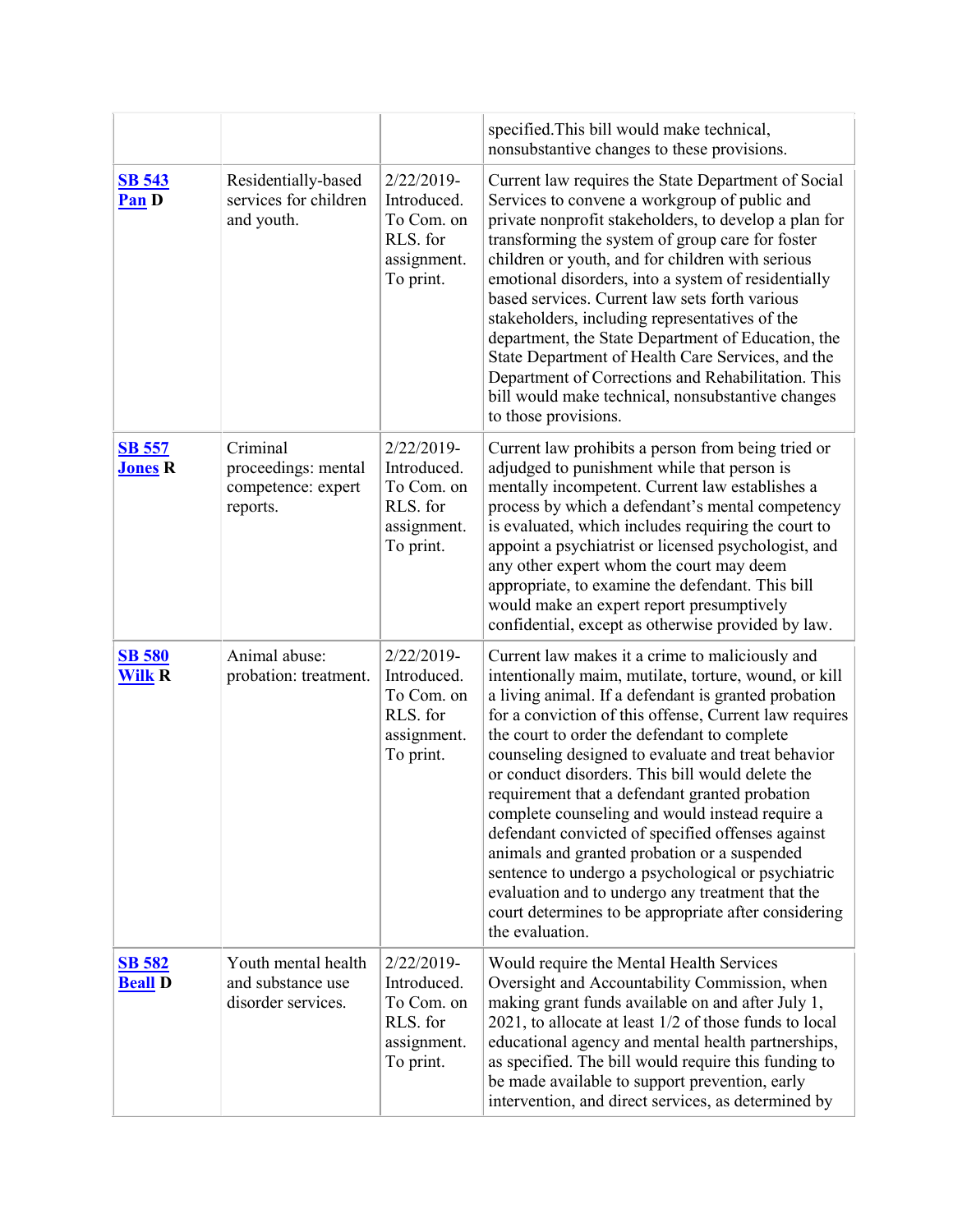|                                  |                                                          |                                                                                 | the commission. The bill would require the<br>commission, in consultation with the<br>Superintendent of Public Instruction, to consider<br>specified criteria when determining grant recipients.                                                                                                                                                                                                                                                                                                                                                                                                                                                                                                                                                                                                                                                                                |
|----------------------------------|----------------------------------------------------------|---------------------------------------------------------------------------------|---------------------------------------------------------------------------------------------------------------------------------------------------------------------------------------------------------------------------------------------------------------------------------------------------------------------------------------------------------------------------------------------------------------------------------------------------------------------------------------------------------------------------------------------------------------------------------------------------------------------------------------------------------------------------------------------------------------------------------------------------------------------------------------------------------------------------------------------------------------------------------|
| <b>SB</b> 666<br><b>Stone R</b>  | Mental health<br>diversion.                              | 2/22/2019-<br>Introduced.<br>To Com. on<br>RLS. for<br>assignment.<br>To print. | Current law authorizes a court to grant pretrial<br>diversion, for a period no longer than 2 years, to a<br>defendant suffering from a mental disorder, on an<br>accusatory pleading alleging the commission of a<br>misdemeanor or felony offense, in order to allow<br>the defendant to undergo mental health treatment.<br>Current law conditions eligibility on, among other<br>criteria, a court finding that the defendant's mental<br>disorder played a significant role in the commission<br>of the charged offense. Current law makes<br>defendants ineligible for the diversion program for<br>certain offenses. This bill would make defendants<br>ineligible for the diversion program for charges of<br>robbery if the defendant was armed with a weapon<br>at the time of the offense, assault with a deadly<br>weapon, elder abuse, and child abuse, as defined. |
| <b>SB 678</b><br><b>Glazer D</b> | <b>Restorative Justice</b><br>Pilot Program.             | 2/22/2019-<br>Introduced.<br>To Com. on<br>RLS. for<br>assignment.<br>To print. | Would, until January 1, 2025, require the Board of<br>State and Community Corrections to establish the<br>Restorative Justice Pilot Program and, upon<br>appropriation of money for this purpose by the<br>Legislature, would require the board to make 5-year<br>grants to up to 3 counties to establish and operate<br>restorative justice diversion programs. As part of<br>the program, commencing January 1, 2021, the bill<br>would require a court to defer an eligible<br>defendant's sentence for up to 36 months while the<br>defendant undergoes specified counseling.                                                                                                                                                                                                                                                                                               |
| <b>SB 694</b><br><b>Stone R</b>  | Juvenile halls:<br>wireless<br>communication<br>devices. | 2/22/2019-<br>Introduced.<br>To Com. on<br>RLS. for<br>assignment.<br>To print. | Would make it a misdemeanor, punishable by a fine<br>of not more than \$1,000, for a person to knowingly<br>bring or send into, or to knowingly assist in<br>bringing into, or sending into, any county juvenile<br>hall, ranch, camp, or forestry camp a wireless<br>communication device, as specified, who is not<br>authorized to possess that item. By creating a new<br>crime, and by increasing the duties of local officials<br>relating to the posting of a sign specifying the new<br>crime, the bill would impose a state-mandated local<br>program.                                                                                                                                                                                                                                                                                                                 |
| <b>SB 710</b><br><b>Bates R</b>  | Crimes: parole, theft,<br>and DNA collection.            | 2/22/2019-<br>Introduced.<br>To Com. on<br>RLS. for<br>assignment.<br>To print. | Would also require persons convicted of specified<br>misdemeanors to provide buccal swab samples,<br>right thumbprints, and a full palm print impression<br>of each hand, and any blood specimens or other<br>biological samples required for law enforcement<br>identification analysis. By imposing additional                                                                                                                                                                                                                                                                                                                                                                                                                                                                                                                                                                |